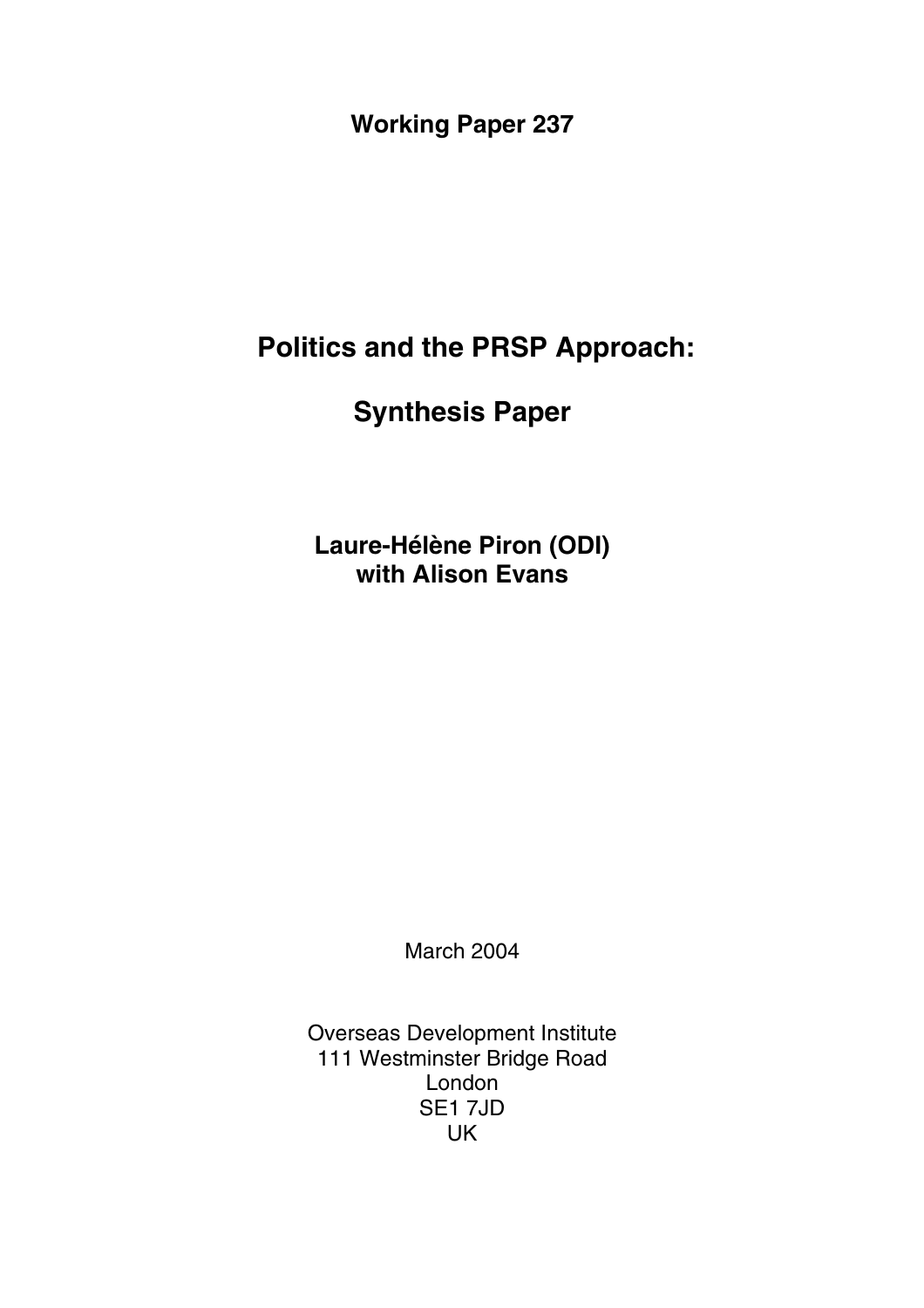Other Studies in the series:

**WP237: Politics and the PRSP Approach – Synthesis Paper**, *Laure-Hélène Piron with Alison Evans*, 2004, ISBN 0 85003 717 4

**WP238: Politics and the PRSP Approach – Bolivia Case Study**, *David Booth with Laure-Hélène Piron,* 2004, ISBN 0 85003 718 2

**WP239: Politics and the PRSP Approach – Georgia Case Study**, *Kate Hamilton,* 2004, ISBN 0 85003 719 0

**WP240: Politics and the PRSP Approach – Uganda Case Study**, *Laure-Hélène Piron with Andy Norton*, 2004, ISBN 0 85003 720 4

**WP241: Politics and the PRSP Approach – Vietnam Case Study**, *Tim Conway*, 2004, ISBN 0 85003 721 2

ISBN 0 85003 717 4

© Overseas Development Institute 2004

All rights reserved. Readers may quote from or reproduce this paper, but as copyright holder, ODI requests due acknowledgement.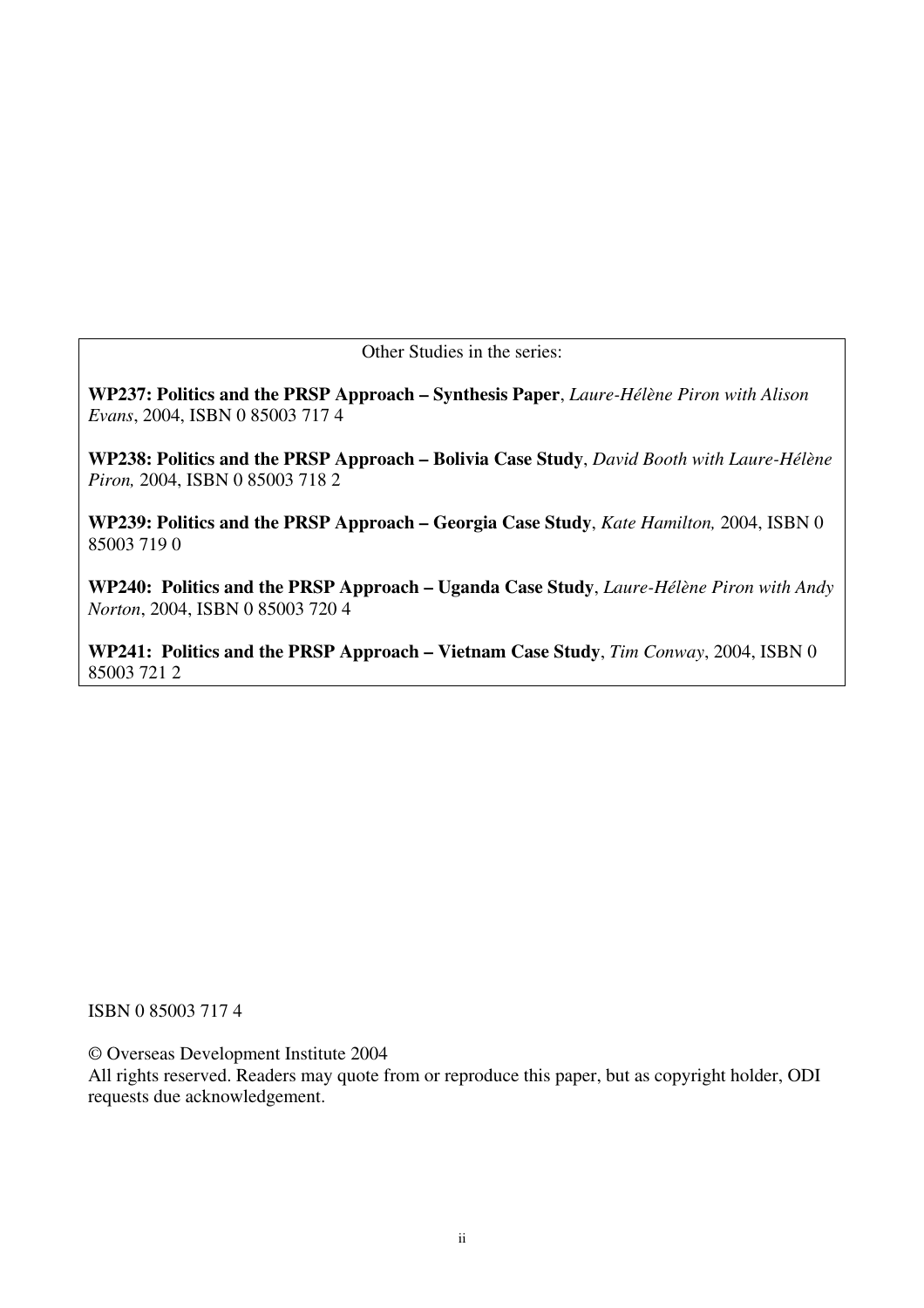# **Contents**

| <b>Acronyms</b>                                                   | $\mathbf{v}$     |
|-------------------------------------------------------------------|------------------|
| 1. Introduction                                                   | $\mathbf{1}$     |
| 1.1 Background                                                    | $\mathbf{1}$     |
| 1.2 Study methodology                                             | $\mathfrak{2}$   |
| 2. Theoretical framework                                          | $\boldsymbol{3}$ |
| 2.1 Background to PRSPs                                           | $\mathfrak{Z}$   |
| 2.2 The political agenda behind the PRSP approach                 | $\overline{4}$   |
| 2.3 The politics of the PRSP principles                           | 5                |
| 3. PRSPs in the country cases                                     | 6                |
| 3.1 Political systems                                             | 6                |
| 3.2 Poverty, growth, aid dependency and 'good performance'        | $\boldsymbol{7}$ |
| 3.3 The PRSP process                                              | 8                |
| 4. The development of PRSPs in particular political contexts      | <b>10</b>        |
| 4.1 History and the 'political capital' of poverty reduction      | 10               |
| 4.2 The relevance of formal political structures                  | 11               |
| 4.3 Political timing and elections                                | 13               |
| 4.4 State-society relations and consultations                     | 15               |
| 4.5 Engaging with parliamentarians and lower levels of government | 17               |
| 5. PRSPs and political development                                | 19               |
| 5.1 Opening up policymaking processes                             | 19               |
| 5.2 Better intra-governmental policymaking processes              | 20               |
| 5.3 Supporting decentralisation                                   | 22               |
| 5.4 Limits to institutionalisation                                | 24               |
| 6. Donors, PRSPs and politics                                     | <b>26</b>        |
| 6.1 Partnerships: a conjunction of interests                      | 26               |
| 6.2 Donor engagement, ownership and technical quality             | 28               |
| 6.3 Shifting accountability towards domestic actors               | 30               |
| 6.4 Political dialogue                                            | 32               |
| 7. Conclusion                                                     | 34               |
| 7.1 Conclusions                                                   | 34               |
| 7.2 Recommendation areas                                          | 34               |
| <b>Annex. Bibliography</b>                                        | 36               |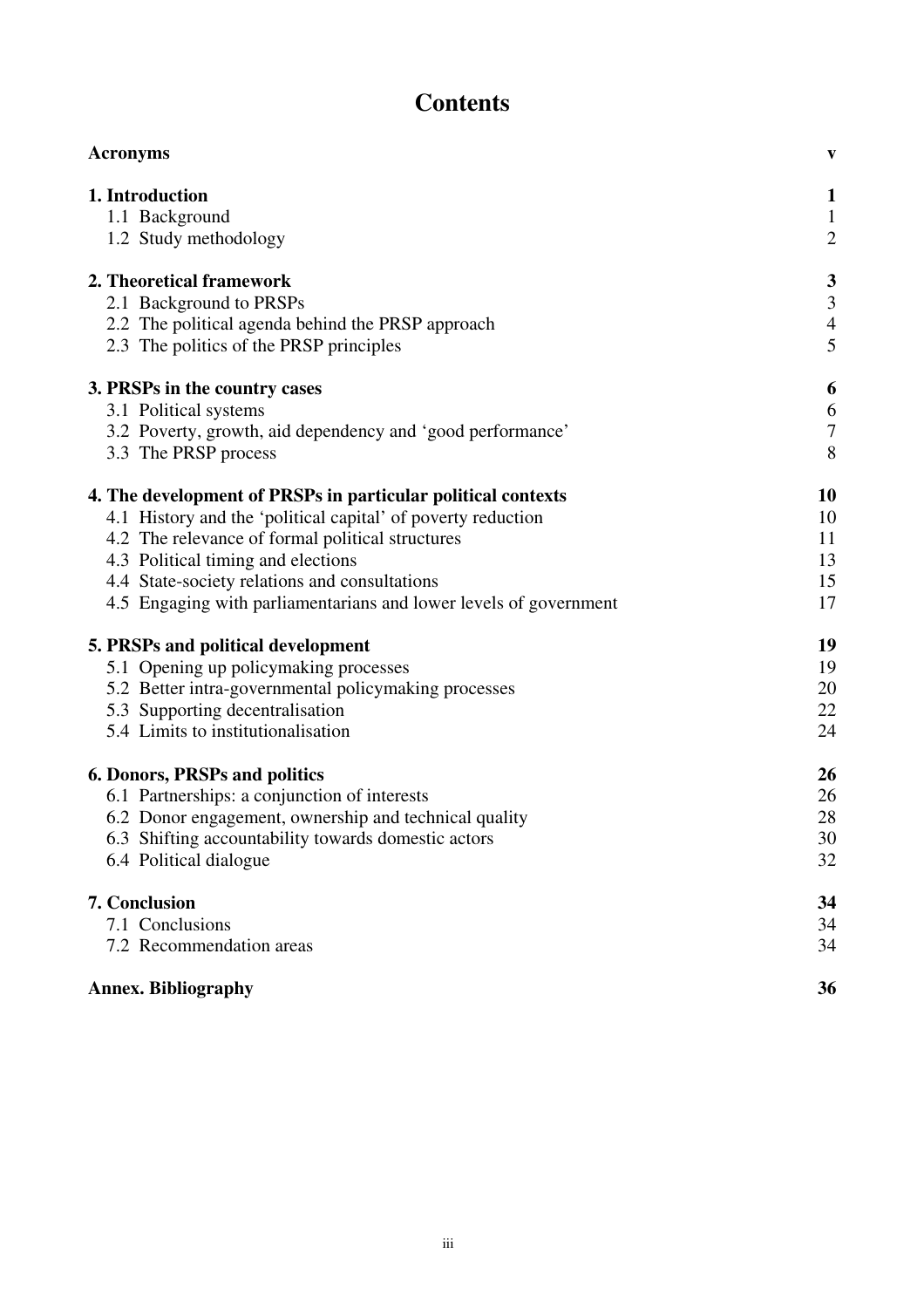# **List of Tables**

| Table 3.1 The case study countries compared                                  | 7  |
|------------------------------------------------------------------------------|----|
| Table 4.1 Historical and ideological factors                                 | 11 |
| Table 4.2 The impact of formal political structures on PRSPs                 | 13 |
| Table 4.3 The timing of PRSPs                                                | 14 |
| Table 4.4 State-society relations                                            | 16 |
| Table 5.1 Impact on policymaking processes                                   | 20 |
| Table 5.2 Impact on intra-governmental processes                             | 22 |
| Table 5.3 PRSPs and decentralisation                                         | 23 |
| Table 5.4 Constraints in public expenditure management/public service reform | 24 |
| Table 6.1 Three levels in partnerships for poverty reduction                 | 28 |
| Table 6.2 Donor involvement, quality and ownership                           | 29 |
|                                                                              |    |
| <b>List of Boxes</b>                                                         |    |
| Box 4.1 The EBRP and change of governments in Bolivia                        | 15 |
| Box 4.2 Insider and Outsider status: CSOs in Georgia                         | 17 |
| Box 6.1 Pre-existing efforts at 'partnership' in Vietnam                     | 26 |
| Box 6.2 Enhanced vertical public accountability mechanisms in Bolivia        | 31 |
| Box 6.3 Political dialogue in Uganda                                         | 33 |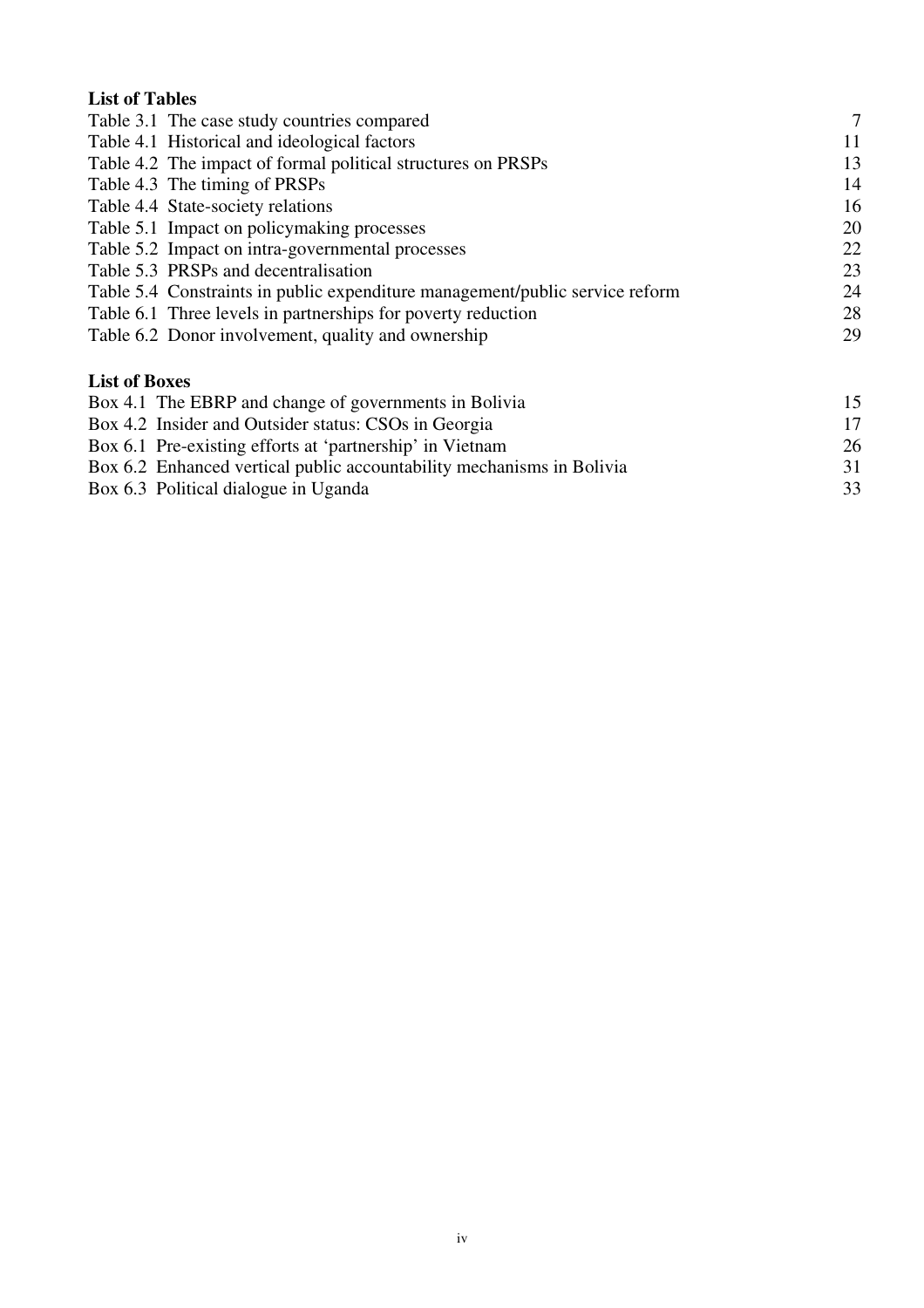# **Acronyms**

| <b>ADN</b>    | Acción Democrática Nacionalista                                 |
|---------------|-----------------------------------------------------------------|
| <b>CDF</b>    | <b>Comprehensive Development Framework</b>                      |
| <b>CPRGS</b>  | Comprehensive Growth and Poverty Reduction Strategy (Vietnam)   |
| <b>CSO</b>    | Civil society organisation                                      |
| <b>CUG</b>    | Citizen's Union of Georgia                                      |
| <b>EBRP</b>   | Estrategia Boliviana de Reducción de Pobreza (Bolivia)          |
| <b>EDPRP</b>  | Economic Development and Poverty Reduction Program (Georgia)    |
| <b>HIPC</b>   | <b>Heavily Indebted Poor Countries</b>                          |
| IFI.          | International financial institution                             |
| <b>INGO</b>   | International non-governmental organisation                     |
| <b>MFPED</b>  | Ministry of Finance, Planning and Economic Development (Uganda) |
| MoF           | Ministry of Finance                                             |
| <b>MOLISA</b> | Ministry of Labour, Invalids and Social Affairs (Vietnam)       |
| <b>MTEF</b>   | Medium-term expenditure framework                               |
| <b>MPI</b>    | Ministry of Planning and Investment (Vietnam)                   |
| NGO           | Non-governmental organisation                                   |
| <b>NRM</b>    | National Resistance Movement (Uganda)                           |
| <b>PAF</b>    | Poverty Action Fund (Uganda)                                    |
| <b>PEAP</b>   | Poverty Eradication Action Plan (Uganda)                        |
| <b>PEM</b>    | <b>Public Expenditure Management</b>                            |
| <b>PPA</b>    | <b>Participatory Poverty Assessment</b>                         |
| <b>PRSP</b>   | <b>Poverty Reduction Strategy Paper</b>                         |
| <b>PSR</b>    | Public service reform                                           |
| <b>SWAps</b>  | Sector-wide approaches                                          |
| <b>UPPAP</b>  | <b>Uganda Participatory Poverty Assessment Project</b>          |

This paper is the culmination of a study of the political dimensions of the Poverty Reduction Strategy Paper (PRSP) approach, which was commissioned by the PRSP Monitoring and Synthesis Project, a DFID-funded project based at the Overseas Development Institute, London. The research team on the study comprised Alison Evans, Laure-Hélène Piron, David Booth, Tim Conway, Kate Hamilton, Erin Coyle, Zaza Curran, Ruth Driscoll and Andy Norton. Professor Rob Jenkins acted as peer reviewer in the early stages of the study. The final version of this paper benefited from comments and corrections from David Booth and Tim Conway. The views expressed in this paper are those of the authors and do not reflect DFID policy.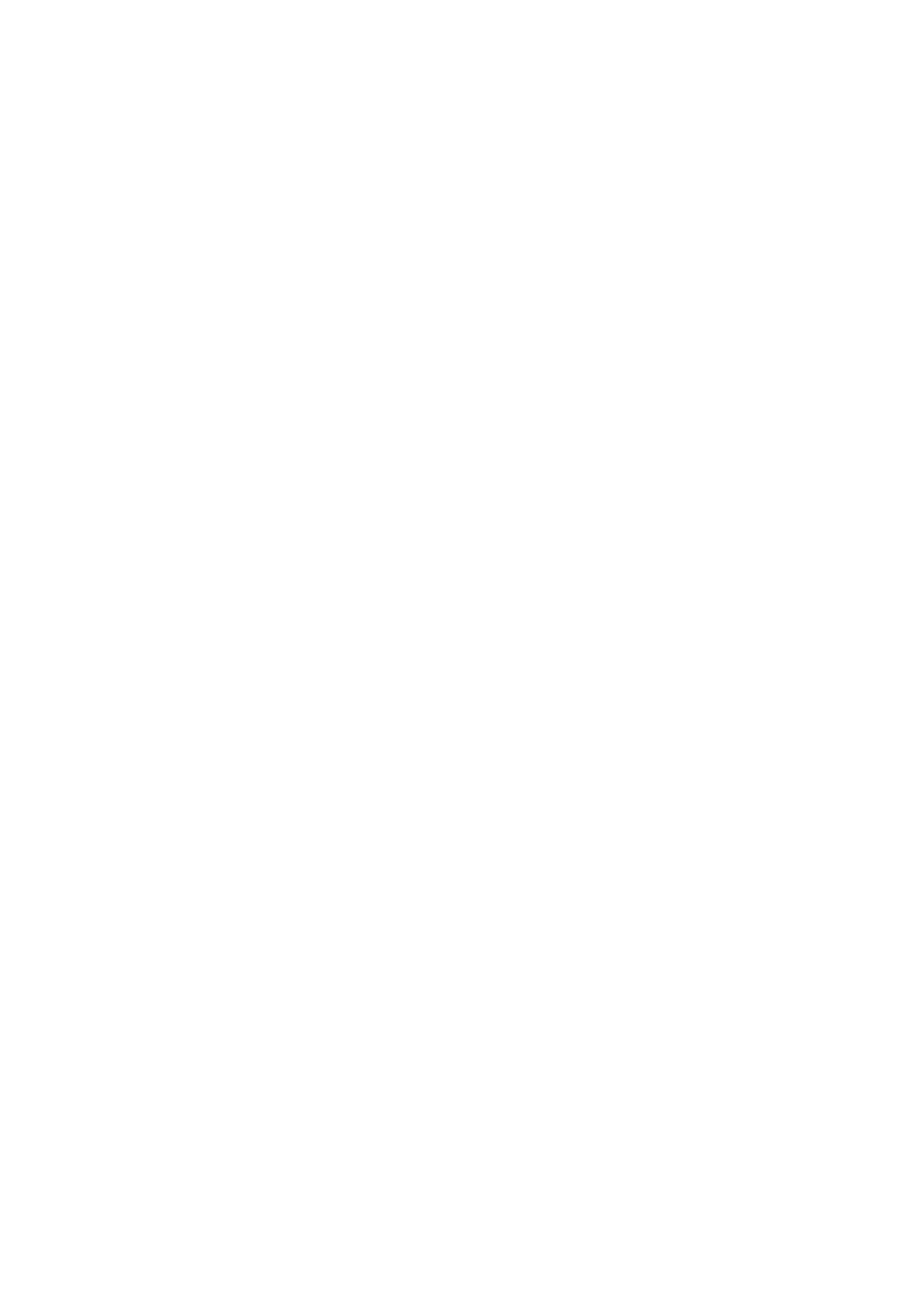# **1. Introduction**

### **1.1 Background**

This paper is a synthesis of findings from four country case studies and background research on the political dimensions of the Poverty Reduction Strategy Paper (PRSP) approach. It aims to make a contribution to the debate on the relevance of politics in order better to understand and improve development and poverty reduction processes, and in particular the new kind of aid relationships promoted by the PRSP approach. It illustrates, through the use of concrete examples, how development assistance in support of PRSP processes cannot but be embedded in national political systems and processes.

Critical as background to this research are two contrasting visions of the intention or project behind the PRSP approach, and the implications that this might have for what can be achieved through the approach. On the one hand, the PRSP approach is viewed as offering a potentially transformative agenda of pro-poor reform, and as providing opportunities for national governments to become more committed to pro-poor policymaking and for donors to work more in line with country-owned priorities and processes. In this view, any measure that requires a government to consult more widely with its citizens is likely to enhance both the quality of the resulting policies and the accountability of decision-makers to domestic constituencies.

In the alternative perspective, the very fact that the PRSP approach is being led by donors is seen as predisposing it to have a negative effect on national political development. According to this line of argument, the assumption that weaknesses in public decision-making can be addressed through an internationally-driven prescription flies in the face of evidence. Instead of the PRSP principles supporting a transformation in what governments do, they risk overriding or derailing domestic political and policymaking processes by imposing international priorities and undermining local level political accountability.

In practice, the two visions are less sharply opposed; many on both sides would agree that incremental progress is possible through the PRSP approach but at the same time are aware of the major challenges involved in the consistent implementation of pro-poor policies. What the two visions do share is a common assumption that politics and political processes are at the heart of propoor policymaking. This resonates with earlier research carried out by the Overseas Development Institute (ODI) which observes that the PRSP experiment has to work through the political systems and policy processes of the countries concerned if it is going to work at all (Booth *et al*. 2003). The PRSP approach will either engender new relationships and dynamic processes within countries, which will result in poverty policies being handled in new and more effective ways, or it will not. What happens in this respect will be highly political, both because formal political systems are a powerful influence on what happens in the public policy realm, and because the informal arrangements and understandings that inform policy in the real world are as much political as they are technical.

It was on these grounds that the PRSP Monitoring and Synthesis Project, based at ODI, commissioned a series of studies on PRSPs and politics. While most studies of PRSP experience to date have made some reference to the ways the processes have interacted with countries' political structures, few have paid attention to the interaction between political systems, PRSP processes and longer term political development. Two aspects are of particular interest. One is the way the politics of the country shapes the field of possibilities arising from the PRSP initiative – that is, the opportunities for doing things differently or not. The second is the contribution that the PRSP process has made, for better or worse, to political change and the development of political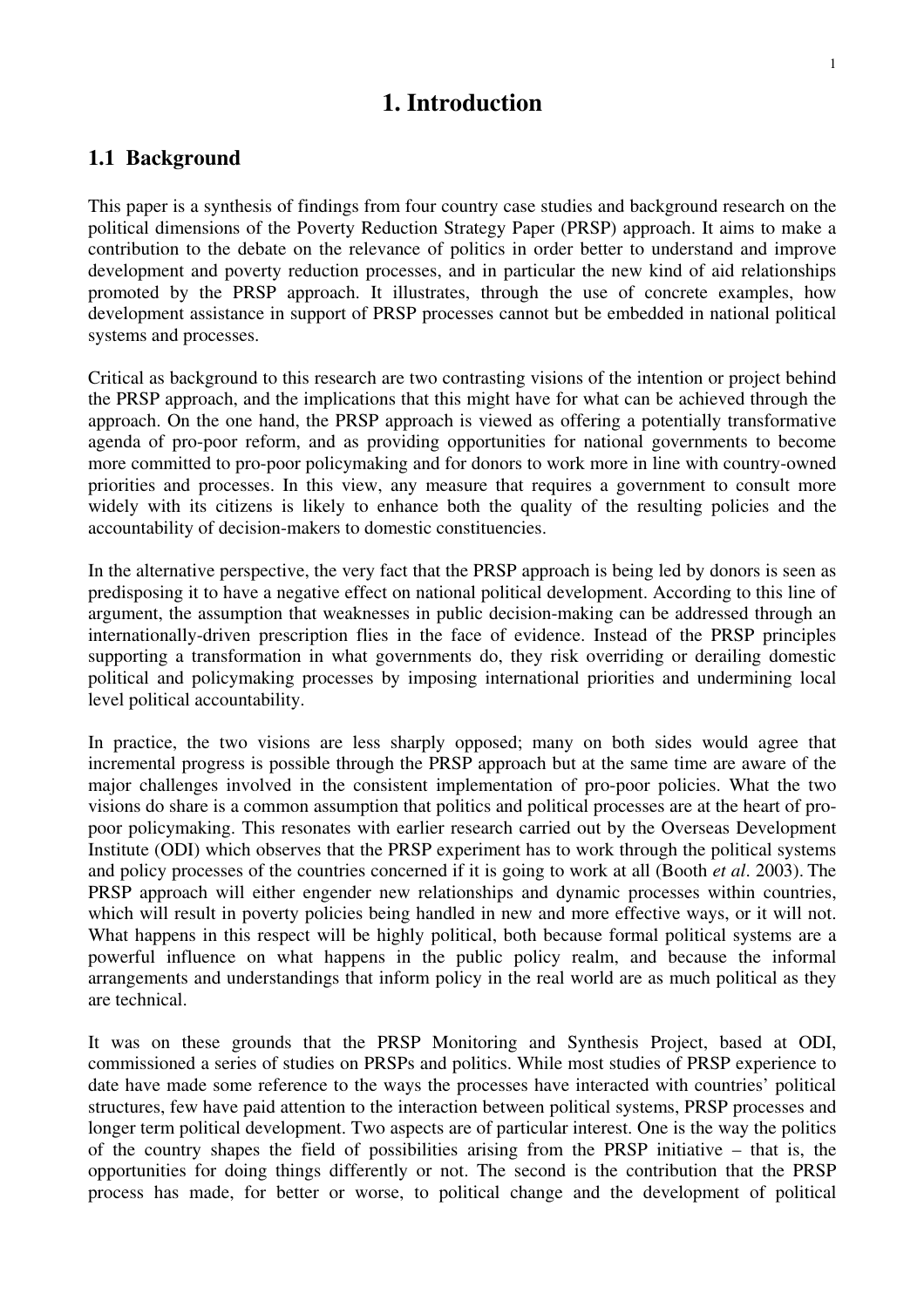$\overline{a}$ 

institutions in the country. These two concerns define the scope of the country studies and this synthesis paper.

### **1.2 Study methodology**

The approach of the research project involved four country case studies through which the relationship between politics and PRSPs was examined. Field visits were undertaken in Bolivia, Georgia, Uganda and Vietnam between October 2002 and February 2003 and complemented by a review of the relevant literature and, where possible, some limited updating.<sup>1</sup> The countries were not selected as part of a 'controlled' comparative research framework, but rather to reflect the diversity of political and historical settings in which the PRSP approach is being introduced. Case study researchers were required to examine a series of issues and out of this to construct an interpretation of the interaction between PRSPs and politics. These included: (i) the political background and current political dynamics; (ii) the process of developing (and starting to implement) the PRSP and the engagement of various political actors therein; (iii) the interaction between PRSPs, policymaking, politics and development assistance; and (iv) the role of donors as political actors.

Much of the information generated is inevitably country specific; however, reading across the case study reports reveals several important themes that transcend the country cases and this forms the basis of this synthesis report. These themes are only indicative at this point but are nevertheless suggestive of some interesting issues and patterns.

The research has adopted an institutional approach focusing on the formal and informal 'rules of the game', including formal political systems, the nature and ideology of regimes, the operation of political parties and the impact of electoral rules, relations between executives and the legislature (as well as between central and local governments), and processes within the executive (such as the functioning of cabinets, and relations between presidents and ministries). This state-centric approach is complemented by also analysing state-society relations, such as the nature of civil society, citizens' engagement with the state, and informal political processes and norms.

The synthesis is structured as follows. Section 2 presents the analytical framework for the research and Section 3 introduces the country case studies. Section 4 examines how PRSPs have been developed and implemented in particular political contexts. Sections 5 and 6 examine the extent to which PRSPs in the case study countries have been transformative, both of domestic politics and policymaking and of the aid relationship. Section 7 draws together the main conclusions and suggests some initial recommendations for aid agencies.

<sup>1</sup> The four country studies are published separately. They were authored by: David Booth with Laure-Hélène Piron – Bolivia; Tim Conway – Vietnam; Kate Hamilton – Georgia; and Laure-Hélène Piron with Andrew Norton – Uganda.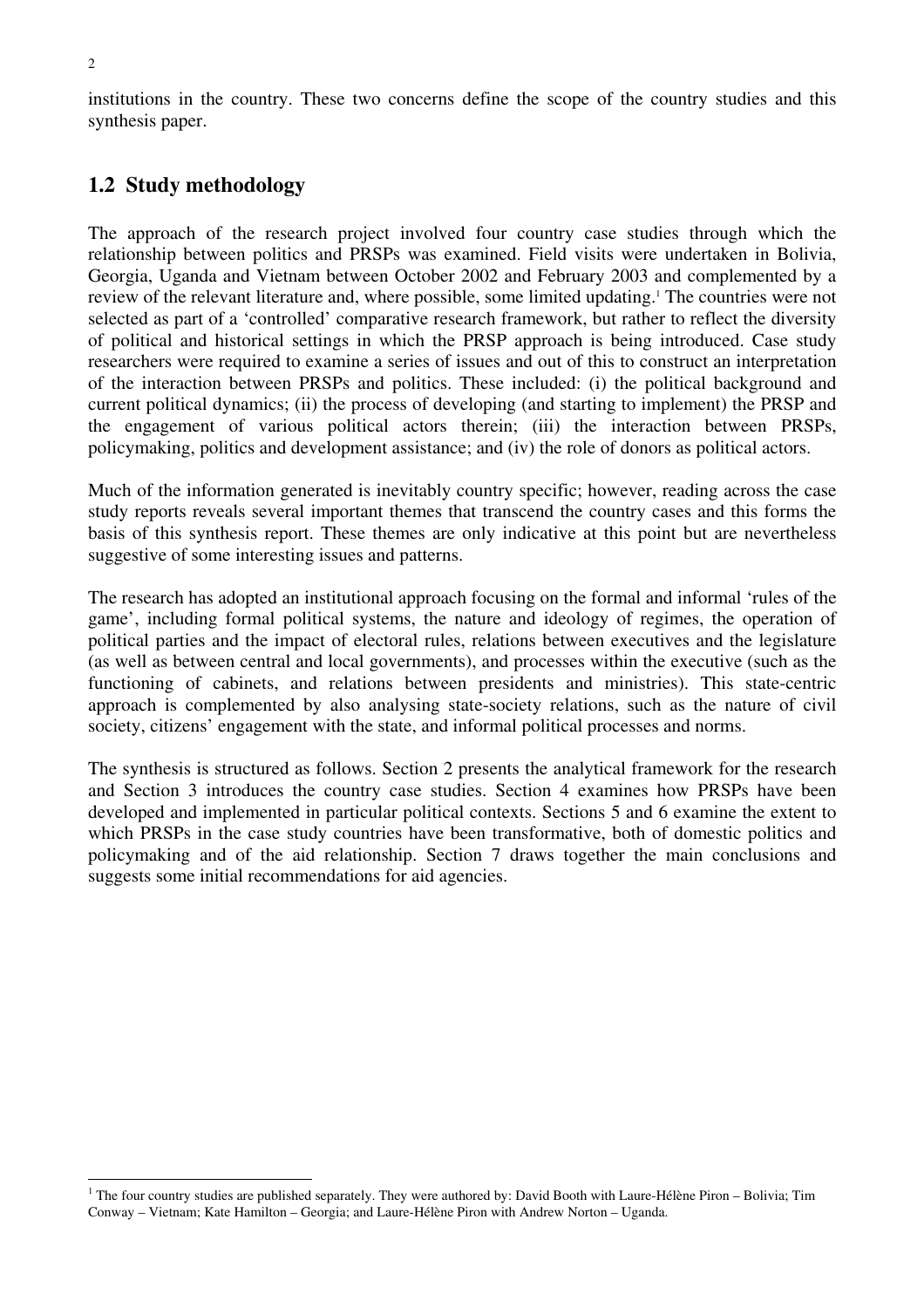# **2. Theoretical framework**

### **2.1 Background to PRSPs**

PRSPs have become central to the provision of development assistance in terms of both grants and loans. The idea of linking aid flows to the development by recipient countries of a comprehensive poverty reduction strategy originates from the discussions which led up to the formulation of arrangements for the Enhanced Heavily Indebted Poor Countries Initiative II (HIPC) in 1999. The idea of the Poverty Reduction Strategy Paper, once adopted as the framework for HIPC, came rapidly to be seen (by the Boards of the International Monetary Fund and World Bank) as having the potential to be the overarching country-level policy document to serve as a framework to guide all concessional development flows. The decision was taken to replace the Policy Framework Paper (a tripartite document of the Fund, the Bank and the country government – but usually written almost entirely by the Fund) with the requirement that countries prepare a PRSP. This resulted in the IMF's decision to change its framework for assisting low-income countries with concessional lending from the ESAF (Emergency Structural Adjustment Facility) to the PRGF (Poverty Reduction and Growth Facility). In a similar move, the World Bank has developed the PRSC (Poverty Reduction Support Credit) to support PRSP implementation.

The PRSP approach is meant to learn from past assessments of the failures and limitations of traditional approaches to development assistance. Points raised in these assessments include concern over the tendency for aid to undermine national capacity by creating parallel systems; the failure of policy conditionality to lead to the effective use of resources by recipient governments; and the need to refocus international assistance more firmly around poverty reduction.

According to the World Bank and the IMF, the PRSP approach is based on six core principles. PRSPs should be:

- *Results-oriented*, with targets for poverty reduction that are tangible and monitorable.
- *Comprehensive*, integrating macroeconomic, structural, sectoral and social elements.
- *Country-driven*, representing a consensual view of what actions should be taken.
- **Participatory, with all relevant stakeholders participating in formulation and implementation**
- Based on *partnerships* between government and other actors.
- *Long term*, focusing on reforming institutions and building capacity, as well as short-term goals.

Owing, perhaps, to the origins of the debate in the context of HIPC debt relief, the PRSP approach has tended to focus heavily on countries which are: (i) at the poorer end of the spectrum of countries eligible for concessional lending; (ii) at the more aid-dependent end of the same spectrum; and (iii) predominantly African. It could be argued that, as time has gone on, a model of development assistance geared to these 'types' of country situation has come to be applied in countries and regions (such as much of Asia) where donors are a far less significant influence on the governmental policy process. This is not a trivial issue, as the key hypotheses around the potential of PRSPs to produce significant gains in poverty reduction derive from concerns about the negative effects of aid dependency. In contexts where the aid relationship is a less significant driver of policy change, expectations of beneficial change arising from the adoption of a PRSP approach might, therefore, be more modest.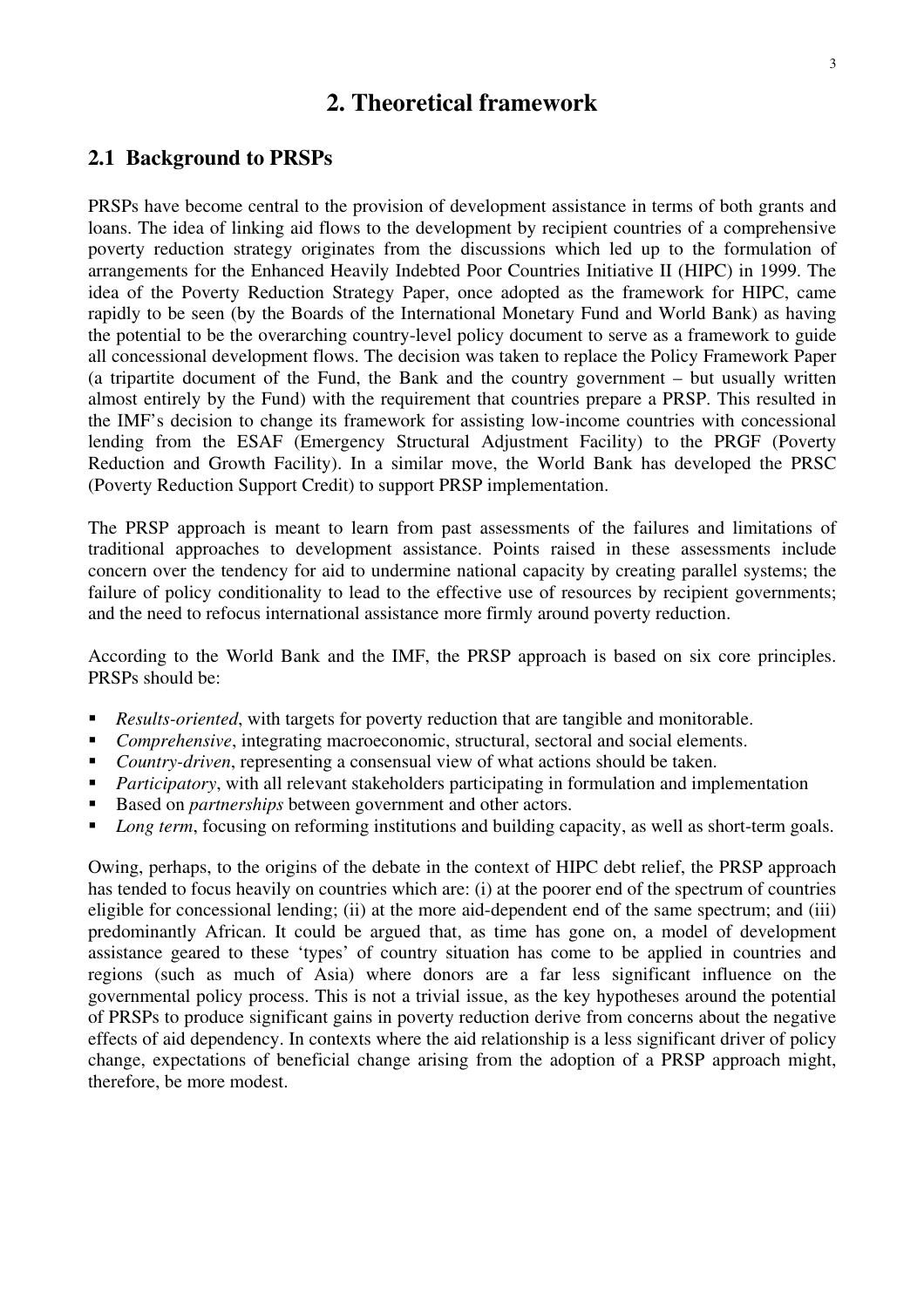#### 4

### **2.2 The political agenda behind the PRSP approach**

Poverty reduction is fundamentally a political objective: relations of power, access to state resources, government policy priorities, legislative frameworks, and even constitutional guarantees may need to be transformed if there are to be enhanced opportunities for the poor to secure livelihoods, enjoy access to state services and become less vulnerable. Even if poverty reduction is not necessarily a zero sum game, there will inevitably be winners and losers in the process of change, as vested interests are no longer protected, discriminatory practices come to an end, and policies become more broad based and benefit wider social groups.

At first sight, their origins can be viewed as largely technocratic. PRSPs represent an instrument for channelling debt relief, and a recognition of the need to improve aid effectiveness by drawing on available best practice. In particular, they reflect the view that 'ownership' is instrumentally important to the efficient use of aid. This is grounded on the premise that the state – usually limited to the executive branch of government – is a decisive agent of national development.

However, the PRSP approach can also be interpreted as having a more radical political agenda, in line with some new thinking in aid agencies. State effectiveness, or lack thereof, is regarded as a key variable in explaining the trajectory of both poverty and growth outcomes in most countries (WDR 1997). More recently, mainstream development discourse has recognised the importance of political systems, including political parties and parliaments, as key factors explaining success and failure in achieving poverty reduction (WDR 2000/01). In particular, they are seen as potentially constraining development, owing to a lack of institutionalisation, accountability, representativeness and responsiveness, and to the pervasiveness of corruption or personalisation of state power.

The more radical political agenda behind PRSPs can thus be interpreted as an attempt to influence domestic political processes in a progressive direction. The production of a strategy paper might itself require some changes in policymaking style; more importantly, it might expose some of the political contradictions preventing the successful pursuit of poverty reduction and growth in the country. In addition, political relations between recipient countries and international donors<sup>2</sup> are being addressed. By moving away from specific policy conditionalities, towards process conditionality, it is hoped that unequal power relationships will be somewhat readjusted, increasing the relative importance of governments' accountability to their own citizens.

These elements taken together suggest that the success of the PRSP approach rests on at least three crucial 'gambles':3

- First, if governments are obliged to discuss poverty and what they are doing about it with their citizens, they are likely to regard these things more seriously, and to be held to account more effectively*.* By making this assumption, and starting a particular process of policy prioritisation and planning, it is hoped that poverty reduction will end up, and stay, closer to the top of the domestic agenda.
- Secondly, if the international community has a PRSP around which to organise, then aid will be better managed and transactions costs significantly lowered.
- Thirdly, if the PRSP is taken seriously by both governments and donors, then the relationship between them will change to emphasise domestic (political) accountability to citizens over external (technocratic) accountability to donors.

 $\overline{a}$ 

<sup>2</sup> In line with common usage, the term 'donor' will be used in this paper to refer to providers of not just grants, but also of concessional loans. 3 See Approach Paper by Andrew Norton (2002).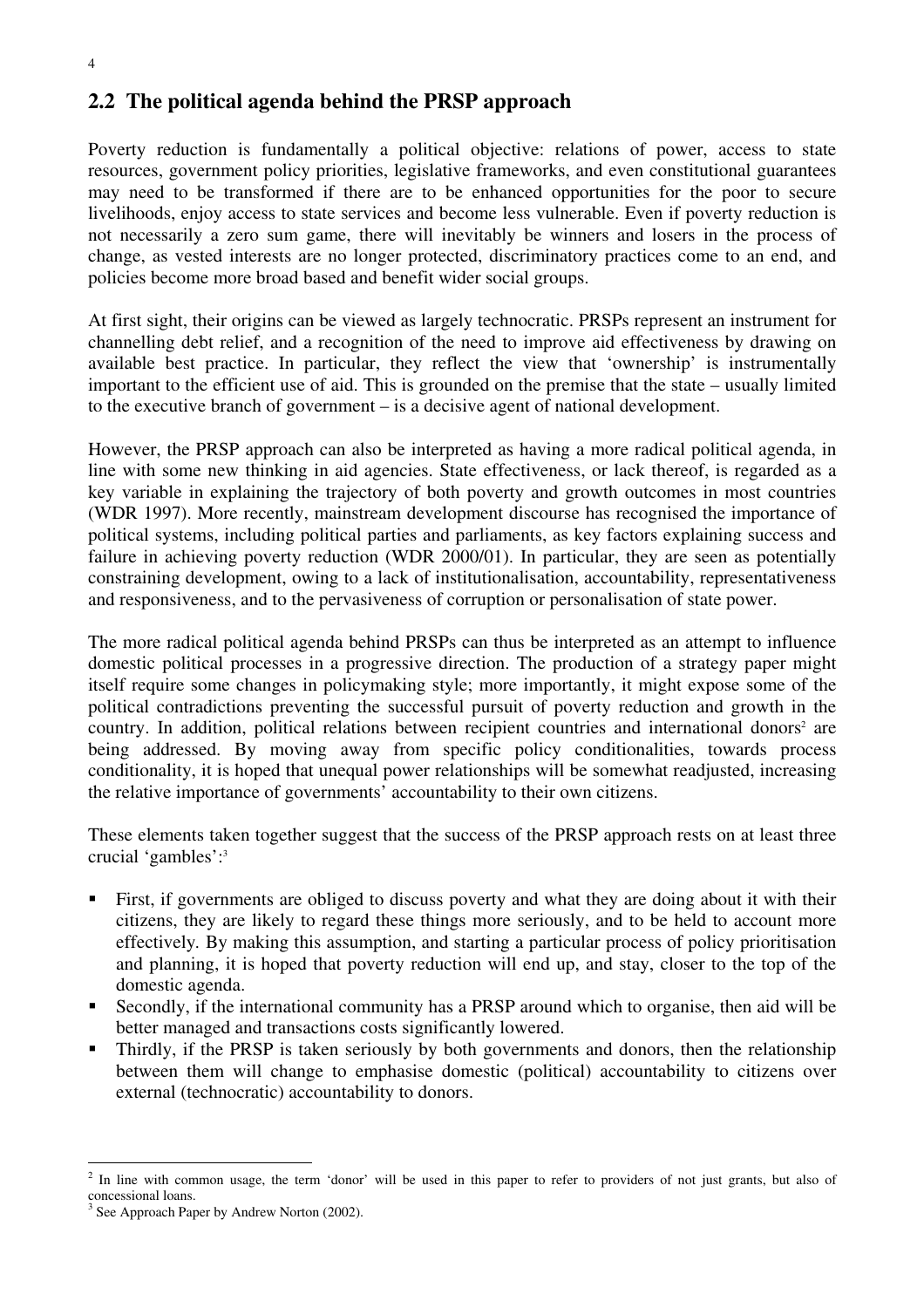#### **2.3 The politics of the PRSP principles**

- If the political aspects underlying the PRSP approach are not openly discussed in technocratic circles, neither are the political implications of the core PRSP principles. This is understandable, since the international financial institutions (IFIs) in particular interpret their mandates as imposing clear limitations on their ability to engage with 'political' topics. This has inevitably influenced the official discourse and guidance around PRSPs. However, as we attempt to illustrate below, the changes required by these principles are in fact highly political, in that they imply shifts in power relations between state institutions and society.
- *Country ownership* is an ambiguous concept. It seems to refer to more than ownership by the 'state' (a political entity) and is possibly not identical to the 'nation' (a concept with cultural dimensions). The principle seems to call for some consensus between national actors, beyond the state elite, but it remains open which actors should be paramount. Government ownership is normally considered more legitimate than civil society ownership, except when governments are highly unresponsive or unrepresentative, but this is often not made explicit. How consensus is to be achieved through messy political processes (such as multiparty political competition, internal party debates, and civil society protestation rather than cooptation) is also not discussed, with a preference on the part of the IFIs for technical arguments rather than open political debates.
- *Participation* can also mean a number of things: who should participate, in what processes, with what power, and with what legitimacy? At a minimum, guidance suggests that there should be 'technical' consultations with pre-selected stakeholders. To institutionalise participation in policymaking would require that political processes themselves become more open and participative – a process that is beyond the remit of the PRSP exercise.
- *Comprehensiveness* requires bringing together macroeconomic frameworks and poverty reduction goals. It seems in particular to suggest a certain degree of state capacity (to develop a coherent and comprehensive strategy), as well as state authority and legitimacy (control over the national territory to collect taxes and implement policies consistently; ability to coordinate between different parts of government).
- *Results orientation* requires that governments be explicit about the goals they are meant to achieve. This would seem to imply a radical shift away from systems where results are limited to specific gains by elite groups and their clients (bias), or where corruption and the absence of the rule of law are likely to prevent the fair and transparent use of national resources for broadbased purposes (capture).
- *Partnerships* between different actors, particularly government and civil society, or government and donors, imply a consensual style of policymaking among relatively equal participants. Yet, the state is usually more powerful than civil society; an elected government is usually considered more legitimate than the opposition; and donors remain financially more powerful than individual countries.
- Identifying *long-term* goals also demands a different approach. In very insecure political environments, the dominant incentives of those in power are to acquire resources quickly and distribute them to supporters, and to identify other strategies to remain in power (which may include political repression, though democratic systems too have to face the pressure for visible short-term results). The PRSP principles demand that government legitimacy be redirected towards poverty reduction, greater responsiveness to the poor and building a more effective state – goals which may not have short-term political appeal.

In the rest of the synthesis paper, we look at how the process of developing PRSPs has to be understood in diverse political contexts, and we assess the extent to which the PRSP approach has been transformative in the ways suggested above.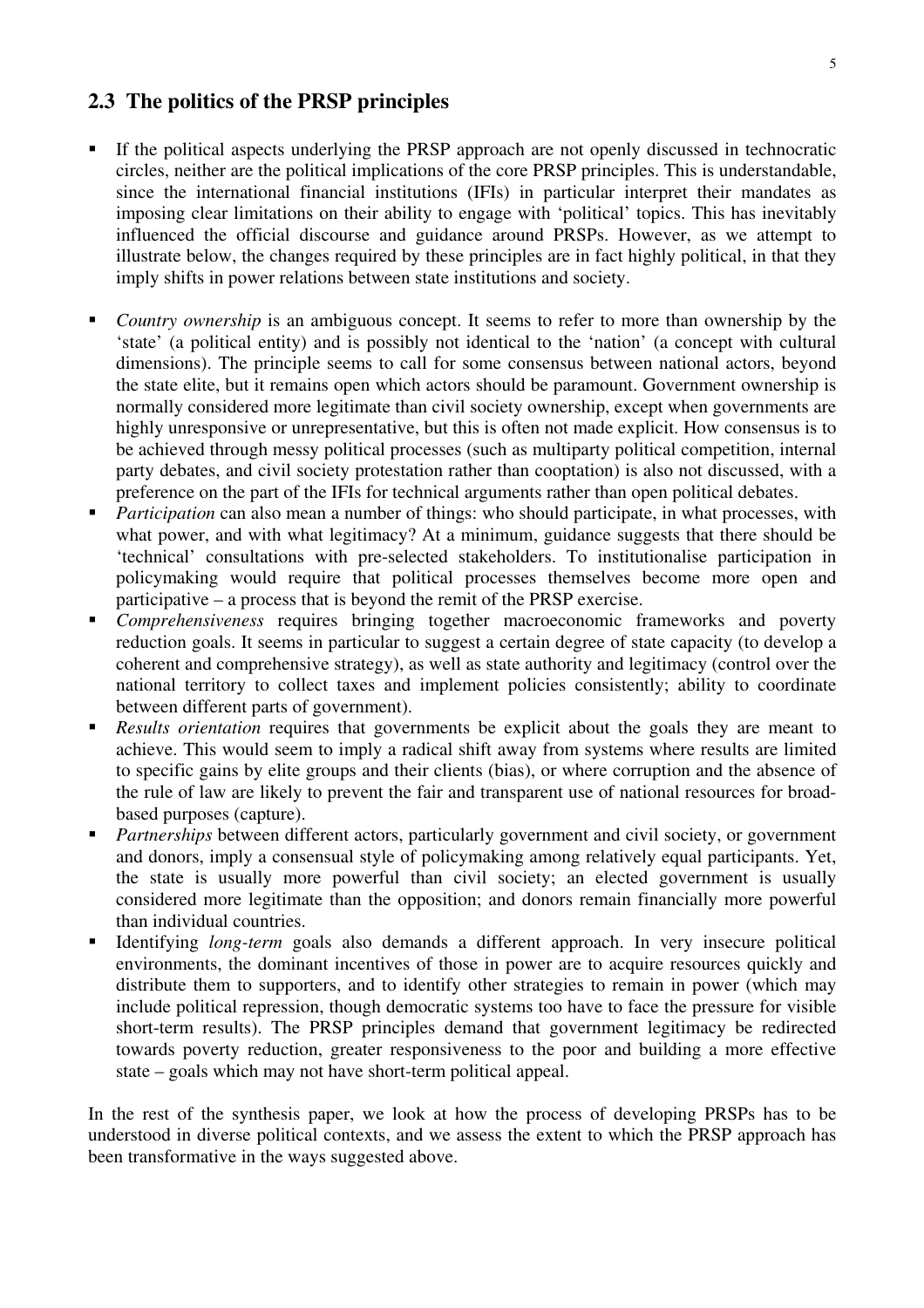### **3. PRSPs in the country cases**

The four countries examined during the research (Bolivia, Georgia, Uganda and Vietnam) are extremely diverse. They represent different continents, with different histories of colonialism and domination, different political systems, different economic models, as well as different levels of aid dependency, economic growth and poverty. What they have in common are experiences of struggling against poverty, of relying heavily on foreign aid (albeit to different degrees) and, most recently, developing and (except for Georgia) implementing PRSPs. Three of the case study countries – Vietnam, Uganda and, until recently, Bolivia – are seen to be 'performing well' in terms of conventional judgements by donors with regard to reform processes and donor-recipient relations.

#### **3.1 Political systems**

Our case studies present four contrasting political systems. Until 2003, Bolivia was considered to have a reasonably well established multiparty democratic system, with parties alternating in government, usually in the form of coalitions, following free and fair elections. The threat of military intervention in politics is no longer very great. Indigenous groups are becoming better represented at the national level. However, parties operate as patron-client machines and sustain, rather than combat, institutionalised corruption and the politicisation of the bureaucracy. In addition, and related to the failings of political parties, state-society relations are often conflictridden: dissatisfaction with state policies is mainly expressed not through the ballot box, but through street protests which provoke violent repression. The recent overthrow and exile of the incumbent president in October 2003 following mass protests suggests that the system was not as well institutionalised as was generally perceived.

Georgia is still in the process of developing, with difficulty, a pluralistic and representative system following the end of Soviet rule and independence in 1991. At the time of the research, there was no guarantee that a competitive and institutionalised political system might emerge. Parties were not well institutionalised, and the constitutional framework was not yet fully operational (with the Upper Chamber of Parliament not in place, for example). President Shevardnadze's party, the Citizen's Union of Georgia (CUG), appeared to be split into competing factions and was unable to provide a solid programmatic base. Power was centralised in the Presidency (the State Chancellery) and personalised around allies of the President. Parliament was unable to act as an effective check on state power. A peaceful revolution following unfair elections in November 2003 demonstrated the fluidity of the system.

The other two case study countries do not represent competitive multiparty politics. Uganda's 'noparty' system was put in place following the successful military victory of President Museveni's National Resistance Movement (NRM) in 1986. The Movement system is an inclusive mechanism aimed to prevent a return to ethnically-based sectarian politics and violence. Candidates for elections are not allowed to represent different parties, and are to be elected on merit. There is also a multi-layered system of elected local councils. However, the political system is currently under considerable stress, as voices continue to demand the lifting of restrictions placed on parties and express concerns at the lack of pluralism within the Movement. Uncertainty remains as to what will happen in the 2006 elections, when President Museveni is constitutionally required to stand down and not seek re-election, though he has taken steps during 2003 in the opposite direction, including lifting the restrictions on party-based competition.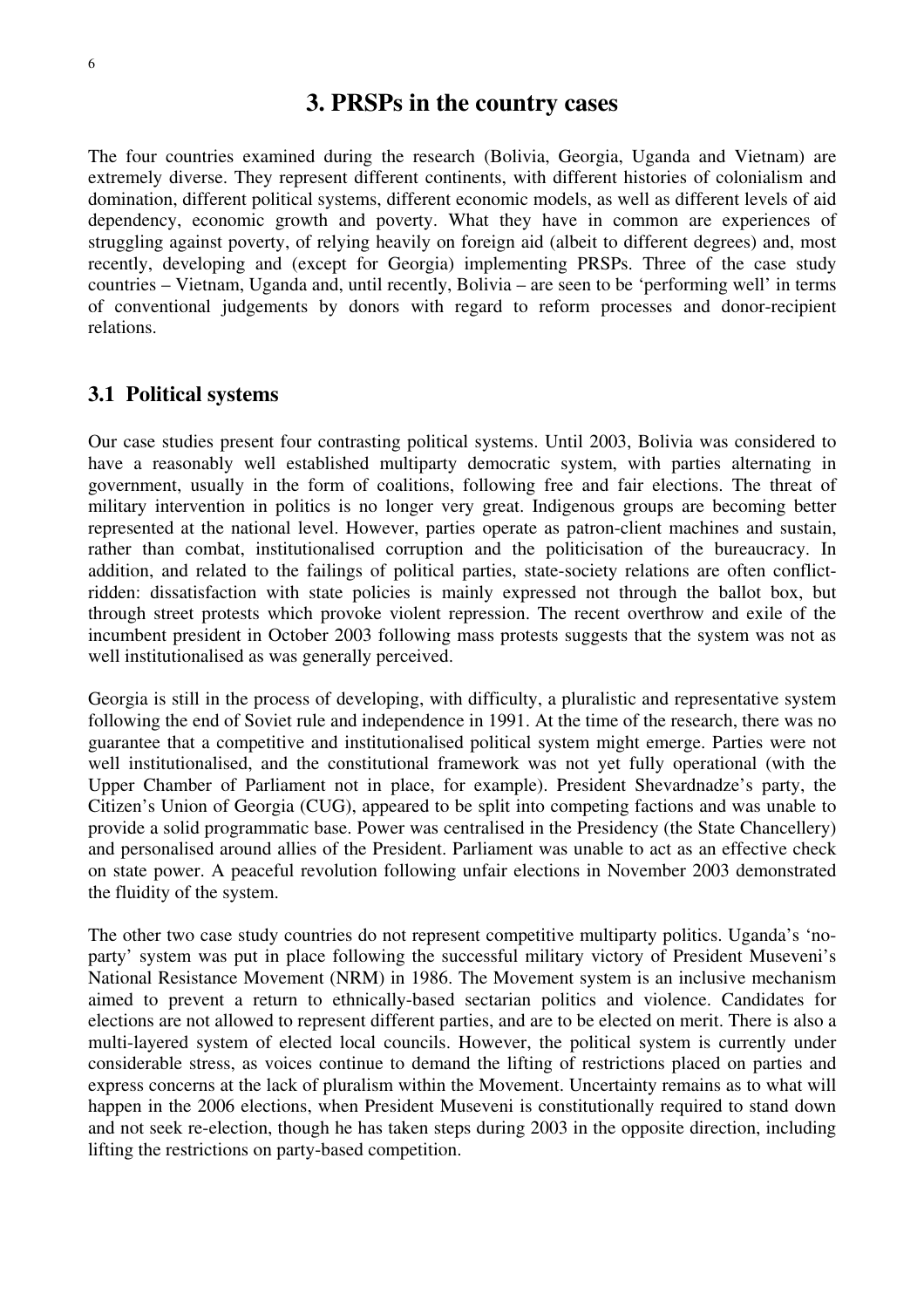Vietnam is one of the few remaining countries ruled by a Communist Party. A policy of economic liberalisation has been pursued since 1986, leading to demonstrable progress on poverty reduction, but political reforms have been slower. There is still a strong overlap between the state and the Communist Party, which also dominates the National Assembly, and there are no fully independent civil society organisations. There have been some reforms in recent years, including provisions in the 1992 Constitution to increase the autonomy of the National Assembly *vis-à-vis* the executive. Despite this, there is still a weak separation of powers and no official tolerance for talk of moving towards competitive multiparty politics. Change – in the form of the Grassroots Democratisation Decree, which is meant to increase participation in local government – has been slow.

## **3.2 Poverty, growth, aid dependency and 'good performance'**

The case study countries differ in the socio-economic and aid profiles, as illustrated in the table below. Vietnam has the largest population, highest per capita economic growth rate with a mediumlevel poverty rate and relatively low levels of aid dependency. By contrast, Georgia has the smallest population; it is relatively aid-dependent and has had a negative growth rate in recent years, but also has a relatively low level of income poverty and the highest human development ranking of the four countries. According to the published statistics (which may not be strictly comparable), Bolivia has the largest proportion of the population living in poverty and a poor growth rate but is the least aiddependent country in our set. Uganda is the most aid-dependent country and the only one ranked in the 'low human development' category of UNDP's human development index.

|                                       | <b>Bolivia</b> | Georgia     | <b>Uganda</b> | <b>Vietnam</b> |
|---------------------------------------|----------------|-------------|---------------|----------------|
| <b>Population</b>                     | 8.5 million    | 5.4 million | 22.8 million  | 78.7 million   |
| Per capita GNP growth 1991-           | $1.3\%$        | $-2.4\%$    | $3.9\%$       | $6.1\%$        |
| 2001                                  |                |             |               |                |
| <b>Population living in poverty</b>   | $60\%$         | $11\%$      | 35%           | $32\%$         |
| (below US\$1/day)                     |                |             |               |                |
| Share of aid in central               | 23.9%          | 45.4%       | 76.8%         | 26.1           |
| government expenditure                |                |             |               |                |
| <b>Human Development Indicator</b>    | 114            | 88          | 147           | $109$ (medium) |
| rank                                  | (medium)       | (medium)    | (low)         |                |
| <b>Corruption perception rankings</b> | 106            | 124         | 113           | 100            |

#### **Table 3.1 The case study countries compared**

 $\overline{a}$ 

*Source*: Country Profile pages of the World Bank (2001). Aid figures from World Development Indicators (2003). HDI from UNDP Human Development Report (2003). Corruption perceptions from Transparency International 2003 survey.

Three out of four of the study countries are viewed by the international development community as 'good performers'.4 Uganda and Vietnam in particular have been relatively effective at combating poverty. Effectiveness is often seen as associated with 'political commitment' backed up by relatively strong states able to deliver on their agenda. Bolivia has been less successful in reducing absolute poverty levels but is seen as a good performer because it has followed a liberal reform agenda while paying increasing attention to poverty and social issues.<sup>5</sup>

<sup>&</sup>lt;sup>4</sup> We use this expression in response to the 'new' donor agenda of 'poorly performing countries' (DFID), 'difficult partnerships' (OECD Development Assistance Committee), 'low-income countries under stress' (World Bank), and 'failed/failing states' (USAID).

 $<sup>5</sup>$  Recent events in Bolivia are raising questions about how effectively social issues are really being addressed.</sup>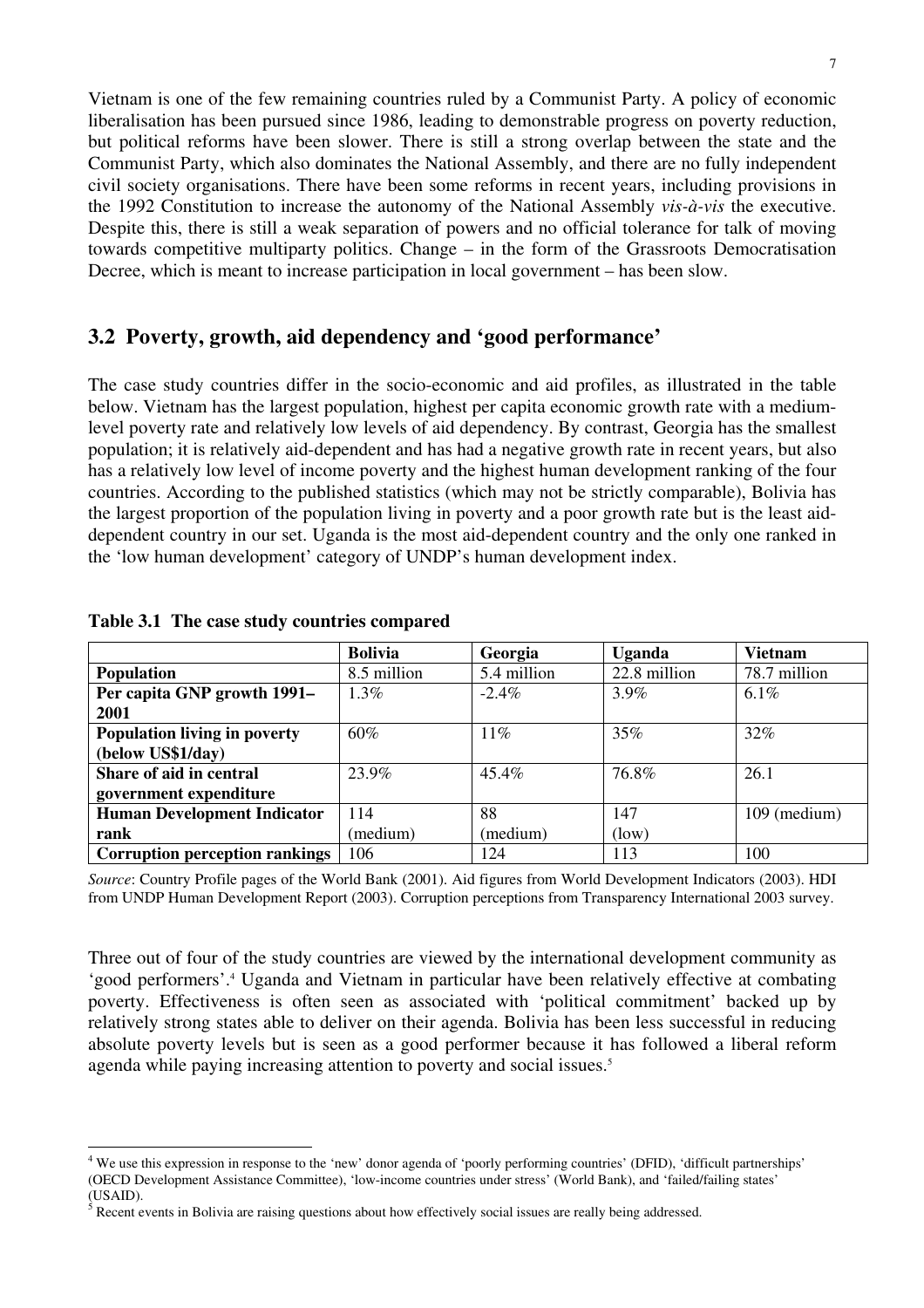'Good performance' is also (and perhaps more frequently) assessed by the degree of collaboration with international partners. Bolivia, Uganda and Vietnam have taken part in a number of innovative approaches to international development cooperation:

- Bolivia, Uganda and Vietnam were pilots for the Comprehensive Development Framework (CDF).
- Uganda and Vietnam are recipients of new IFI lending instruments (PRSC and PRGF).
- Uganda was a test case for the shift towards programmatic support (in particular budget support) and away from project-based assistance.
- Bolivia and Uganda have been developing sectoral approaches with pooled donor resources to support sector programmes.
- A medium-term approach to budgeting (MTEF) is being implemented in Uganda and is being developed in Vietnam.

Georgia, by contrast, has not been performing well, either in terms of prioritising and achieving poverty reduction, or with respect to the level of collaboration from international partners*.* Following the fall of the Soviet Union, international commentators optimistically expected a smooth trend towards economic and political liberalisation. After a decade of unproductive transition, international assistance to Georgia seems to be on the decrease. Recent elections, conducted under a shroud of allegations of major fraud, resulted in increasingly vocal public opposition to the President, who eventually resigned and was peacefully replaced in late 2003. The inauguration of a new president (a US-trained lawyer) in January 2004 was attended by high-level US representation, hinting at a change in international interest in Georgia.

However, such crude assessments of performance in the four countries mask a number of domestic constraints on development. It is more difficult for donors to attempt to address these constraints, which are firmly rooted in domestic politics, although this is nonetheless necessary in order to improve aid effectiveness. In particular, all four countries are seriously affected by corruption. The Transparency International Corruption Perception Index, although not to be used for sophisticated comparisons, confirms that corruption is a serious problem in all four case study countries: they are all placed very close to one another in the bottom fifth of the index for  $2001-3$ .<sup>6</sup>

Two of our case study countries are affected by violent conflict, which limits the control of the state over the entire national territory and creates different conditions for development assistance. Uganda both has been embroiled in regional conflicts (in particular an intervention in the Democratic Republic of the Congo and tense relations with Sudan), and also faces internal rebellions, in particular in the North. In Georgia, no solution has been found to the problems of selfproclaimed independent republics, such as Abkhazia and South Ossetia, which has led to violent unrest and internal displacement. Peaceful conflict resolution and political settlements remain preconditions for greater prosperity in both countries and for the state regaining control over the full national territory.

# **3.3 The PRSP process**

The most important common thread across the case countries is that they have all engaged in preparing PRSPs, with two out of the four forming part of the first wave of countries to have adopted a PRSP. Both Bolivia and Uganda can claim to have influenced the PRSP approach adopted by the IFIs. In 1997, the Banzer Government of Bolivia undertook a national dialogue to

<sup>&</sup>lt;sup>6</sup> The rankings are: 75 for Vietnam, 84 for Bolivia, and 88 for Uganda (the third lowest score) out of 91 countries surveyed in 2001 (Georgia not being listed); 85 for Georgia and Vietnam, 89 for Bolivia and 93 for Uganda, out of 102 countries surveyed in 2002; and 100 for Vietnam, 106 for Bolivia, 113 for Uganda and 124 for Georgia, out of 133 surveyed in 2003 (Georgia's fall being consistent with our analysis of external perceptions and domestic challenges). *Source*: www.transparency.org.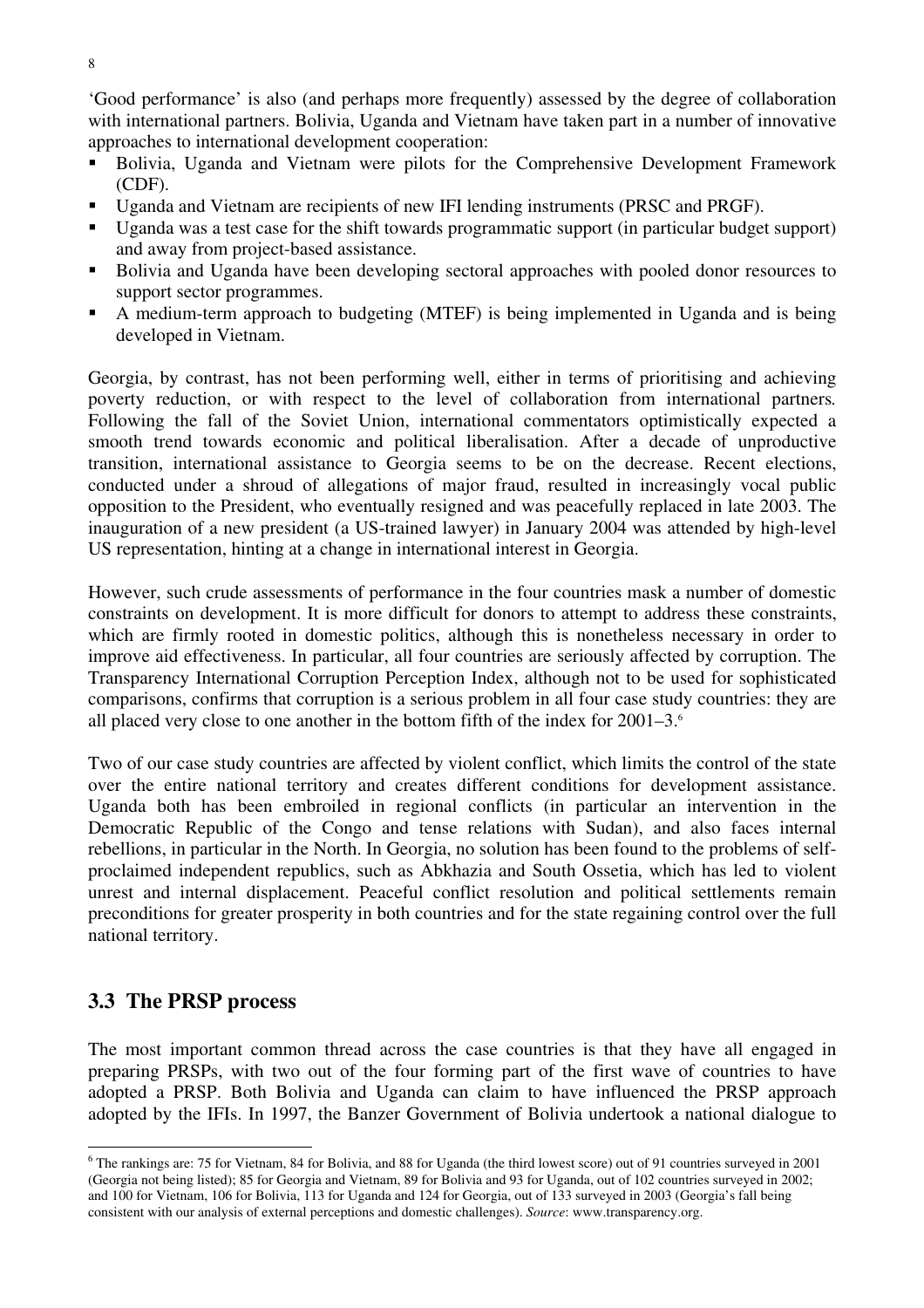assist in developing its *Plan de Gobierno* (Plan of Government); in the same year, the Government of Uganda launched its Poverty Eradication Action Plan (PEAP), which was to be subject to regular revision. Uganda's revised PEAP eventually became the basis of its PRSP in May 2000 – the first official PRSP worldwide – and Bolivia's *Estrategia Boliviana de Reducción de Pobreza* (EBRP) was endorsed by the IFI Boards in June 2001. Both countries are currently engaged in revising their first PRSPs.

In Vietnam, the production of the Comprehensive Poverty Reduction and Growth Strategy (CPRGS) followed hard on the heels of the preparation of the Ten-Year Socio-Economic Development Strategy and Five-Year Plan for the 2001 Ninth Party Congress. The national plans were completed first, according to a pre-set Party and state planning cycle; the CPRGS was effectively compiled from selected highlights extracted from these documents, with some efforts at additional prioritisation and linkages and some genuinely new policy commitments added. The CPRGS was endorsed by the IFI Boards in September 2002.

Once again, Georgia appears an outsider. The process began in February 2000 but there were significant delays to both processes – the I-PRSP and the PRSP. The I-PRSP was not approved until January 2001, largely because of doubts about the credibility and content of the document. The Economic Development and Poverty Reduction Programme (EDPRP) was finally endorsed by the IFI Boards in November 2003.7

 $\overline{a}$ 

<sup>7</sup> The full PRSP was initially called the Poverty Reduction and Economic Growth Programme (PREGP); it was renamed the Economic Development and Poverty Reduction Programme after major redrafting.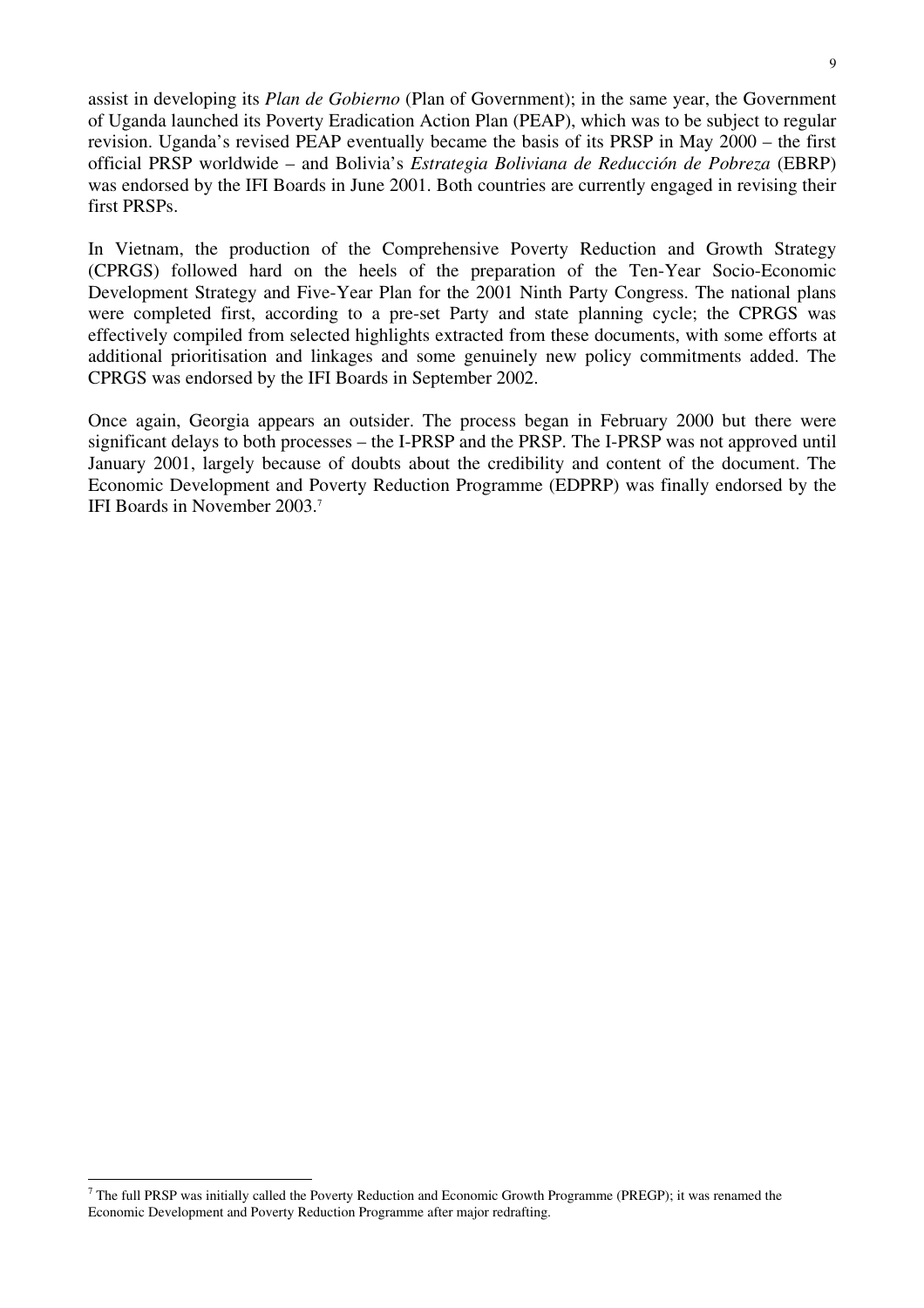# **4. The development of PRSPs in particular political contexts**

As already implied, the formulation of a PRSP is not simply a technical exercise. The process interacts with institutional constraints, in particular those which originate from the nature of the state, its historical antecedents, and the way its power is exercised. Formal aspects of the political system matter as well as the informal rules by which they operate. These institutional norms influence the options available for individual political actors as well as how 'political ownership' can be identified and interpreted. In this section we explore a number of 'meta' themes emerging from the country studies. These relate to the interaction between underlying political systems and processes of political change on the one hand, and the PRSP on the other.

## **4.1 History and the 'political capital' of poverty reduction**

A comparison between Uganda and Vietnam hints at an important finding regarding the importance of history and ideological choices, one which would need to be tested in other countries. This is relevant not just for PRSPs but also for understanding more generally how countries can become committed to poverty reduction. Both countries seem to have well established domestic political projects of nation-building that include elements of poverty reduction. These projects originated in post-war contexts and played a 'unifying' role. Uganda's violent past has been used to legitimise a consensus-based, 'no-party' political system since 1986, with the provision of firstly security but also poverty reduction seen as essential for national unity. This has given the National Resistance Movement significant 'political capital'. In Vietnam, a socialist vision of welfare and equality has been a strong driving force behind Communist Party policies. Performance in delivering economic and social development became particularly important in defining state legitimacy following the end of the war and reunification of North and South in 1975.

By contrast, Bolivia and Georgia both seem to have incomplete state-building processes and no strong political project around which the 'nation' can unify itself. This makes any kind of national political project, whether around poverty reduction or around some other goal, more difficult to achieve. Recent clashes between social movements and the state in Bolivia are a stark reminder of the exclusion of the majority indigenous population from mainstream politics. Poverty reduction generally has less political capital in Georgia than in any of the other case study countries: poverty is a relatively recent phenomenon and affects a smaller percentage of the population than in the other three countries. The limited political salience of the poverty reduction agenda explains in part why the EDPRP is viewed as having less chance of becoming a truly national strategy, able to capture the imagination not just of politicians and technocrats but also of the population at large.

PRSPs are thus to a significant extent affected by the degree to which poverty is politically salient and to which there is 'political capital' to be derived from poverty reduction efforts. This is affected in turn by the nature of the nation-building project and associated political ideologies.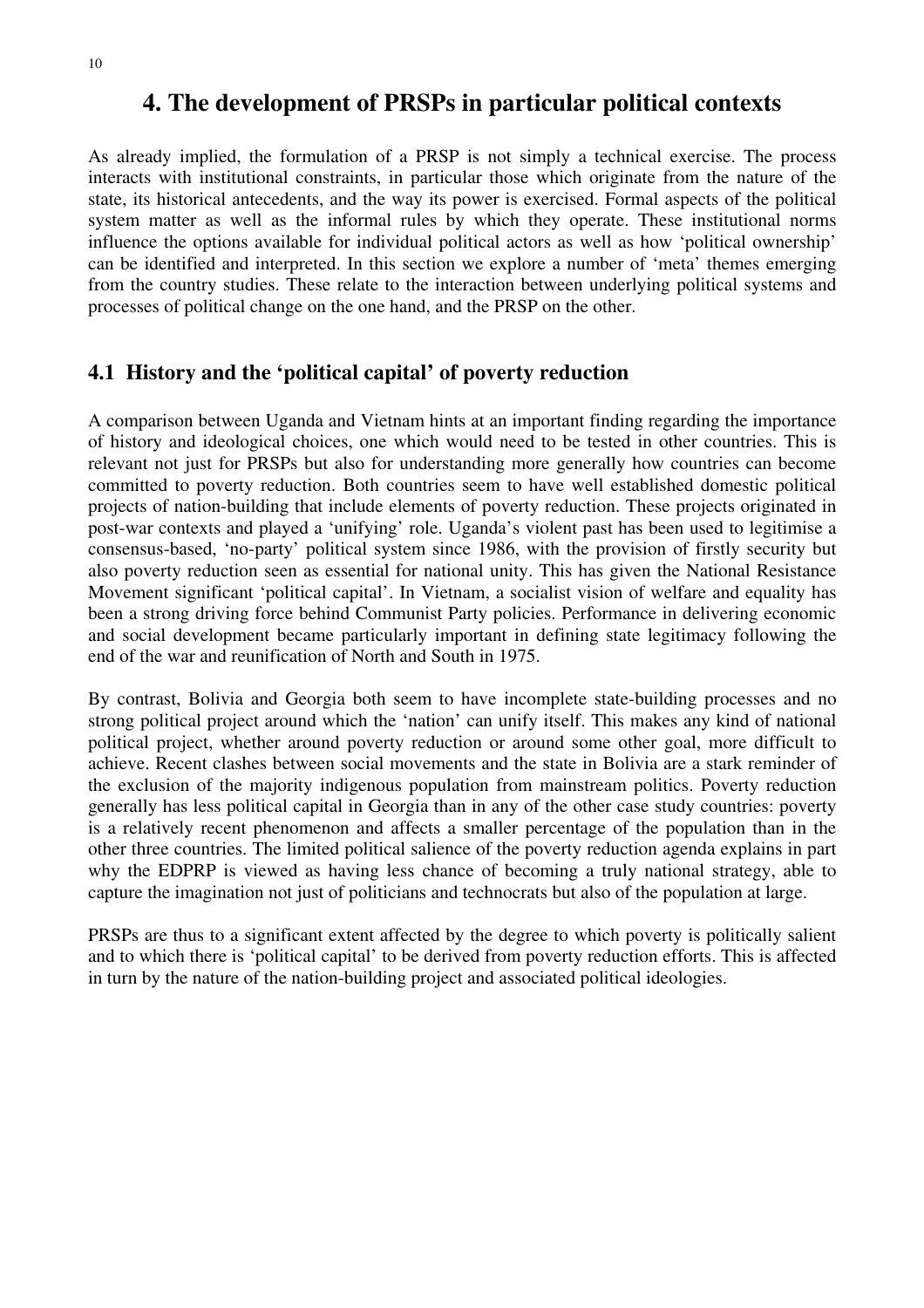|                | <b>Context</b>                                      | <b>Impact on PRSP</b>                           |
|----------------|-----------------------------------------------------|-------------------------------------------------|
| <b>Bolivia</b> | Poverty is of concern to the majority of the        | The PRSP process in 2000 was largely            |
|                | population and is a political issue, but sectoral   | bypassed by most significant social             |
|                | interests and patronage systems dominate.           | movements and political struggles at the time.  |
|                | Ruling parties have introduced pro-poor reforms     | It did not tackle a number of outstanding       |
|                | (agrarian reform, municipalisation etc.) but the    | national issues (land distribution, coca        |
|                | political system is unable to create a strong       | eradication, natural gas, pensions, etc.).      |
|                | alliance of and for the poor. Social movements      | However, it did contribute positively to the    |
|                | have a confrontational style.                       | processes of state-building and redistribution  |
|                |                                                     | associated with the Law on Popular              |
|                |                                                     | Participation (municipalisation).               |
| Georgia        | Poverty is a recent phenomenon. There is no         | EDPRP has brought 'poverty' into the light      |
|                | history of government-sponsored pro-poor            | map and offers a chance for a more strategic    |
|                | initiatives. Parties have not made poverty a        | approach, particularly at sector level; there   |
|                | political issue and there is no obvious social      | has been no real policy change as yet. The      |
|                | mobilisation apparent around poverty issues.        | lack of focus on governance issues in the       |
|                | Nationalism is more powerful. Clan-based            | EDPRP is a concern. There is no evidence yet    |
|                | allegiances and patronage are powerful.             | that the process has been able to undermine a   |
|                |                                                     | robust culture of government built on vested    |
|                |                                                     | interests in the <i>status quo</i> .            |
| <b>Uganda</b>  | There were sectarian conflicts and the              | The dominance of the Movement prevents an       |
|                | destruction of the state after independence. The    | alternative political project from emerging     |
|                | Movement political system is historically           | and President Museveni's backing of the         |
|                | legitimised by its 'inclusive' nature. Poverty      | PEAP makes it an effective statement of state   |
|                | reduction is seen as a way of achieving a less      | policies. The PEAP has become the               |
|                | divisive society and to reduce sectarian            | 'grammar' around which more detailed sector     |
|                | divisions.                                          | policies can be discussed. The PEAP is seen     |
|                |                                                     | as being broad-based and non-controversial,     |
|                |                                                     | even by political opponents.                    |
| <b>Vietnam</b> | A 'Communist' national project encompassed          | The CPRGS is seen as a logical extension of     |
|                | the need to integrate the South into state policies | strong ideological commitment to balancing      |
|                | and provision. There is a strong ideology of        | growth, equality and poverty reduction. The     |
|                | providing minimum social welfare for citizens.      | CPRGS process has reflected growing             |
|                | Reforms, including economic liberalisation, are     | concerns with inequality and the need to        |
|                | accompanied by considerable investments in          | address them via a range of public actions.     |
|                | targeted poverty programmes.                        | Although the CPRGS is seen as closely           |
|                |                                                     | aligned with the party manifesto, as set out in |
|                |                                                     | the Ninth Party Congress in 2001, this          |
|                |                                                     | manifesto (the Ten-Year Strategy and Five-      |
|                |                                                     | Year Plans) continue to take precedence.        |

**Table 4.1 Historical and ideological factors** 

## **4.2 The relevance of formal political structures**

The nature of political systems is also relevant for understanding 'political ownership', or political engagement with the PRSP. Here we examine in particular the relationship between the executive and the legislative branches of governments, and impacts on executives. Bolivia and Georgia provide examples of relatively 'competitive' electoral politics. In Bolivia, where the Constitution gives the legislature more significant powers than in any of the other case studies, Congress was involved in the EBRP to a greater extent. A law formalised several of the key decisions that emerged from the consultations and set in motion a revision timetable. Politics are less well institutionalised in Georgia, where Parliament was divided into 'factions' rather than parties and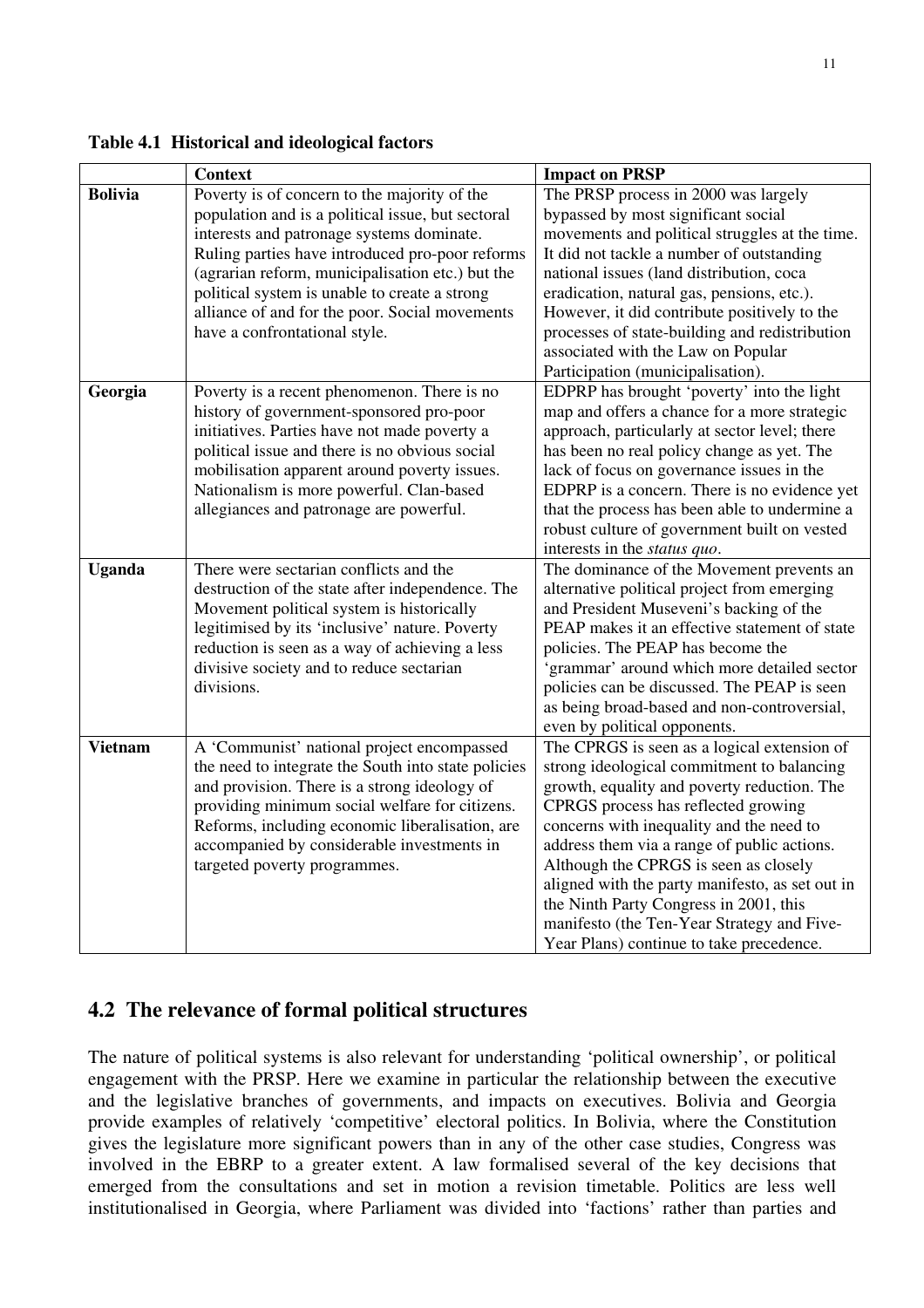acted in opposition to President Shevernadze. As a result, there was limited engagement with the PRSP, which was seen largely as an initiative of the executive and the international community.

The nature of the political system also influences how power is organised within the executive. Coalition governments in Bolivia (resulting from electoral rules) mean that it is harder for Cabinet to operate in a coherent fashion, with different ministries allocated to different parties and with the President having to rely on coalition partners. Highly personalised politics in Georgia meant that ministries and ministers were less trusted than in any of the other case countries, and there was no Cabinet in operation. Interestingly, the country case study notes that, to some extent, the PRSP process has 'bucked the trend', being managed by a team led by the President's Economic Adviser, one of a few powerful individuals who had been able to remain in post while other important officials were moved around regularly.

In both Uganda and Vietnam, a centralised and non-competitive political system operates, with limited space for other national projects to develop and challenge the vision of the dominant party. This is not to say that dominant parties do not have internal consultative processes. In Vietnam, for example, there is a relatively high level of internal democracy: major policy decisions involve extensive consultation within the Party and associated mass organisations. In both countries, however, parliaments cannot seriously challenge the executive, although reforms are underway. Powers for the National Assembly in Vietnam are growing, and there are efforts to increase autonomy (particularly fiscal autonomy) for provincial governments. In Uganda too, there are efforts to enhance the role of Parliament in the budget process. In both countries, however, the executive dominates policymaking processes and is only held to account by Parliament to a very limited degree. PRSPs are seen as more effective statements of government policies in these countries as compared with the other two case studies.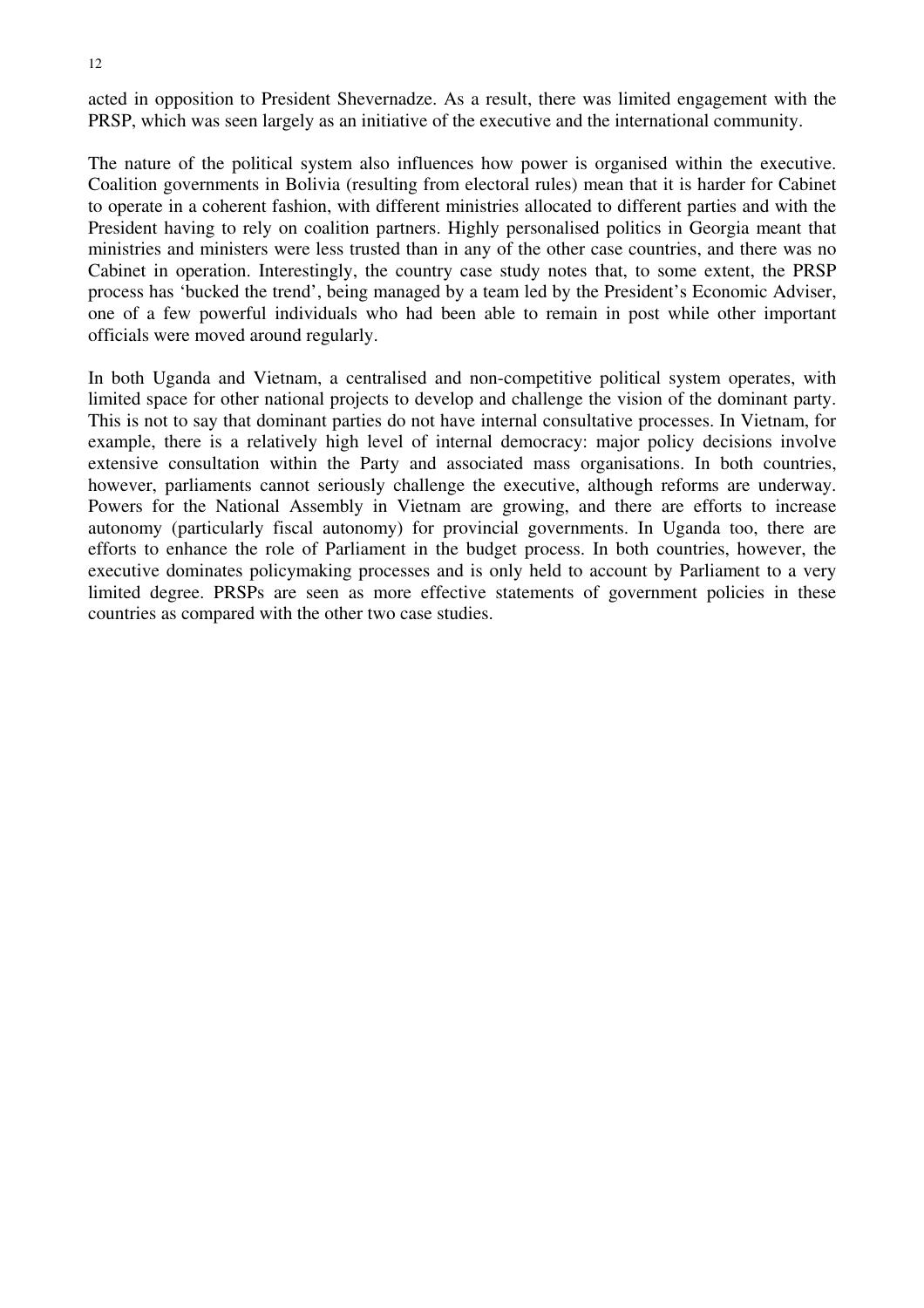|                | <b>Context</b>                                 | <b>Impact on PRSP</b>                                      |
|----------------|------------------------------------------------|------------------------------------------------------------|
| <b>Bolivia</b> | The President is the most important political  | The President initiated and Cabinet approved the           |
|                | figure but is usually elected indirectly by    | PRSP (EBRP). The political importance of                   |
|                | Congress and has to constitute coalition       | Congress partly explains the decision to pass a law        |
|                | governments. Policy coherence is weakened      | enshrining key results of the national dialogue (Ley       |
|                | by patronage-oriented party machines and       | de Dialogo), although Congress did not vote on the         |
|                | the lack of a permanent civil service. The     | EBRP as such. Lack of a modernised budget and              |
|                | Finance Ministry and budget process are        | public expenditure management system prevented             |
|                | relatively weak.                               | EBRP priorities from being translated into spending        |
|                |                                                | plans beyond the HIPC allocations.                         |
| Georgia        | The current political system is not fully      | The President initiated the PRSP and assigned              |
|                | established (the second chamber is not         | responsibility to a trusted political ally in the State    |
|                | operational). The President is elected         | Chancellery, who has stayed the course. It is              |
|                | independently from Parliament. The             | difficult to build ownership in other Ministries,          |
|                | presidential party (Citizens' Union of         | where trust is weak internally and externally, and in      |
|                | Georgia) is divided into factions. There is    | Parliament, where opposition to the President is           |
|                | centralisation of power in State Chancellery   | openly expressed.                                          |
|                | but limited presidential control over or trust |                                                            |
|                | in ministers – no Cabinet operates.            |                                                            |
| <b>Uganda</b>  | The inclusive 'no-party' Movement has          | The PEAP was presented as a 'national' policy              |
|                | centralisation of power around the President   | developed in a consultative manner. The MFPED              |
|                | and his close allies. There is a limited role  | was 'empowered' to impose strict budget constraints        |
|                | of Parliament and dominance of the             | on line Ministries. 'Ownership' of the PRSP is             |
|                | Ministry of Finance (MFPED).                   | shared between political (Movement) and technical          |
|                |                                                | levels (MFPED in particular) but there is no               |
|                |                                                | parliamentary ownership.                                   |
| <b>Vietnam</b> | The one-party state has strict political       | The CPRGS started from a 'cut and paste' from the          |
|                | control over bureaucracy. The National         | Ten-Year Strategy and Five-Year Plans. The                 |
|                | Assembly has limited power (although           | Planning ministry (MPI) retains control over the           |
|                | gradually increasing) and is dominated by      | planning process and CPRGS preparation/roll-out.           |
|                | Party members. About 90% of National           | Despite a high level of <i>internal</i> democracy on major |
|                | Assembly deputies are Party members,           | policy decisions, the CPRGS has failed to engage           |
|                | while almost all of the Cabinet ministers are  | significantly with the representative structures at the    |
|                | members of the Party Central Committee.        | national level (National Assembly) or at sub-              |
|                | Party committees exist at every level of the   | national levels (People's Councils).                       |
|                | bureaucracy. The Party's authority is          |                                                            |
|                | reinforced through the hierarchies of Party-   |                                                            |
|                | affiliated mass organisations.                 |                                                            |

**Table 4.2 The impact of formal political structures on PRSPs** 

# **4.3 Political timing and elections**

Initially, PRSP timelines were set externally. The year in which the PRSP approach was launched – 2000 – corresponded to different political events and processes in the four case study countries. In both Uganda and Vietnam there seems to have been a relatively fortuitous coincidence between national and international timetables, allowing both governments to use ongoing domestic processes to feed into PRSP formulation, helping to shape them as 'nationally owned' strategies. Timing proved less favourable in Bolivia and Georgia.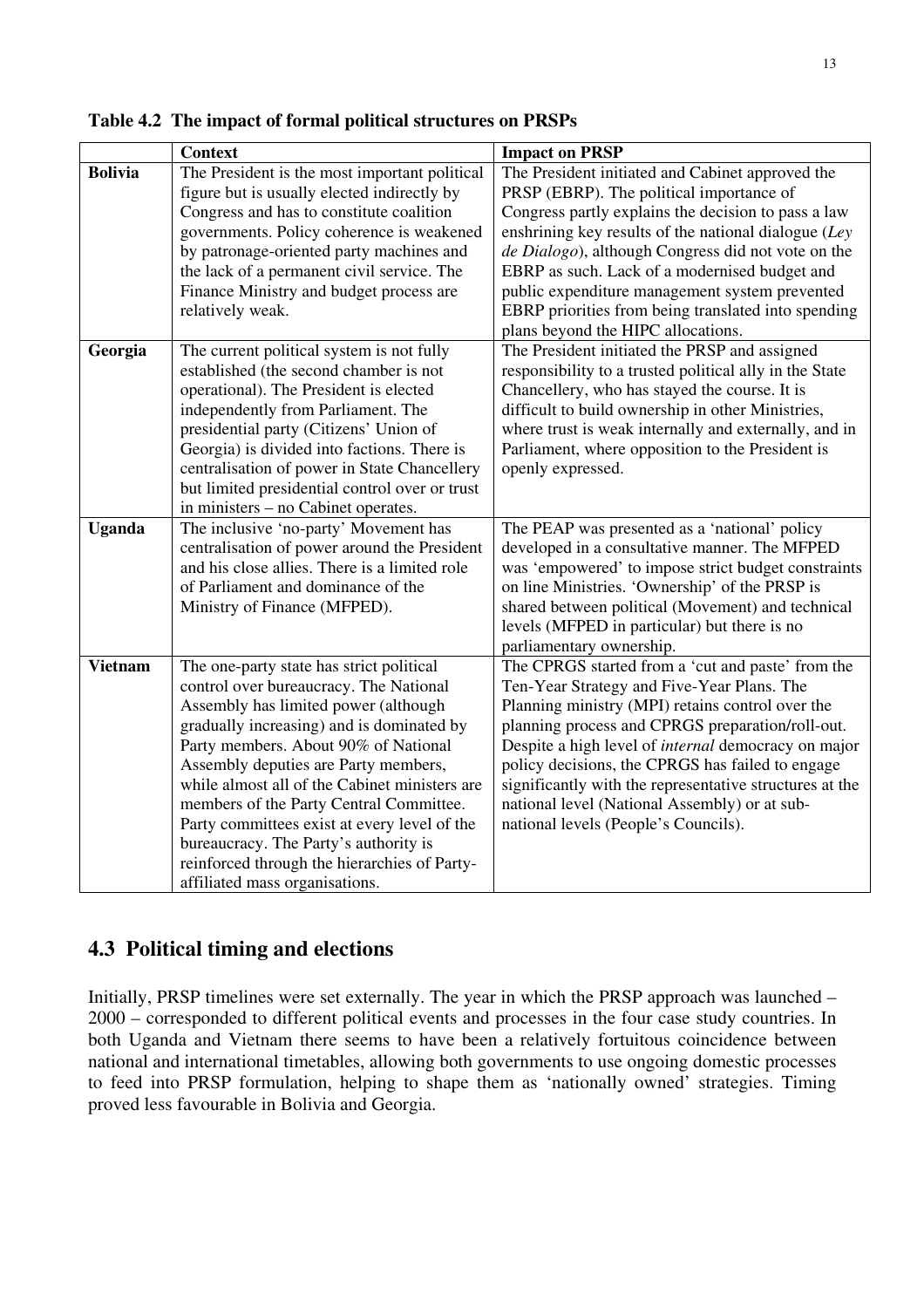|                | <b>Context</b>                            | <b>Impact on PRSP</b>                                  |
|----------------|-------------------------------------------|--------------------------------------------------------|
| <b>Bolivia</b> | Violent demonstrations and repression     | Political demonstrations distracted public attention   |
|                | took place in both 2000 (EBRP             | from the EBRP process and made consensual              |
|                | preparation) and 2003 (scheduled EBRP     | consultations more problematic. The EBRP had been      |
|                | revision). There was a change of          | developed and approved towards the end of the term     |
|                | government in 2002 between the EBRP       | of the ADN government, and was passed on to a          |
|                | and its first revision. Plans for a       | newly elected MNR-led coalition. Street protests in    |
|                | National Dialogue are still in place.     | February and the exile of the President in October     |
|                | Initially donors were more interested     | 2003 have seriously delayed the revision process, but  |
|                | than the government in EBRP revision,     | the National Dialogue II will go ahead with a          |
|                | despite this being enshrined in law and   | somewhat broader remit and scope than originally       |
|                | thus a 'policy of the state'.             | envisaged.                                             |
| Georgia        | This is the final term in office for the  | The President is less able to develop a platform       |
|                | President, decreasing his political       | around the PRSP and there are limited incentives for   |
|                | relevance and increasing divisions in     | parties to do so. The PRSP is seen as a document of    |
|                | Parliament, including in the presidential | the executive and the international community. Aside   |
|                | party, which is divided in factions.      | from the importance of external finance, the PRSP      |
|                |                                           | appears to have no 'political legs'.                   |
| <b>Uganda</b>  | The first PEAP was prepared in 1997       | A national document (PEAP) is already under            |
|                | and presented as a PRSP in 2000. The      | preparation. The GoU is able to convince IFIs that the |
|                | third PEAP revisions were in 2003.        | (summary of the revised) PEAP can be accepted as       |

There were elections in 1996 and 2001. There is a question mark over whether President will attempt to stand for a third term – no political successor has been identified. The next elections are

in 2006, where an element of multipartyism may be allowed.

aimed to develop a new Ten-Year development strategy and Five-Year

**Vietnam** | The Ninth Party Congress in 2001

Plan.

PRSP. The PEAP as both a political (Movement) and technocratic 'project' means no derailment during elections. The PEAP is linked to the budget/MTEF, although political pressures on the budget persist. Sustainability may be an issue if space for political

interpretation. Positively, the CPRGS was developed in the context of a Communist Party planning process and presented as a summary of agreed actions: thus, ownership is judged to be high. But critics argue genuine IFI commitment to ownership should have led them to accept the unmodified Ninth Party Congress documents as the PRSP; the CPRGS, following close after the Ten-Year Strategy and Five-Year Plan, is, at least at present, less well known and less valued than these earlier documents in most of the Party-state system. If it had been possible to start PRSP engagement a year earlier, this could *perhaps* have influenced core Ninth Party Congress documents. The

The effect of linkage/sequencing is open to

public investment programme is still largely disconnected from the CPRGS process.

dissent opens in 2006.

The country studies also confirm an unresolved tension on the part of the international community between the wish, on the one hand, to adopt 'nationally owned' strategies as the basis for international assistance, and to respect, on the other hand, the decisions and priorities of newly elected governments, whose legitimacy should derive from free and fair elections, even if their poverty reduction credentials are weaker. The case studies point to a technical perception of PRSPs by donors, who tend to see the PRSP as a policy commitment that should be binding on one government after the next, on the grounds that it constitutes a technically sound strategy to address issues (poverty reduction and growth) which ought to be politically salient for any government.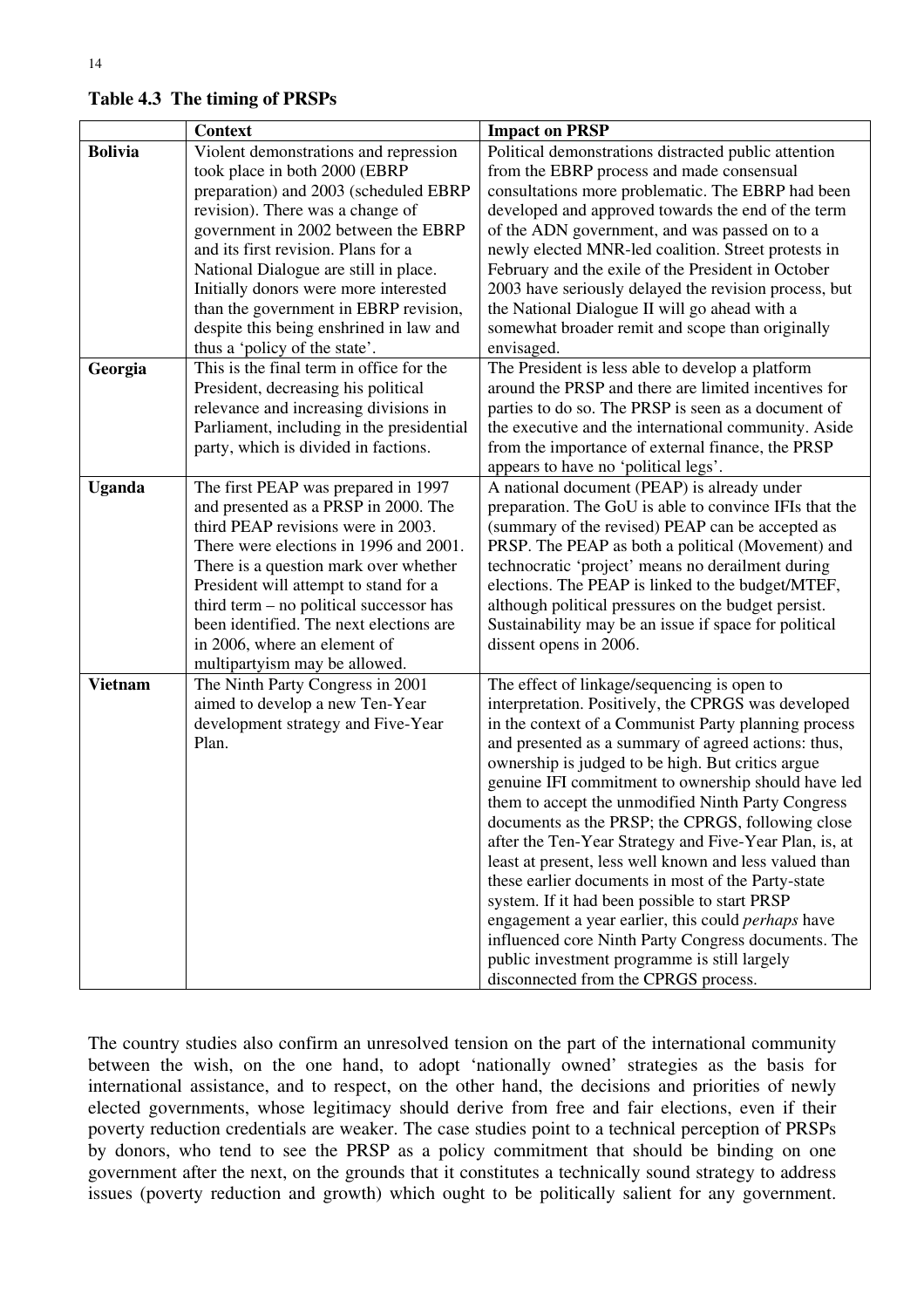They do not, however, provide a rationale as to why – beyond the need for external financing – governments should adopt their predecessors' strategies.

Bolivia was the only case where the PRSP (EBRP) has straddled a change in government (in 2002). There has also been a proposal to revise the EBRP around a set of 'compacts' between the state and specific groups (see Box 4.1). In Georgia, it will be informative to see whether and how the new government adopts the EDPRP, which was developed under Shevernadze.

A conclusion from the research is that 'political ownership' might well be enhanced by following political cycles more closely and using domestic strategies, such as the *Plan de Gobierno* in Bolivia or the Five-Year Plan in Vietnam. Uganda's PEAP has, of course, become the dominant policy planning document and provides an example of accommodation between domestic and international cycles. Bolivia also offers an example of an alternative strategy, that of specific pacts, which might be more politically feasible than an overall strategy.

#### **Box 4.1 The EBRP and change of governments in Bolivia**

Initially, observers took the view that official commitment to the EBRP might not survive a change in government, and in fact the MNR did not attempt to encompass the EBRP in preparing its plan of government (*Plan Bolivia*)*.* In reality, however, there was never any question of the PRSP disappearing entirely from view, at least as long as Bolivia remained eligible for and in need of IMF assistance and IDA credits. Donor interest in retaining the PRSP was substantial, and quite intense at times. The question became not whether but when and how the new government would turn its attention to revising the EBRP. Eventually, the government began to articulate a position which included both recognition of the Dialogue/PRSP process as a state policy, and a strong critique of the content of the EBRP of 2000. Events in February 2003 and again in October 2003 seriously affected the government's ability to respect the legally required timetable for the new National Dialogue and hence EBRP revision. Nevertheless, the basic approach did not change and the proposal for a new EBRP was presented to donors in October 2003.

Bolivia's government proposes to build EBRP II around a limited number of pacts or compacts (i.e. agreements to undertake specific tasks) between the government and a modest number of key interest groups, with some groups making agreements bilaterally without government participation. This stems from the need to work more closely with what is politically feasible and defensible. As an approach, it is untested in international terms; if it works to any significant extent, it may generate new institutions that have a continuing role and provide some counterweight to the politics of confrontation.

### **4.4 State-society relations and consultations**

In addition to differences between their formal political systems, our case study countries also help us to identify the diversity of state-society relations and, in particular, relationships among civil society organisations (CSOs), parliamentary bodies and governments in power. As might be expected, different patterns of state-society relations appear to lend themselves to different forms of consultations as part of the PRSP process.

Out of our four case study countries, Bolivia probably has the most developed and institutionalised set of CSOs. These are mostly organised on the basis of grassroots unions, regional federations and apex confederations serving functional groups (teachers, peasants, etc.). These organisations are willing and able to use direct protests to get their views heard. The National Dialogue process privileged geographical rather than functional consultations in an attempt to avoid such confrontation and to build up alternative, more constructive forms of social dialogue. The absence of some key mass-membership groups may have led, somewhat ironically, to a more focused debate during the Dialogue. At the same time, however, their absence meant that the discussions failed to produce an overarching consensus that would be binding on these crucial actors.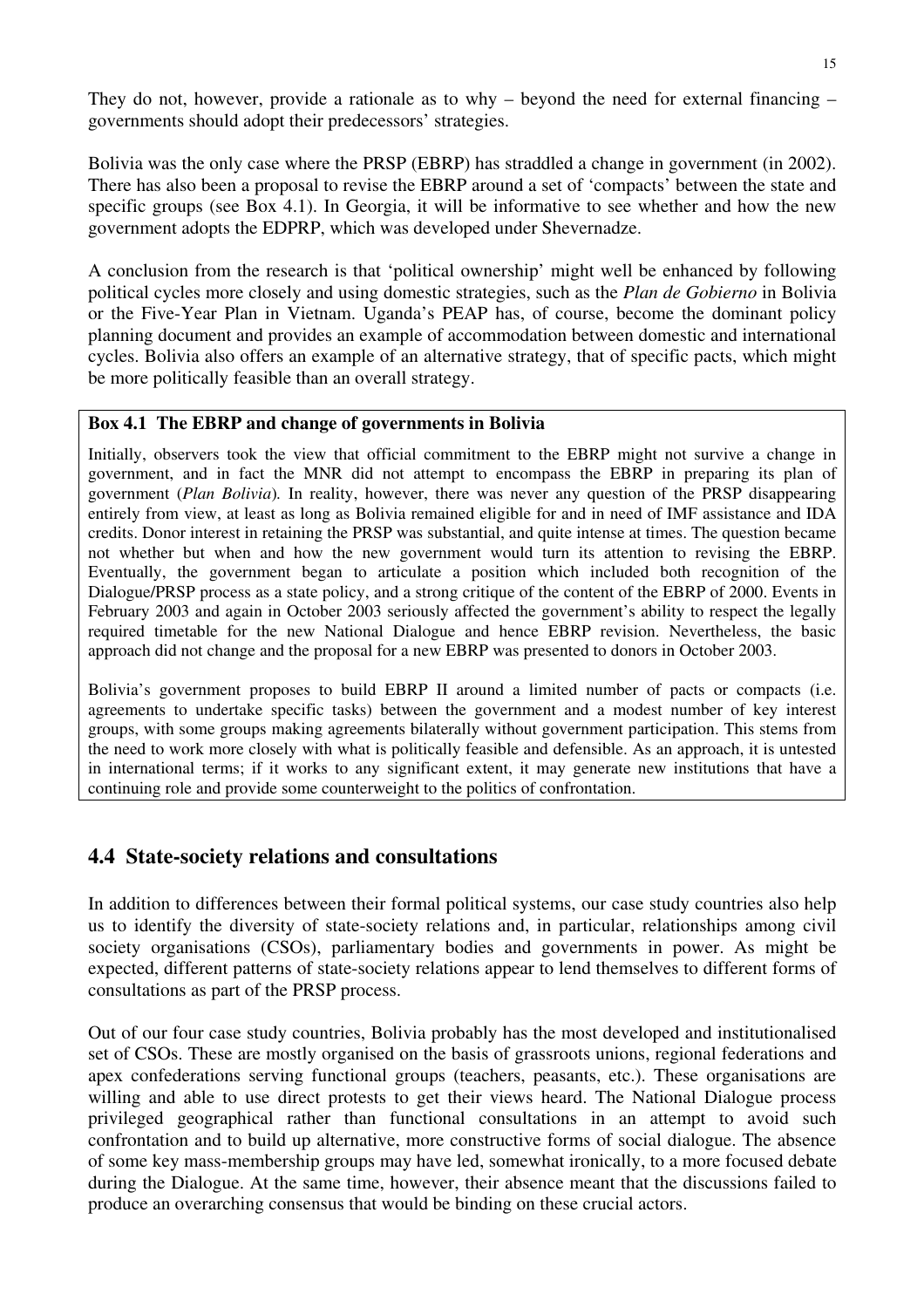| <b>Country</b> | <b>Context</b>                                                                    | <b>PRSP</b> consultations                                                                                  |
|----------------|-----------------------------------------------------------------------------------|------------------------------------------------------------------------------------------------------------|
| <b>Bolivia</b> | Civil society is highly organised,                                                | The government-led National Dialogue in May-                                                               |
|                | representing different functional interests                                       | August 2000 took place during violent protests, and                                                        |
|                | (cocaleros, peasants, mine workers, small                                         | therefore was not fully inclusive. The national                                                            |
|                | business organisations, professionals,                                            | peasant confederation, which had not participated,                                                         |
|                | pensioners). There is a tradition of state                                        | brought the country to a standstill following the                                                          |
|                | cooptation, though weaker than in the                                             | Dialogue.                                                                                                  |
|                | past, and a dominance of street protests,                                         | A parallel Church-led civil society consultation -                                                         |
|                | with new links to a large representation of                                       | the National Forum, organised by the Jubilee 2000                                                          |
|                | indigenous opposition parties in                                                  | campaign – preceded the official dialogue, was                                                             |
|                | Congress.                                                                         | more comprehensive in its coverage, but less                                                               |
|                |                                                                                   | focused in its conclusions. The revision process                                                           |
|                |                                                                                   | aims to be inclusive but is focused on economic                                                            |
|                |                                                                                   | reactivation in selected commodity chains.                                                                 |
| Georgia        | The state is weak; the Georgian public                                            | Under donor pressure, a Communication and                                                                  |
|                | responds with profound mistrust to the                                            | Participation Plan was developed which led to                                                              |
|                | government. The rights to form political                                          | numerous consultations during 2002. Focus was on                                                           |
|                | parties and non-governmental                                                      | improving the quality of document, prioritising the                                                        |
|                | organisations are well established and                                            | 'discussion materials', and turning them into a more                                                       |
|                | actively taken up. There is a growing                                             | workable strategy. CSO representatives largely                                                             |
|                | independent media, including newspapers                                           | played the role of 'experts'. The more broad-based                                                         |
|                | and television channels. The problem is                                           | organisations do not seem to have used their                                                               |
|                | not one of restricted freedoms, but of the                                        | credentials as representative bodies in the                                                                |
|                | inability to make these manifest through                                          | consultations. Representatives of religious or ethnic                                                      |
|                | effective rule of law and rational                                                | minorities do not appear to have participated in the                                                       |
|                | government.                                                                       | process.                                                                                                   |
| Uganda         | Traditional institutions (i.e. of the various                                     | Trade unions and NGOs too closely associated with                                                          |
|                | kingdoms) have had their role severely                                            | political opposition are not involved in the PEAP                                                          |
|                | restricted. There is a restrictive legislative<br>framework on NGOs. The media is | consultations or implementation processes.<br>'Consultation' has come to mean institutionalising a         |
|                | relatively independent and vocal, but                                             |                                                                                                            |
|                | there is state interference on a number of                                        | specific kind of participation in policymaking with<br>selected CSOs. These organisations cannot really be |
|                | occasions. Most visible CSOs have been                                            | seen to represent alternative political views or                                                           |
|                | given privileged access to policymaking                                           | developmental approaches. Should they become too                                                           |
|                | processes and have benefited from large                                           | vocal, they may no longer be invited to take part in                                                       |
|                | inflows of donor funding.                                                         | policymaking.                                                                                              |
| <b>Vietnam</b> | Organised civil society independent of                                            | The process was very controlled and fell short of the                                                      |
|                | Party-state structures is underdeveloped                                          | ideal expressed in PRSP principles. However, it did                                                        |
|                | and marginal. Mass organisations linked                                           | bring in some new actors and new voices, including                                                         |
|                | to the Party form the bulk of the non-                                            | domestic NGOs who participated in the drafting                                                             |
|                | government community. Domestic NGOs                                               | process. Consultations with the poor did draw in                                                           |
|                | are growing in number, particularly with                                          | citizens outside the Party-state structures, helped to                                                     |
|                | increased donor engagement: many are                                              | put some new items on the policy agenda, and                                                               |
|                | largely focused on service delivery, but                                          | offered some new ways of bringing together                                                                 |
|                | there are also quasi-autonomous research                                          | conventional policy actors.                                                                                |
|                | organisations which provide openings for                                          |                                                                                                            |
|                | policy innovation                                                                 |                                                                                                            |

**Table 4.4 State-society relations**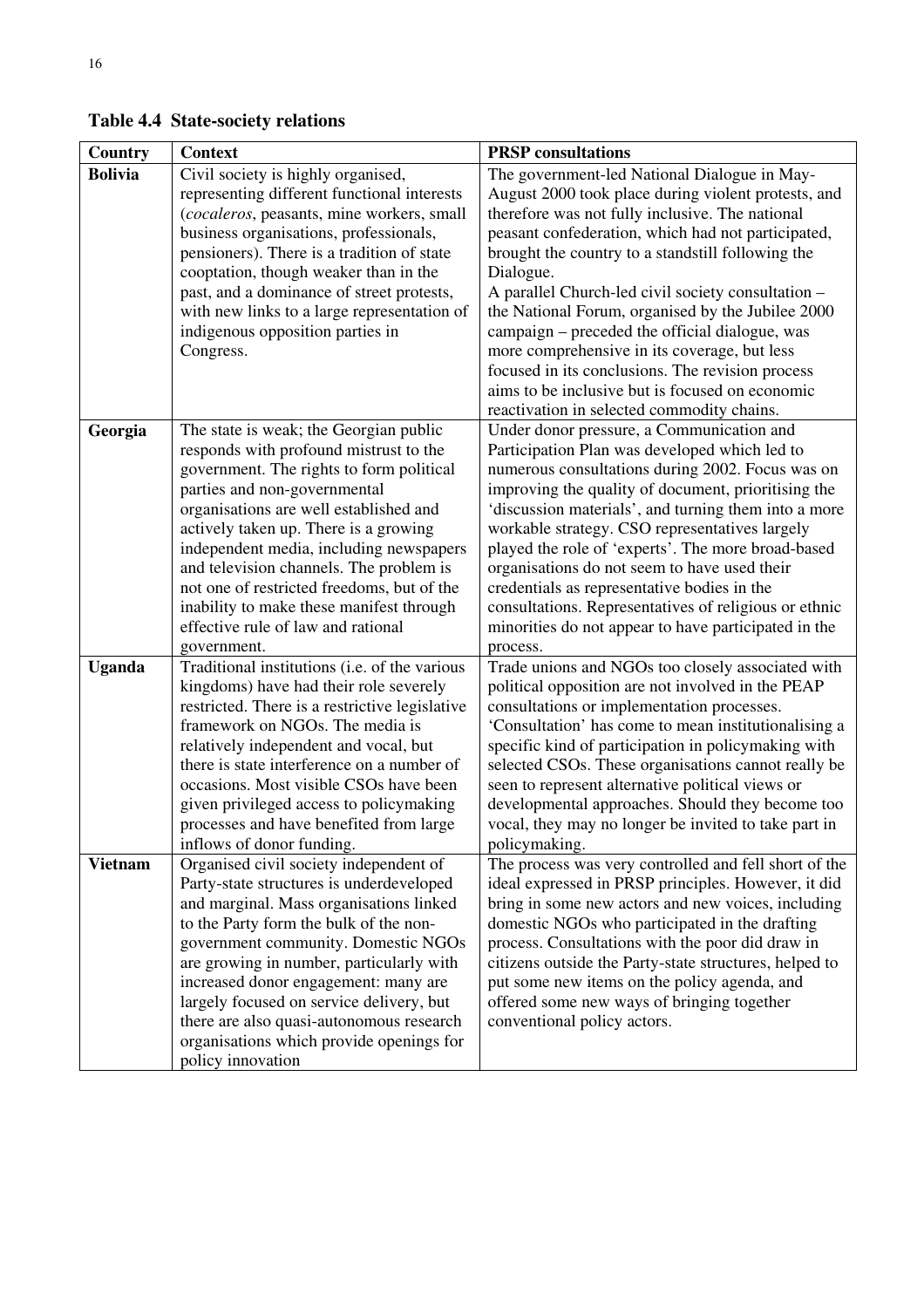Uganda and Vietnam have much 'weaker' civil societies in terms of autonomous organisations able to represent the interests of different social groups and to hold the state to account independently. In the case of Uganda, participation around the PEAP has been dominated by the involvement of selected NGOs in key processes, with less trusted organisations, such as political parties or trade unions, kept at a distance. This 'insider/outsider' division was also a key feature of the process in Georgia (see Box 4.2).

These examples illustrate how difficult it is, if not impossible, to separate political from 'civil' society. Yet, as argued earlier, the practice of the PRSP approach implies that such a separation can be made. What is evident from the case studies is that driving a wedge between civil and political society is more possible for some governments and some political systems than others. Consulting with more radical groups has been essential for the survival of a ruling coalition in Bolivia (at least at a political level), whereas in Uganda and Vietnam, governments have been able to select with whom they consult, and to prevent the process from becoming a source of contestation about government policies and state authority. The lack of institutionalised politics in Georgia and the politicisation of key aspects of civil society meant that there was relatively little space for meaningful contributions from non-governmental actors during the PRSP process.

#### **Box 4.2 Insider and Outsider status: CSOs in Georgia**

CSOs came to split into two groups around the EDPRP process. The Alliance for Business Environment Development (ABED) held an insider status, with a number of its individual members brought in as technical experts, including a donor-funded participation expert who drew up the consultation process. The outsider group, the PRSP Watchers' Network (a coalition of NGOs supported by Oxfam and the Soros Foundation) remained more distant and was reportedly given less access. The outsiders had organised separate consultations prior to the new Participation Plan and sent comments on the draft strategy. These were not fully appreciated as they were seen as too long and 'too critical' of the government, both in the content of the comments and in the membership of the Network. In fact, both groups are politicised. While the leaders of two of the PRSP Watchers' Network NGOs have recently aligned themselves with political parties, the Participation Expert is also a politically active person. His status as a member of autonomous civil society would seem compromised by the fact that he is also a government official, from the Ministry of Environment, and was also involved in drafting the political programme of the ruling party, the Citizens' Union of Georgia.

# **4.5 Engaging with parliamentarians and lower levels of government**

Our case studies indicate that PRSP participation has not been limited to civil society organisations, or selective direct consultations, but that political actors – beyond the executive – have been involved. However, once again, the degree of involvement has been significantly dependent on the nature of the political system.

Consultative policymaking has in some cases included parliamentarians, for example, as members of the technical sub-commissions in Georgia and of the PEAP working groups in Uganda. In Bolivia they were at first formally excluded from the National Dialogue; only later was a 'Political Agenda' developed (though the planned Political Forum did not take place). These consultations have, however, been mostly marginal. This is in part because, as noted earlier, very little electoral political capital is derived from such participation. Despite the importance of poverty reduction to the Movement's political agenda in Uganda, MPs will not gain a greater chance of being re-elected should they engage in a PEAP discussion (closely associated with the executive) and may risk loosing Movement support if they assert themselves too much.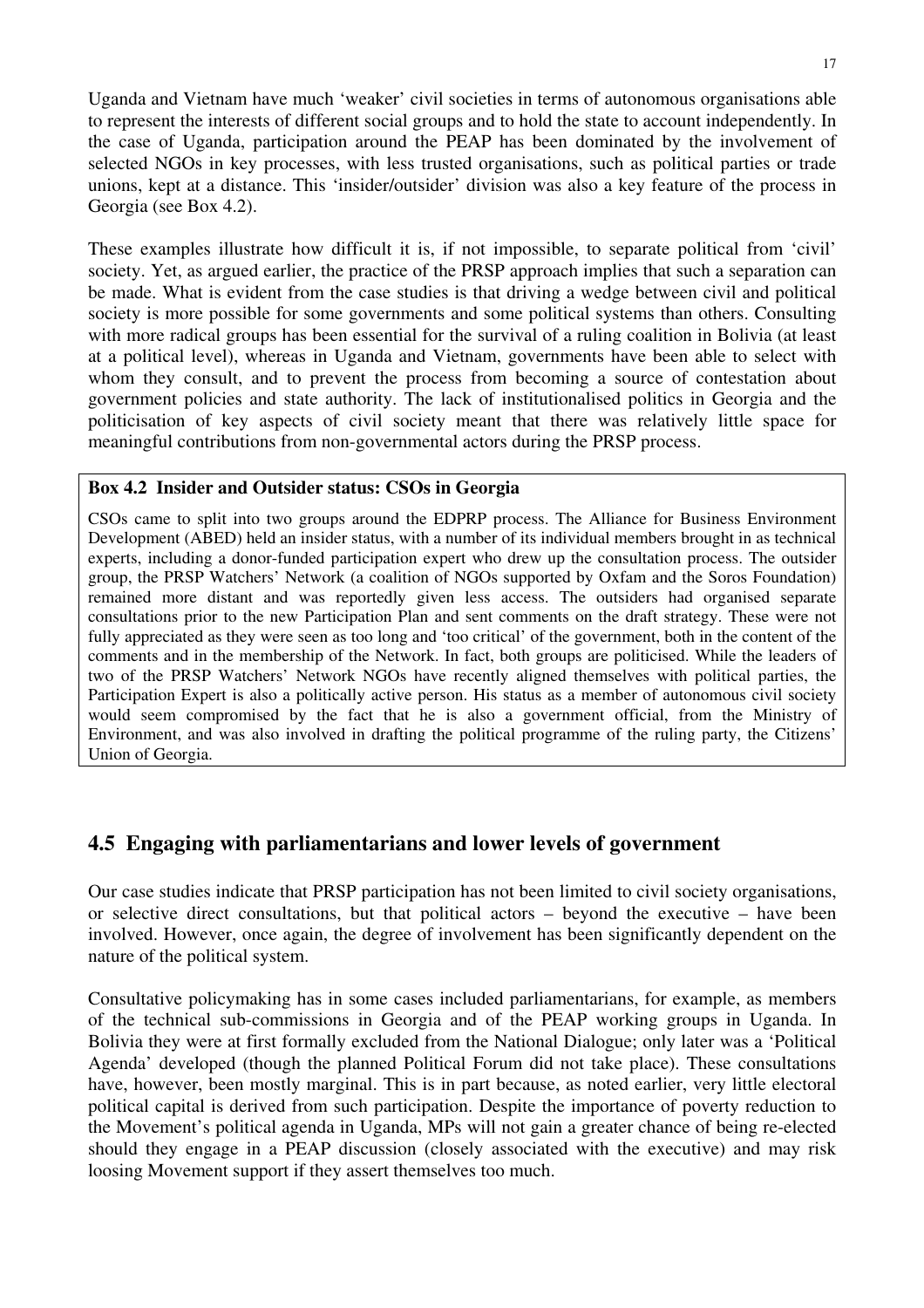Parliamentary participation is a function of the place of parliament in the political system and a decision by the executive to share ownership with another branch of government. In Vietnam, the National Assembly approves the Ten-Year Strategy but was largely bypassed in the preparation of the CPRGS. This indicates that the government did not think it necessary to legitimise in this way a document prepared for donors to the same extent as it would a Party strategy and plan.

Consultations have also involved lower levels of governments. In Bolivia, these built on the success of the *Ley de Participación Popular* (LPP), covered all the municipalities of the country, and further expanded the role of local Vigilance Committees. By contrast, local-level consultations in Georgia and Uganda and regional ones in Vietnam appear to have been more tokenistic, consisting for the most part in only one-day workshops. They do not seem to have fully used local political institutions and instead often attempted to consult directly with selected individuals.

The case studies show some of the difficulties in translating PRSP principles into practically relevant tools for particular political contexts. The requirement of participation is probably the one most open to different interpretations. It is presented as a mechanism for both consensus-building and for legitimising national development plans, as well as one for improving the technical quality of analysis underlying those plans. Formal political institutions and political representation have tended to be excluded from the scope of consultation mechanisms, with a preference for technical consultations or for using civil society organisations which may appear to be apolitical. It is thus necessary to examine the legitimacy attributed to participation in particular contexts and point out the potential danger of bypassing formal institutions, which may already be weak, as this may further undermine national political development processes. Political participation also presupposes a degree of 'national unity' and formal equality among citizens – assumptions which may not be realised in practice.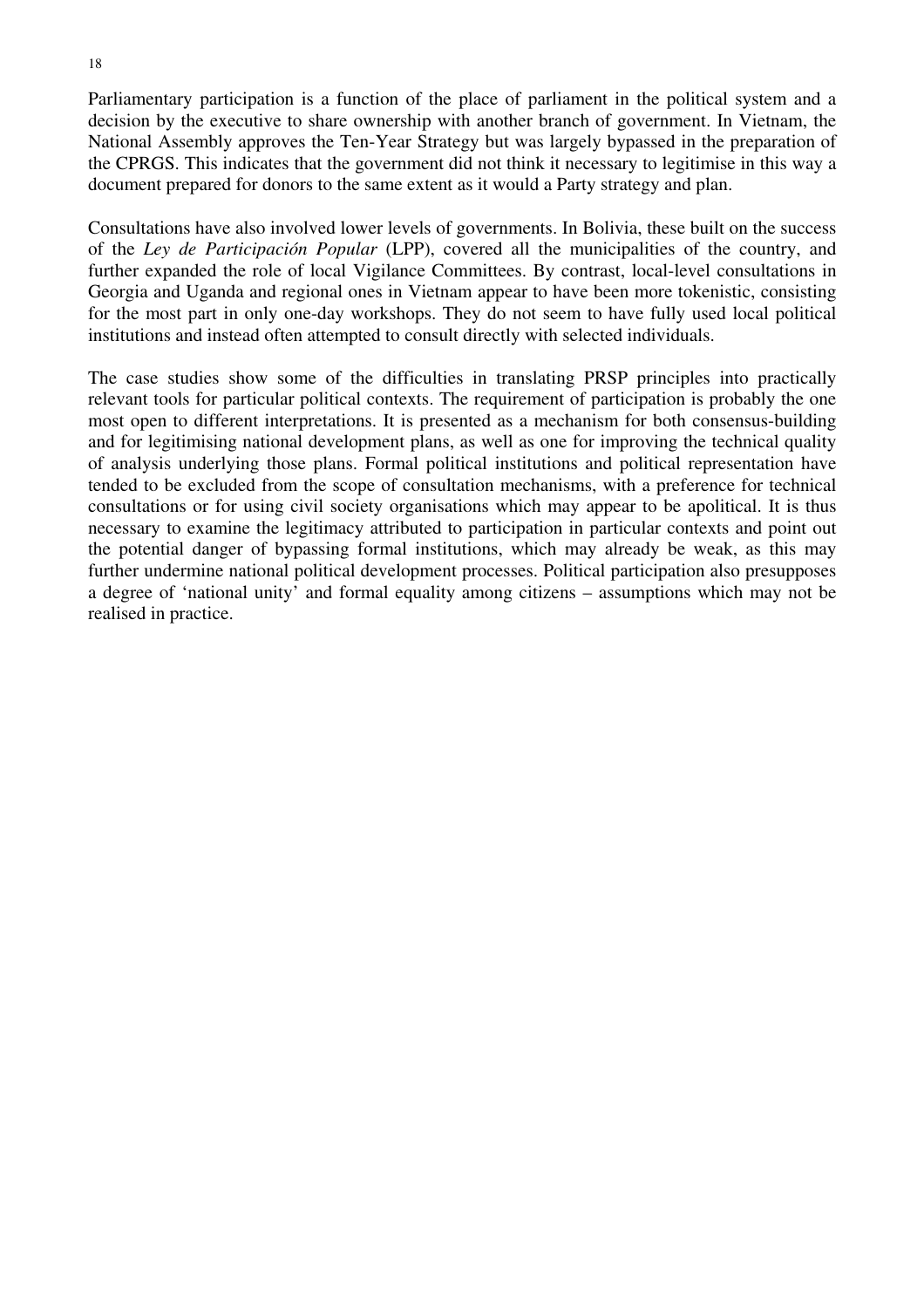# **5. PRSPs and political development**

In the Introduction, we noted that the PRSP approach, as conceived by the international development community, could be interpreted to entail a transformative objective: it is hoped that by discussing poverty with their citizens, governments will become more committed to poverty reduction and more accountable to domestic constituencies for policy change, with net benefits in terms of political development. However, we also noted an opposing view, that PRSPs risk overriding or derailing domestic political and policymaking processes by imposing international priorities and undermining local-level political accountability. It is a matter of no small importance which of these views is right, or how to strike a reasonable balance among the aspects of reality they each reflect. In this section, we pull together some of the insights provided by our four case studies on the relationship between PRSPs and political development.

A key finding is that, although there are signs of the beginnings of a transformation in aspects of the policy planning process in some of the case study countries, the politically transformative role of PRSPs should not be overemphasised. This is in part because PRSPs remain in many cases very much an executive and technocratic initiative, still dominated by donor influence. Their impact is also very much a function of the historical trajectory of individual countries, meaning that the effects of PRSPs can be highly varied even if similar processes are followed. Contrary to the negative view, we have not found substantial evidence that PRSPs might 'harm' political development any more than previous forms of donor modalities. However, it is still too early to say whether these processes have significant 'political legs' and whether they can be sustained for long enough to contribute to a material change in poverty in the study countries.

### **5.1 Opening up policymaking processes**

The case studies seem to indicate that PRSP processes have opened up central policymaking spaces to a broader set of actors: in particular municipalities in Bolivia and, to a lesser degree, local governments in Uganda, as well as different kinds of NGOs in Georgia, Vietnam and Uganda. PRSP processes have also been associated with 'direct consultations' with selected groups, inspired by the experiences with Participatory Poverty Assessments (PPAs) in the late 1990s. This finding is in line with previous studies of PRSPs (such as Booth 2003).

The contribution of this research project is to highlight the fact that these 'developments' only make sense if they are interpreted within a particular historical context, one defined by what the Bolivia case study calls 'structure' (long-term features and trajectory) and 'conjuncture' (short-term combination of circumstances). Seen this way, consultation with quasi-independent NGOs in Vietnam is unlikely to be more than cosmetic at this point in time, given the nature of the political system; consultation with civil society in Bolivia is more complex and confrontational because of both pre-existing space to organise and deep social cleavages that the political process has not been able to manage. Consultations and the role of NGOs in Georgia's PRSP process reflect the much larger unfinished state-building process and historical weaknesses in Georgia's political system.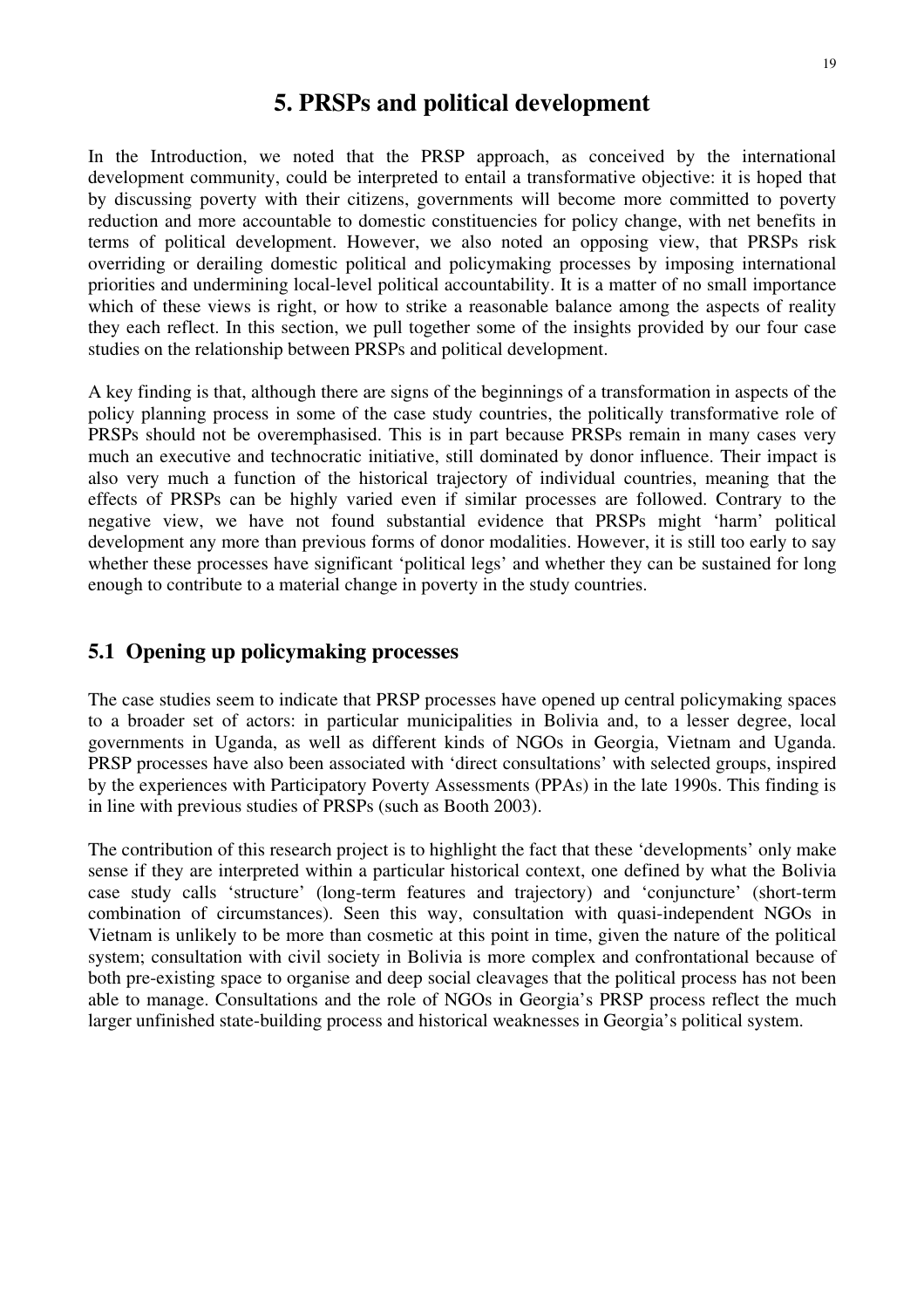| Country        | <b>Context</b>          | <b>PRSP</b> process                | <b>Impact</b>                         |
|----------------|-------------------------|------------------------------------|---------------------------------------|
| <b>Bolivia</b> | The 1994 Ley de         | Municipalities and the Vigilance   | The process of involving the          |
|                | Participación           | Committees were used as the        | municipalities further reinforced     |
|                | Popular created a       | basis for nationwide consultations | their national importance. Getting    |
|                | new layer of elected    | and are to be included in the      | NGOs, unions, producer                |
|                | representatives with    | mechanism for 'Social Control'     | associations and government           |
|                | territorially based     | or stakeholder monitoring of       | representatives to sit together was   |
|                | grassroots Comités de   | EBRP/HIPC agreements. The          | an unprecedented experience.          |
|                | Vigiliancia, meant to   | National Dialogue did provide      | Agreement on a social control         |
|                | provide a check on      | some opportunity for functional    | mechanism institutionalises           |
|                | elected councils and    | organisations to meet with the     | downward accountability for use of    |
|                | mayors.                 | state.                             | HIPC funds.                           |
| Georgia        | NGOs are considered     | One group of NGOs was invited      | NGO participation in policymaking     |
|                | to be politicised –     | as 'technical experts' and         | was new. However, participation       |
|                | associated with         | involved in the editorial process. | was on the basis of 'expertise'       |
|                | various political       | They improved the prioritisation   | rather than to provide a mechanism    |
|                | factions. Local         | of the document. 'Outsiders' also  | for voice and policy contestation.    |
|                | governments are not     | contributed comments and           |                                       |
|                | significant.            | organised independent technical    |                                       |
|                |                         | consultations.                     |                                       |
| <b>Uganda</b>  | A 'consensual' style    | A CSOs Task Force was formed       | CSO participation has been            |
|                | of policymaking, the    | and invited to MFPED meetings,     | institutionalised. Changes cannot     |
|                | <b>UPPAP</b> has        | organised regional consultations,  | only be attributed to the             |
|                | institutionalised       | and felt that it had had some      | PRSP/PEAP but also to other           |
|                | direct consultations    | influence on process.              | reforms (e.g. MTEF sectoral           |
|                | with the poor to        | Some groups (parties, trade        | working groups, PAF monitoring).      |
|                | inform MFPED.           | unions, churches) were not         | UPPAP has also been                   |
|                |                         | involved. UPPAP influenced the     | institutionalised.                    |
|                |                         | revision of the PEAP and           |                                       |
|                |                         | identified new priorities (e.g.    |                                       |
|                |                         | security).                         |                                       |
| <b>Vietnam</b> | There is very limited   | Party mass organisations were      | Participation by quasi-autonomous     |
|                | space for autonomous    | only marginally involved in        | bodies was limited and does not       |
|                | organisation outside    | CPRGS consultations, but some      | mark a significant shift in           |
|                | of the Party and mass   | quasi-independent institutes were  | policymaking style. However, it       |
|                | organisations.          | involved in sectoral debates with  | creates an 'innovation' which might   |
|                | PPAs in 1999            | MPI and line ministries. Six       | be replicated in the future.          |
|                | provided an             | grassroots consultations were      | There is still some Party resistance  |
|                | experience with         | organised by MPI officials with    | to 'direct' consultations, though the |
|                | direct technical        | support from donors and INGOs.     | limited grassroots consultations are  |
|                | consultations on the    |                                    | reported to have influenced some      |
|                | priorities of the poor. |                                    | aspects of the CPRGS.                 |

**Table 5.1 Impact on policymaking processes** 

## **5.2 Better intra-governmental policymaking processes**

The case studies also suggest that there has been some improvement to domestic policymaking systems, mainly through the experience of the intra-governmental coordination required to produce a PRSP. In Georgia, for example, cross-governmental participation and coordination has been enabled by the recruitment of Liaison Officers, who could bridge the divide between the Secretariat's need for a coherent document and sectoral ministries' interests in their specific areas. Those concerned perceive this as a step towards enabling coordinated government in general. In Bolivia, the EBRP process is credited with the achievement of consensus on both a strict ringfencing and a highly progressive distribution formula for HIPC-funded expenditures. In Vietnam,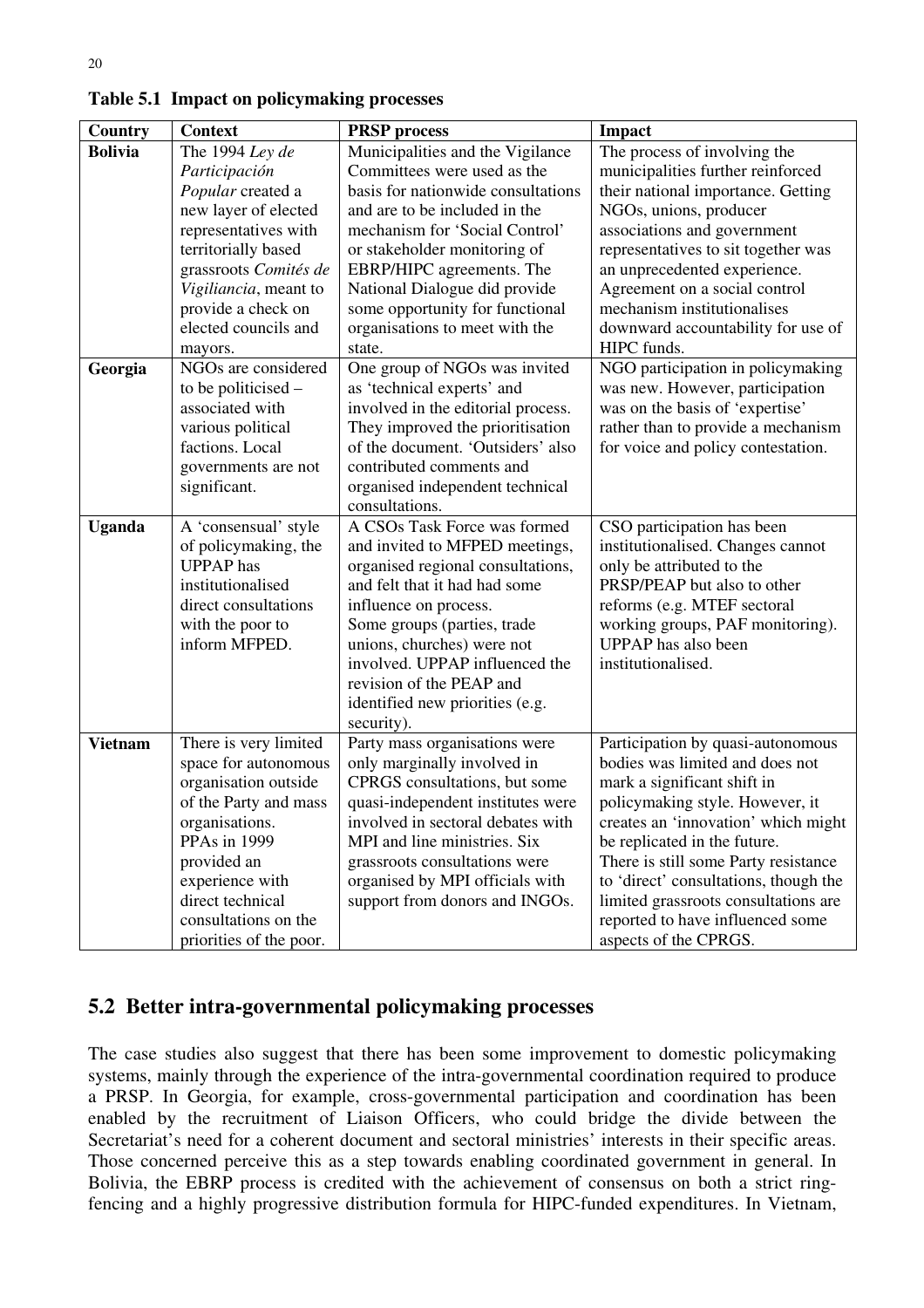the CPRGS drafting committee was an unusual exercise in bringing together line ministries *as a group* with the MPI (Ministry of Planning and Investment) and MoF (Ministry of Finance), enabling all (governmental) actors, including sectoral actors, to engage in holistic debates about poverty and poverty reduction and to set these in the context of a broad macroeconomic and public expenditure context. The fact that some of the ministries did not take full advantage of this opportunity qualifies the significance of this achievement but does not entirely negate it.

Apart from Uganda, however, where the PEAP has been institutionalised through the MTEF and its associated sector working groups, we do not have much evidence yet that this new experience of policymaking will be sustained. In Bolivia, the political incentives remain for parties controlling individual ministries. Even in Uganda, MFPED (the Ministry of Finance, Planning and Economic Development) has not been able to control military or State House (presidential and Movement) spending.

The case studies have also confirmed that parliaments have not been significantly involved in PRSP processes, which are executive-dominated affairs. It would, however, be too strong to suggest that donor-driven PRSPs undermined the role of parties and parliaments in national policymaking to a greater extent than other aid modalities, in particular given the limited role that parties and parliaments may have as a result of the nature of the political system and longstanding capacity weaknesses. A focus on broadening participation and 'national ownership' has included efforts at consulting with MPs, which might not have happened under previous approaches. This needs to be sustained, as does assistance to help build the capacity of parliaments, parties, and other political actors and institutions.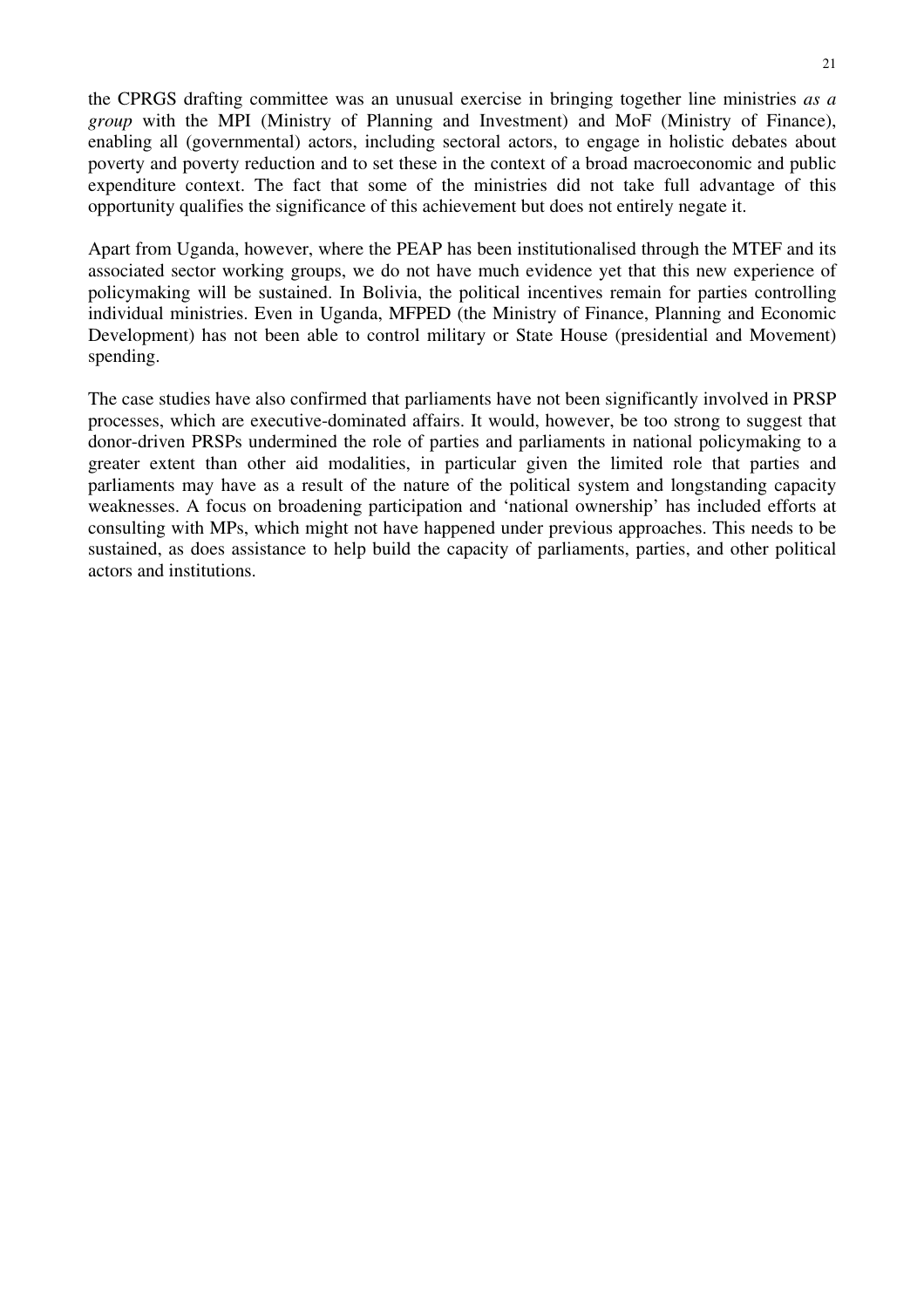| Country        | <b>Context</b>                 | <b>PRSP</b> process             | <b>Impact</b>                                        |
|----------------|--------------------------------|---------------------------------|------------------------------------------------------|
| <b>Bolivia</b> | Coalition governments have     | Consultation and drafting       | Inter-ministerial relationships are                  |
|                | with different parties         | responsibilities were farmed    | not significantly affected.                          |
|                | controlling different          | out to an independent           |                                                      |
|                | ministries. Policy             | Technical Secretariat and a     |                                                      |
|                | coordination is achieved in    | consultant respectively, not    |                                                      |
|                | principle by a                 | mainstreamed in ministries.     |                                                      |
|                | 'superministry', usually one   |                                 |                                                      |
|                | with a development             |                                 |                                                      |
|                | mandate, but not the           |                                 |                                                      |
|                | finance portfolio.             |                                 |                                                      |
| Georgia        | Policymaking is                | Liaison officers assigned to    | Liaison officers helped generate                     |
|                | centralised, orientated        | the sub-commissions             | consensus on policy priorities, as                   |
|                | towards the State              | facilitated communication       | opposed to further competitive                       |
|                | Chancellery.                   | with the Secretariat and        | institutional interests, with a                      |
|                |                                | between sub-commissions         | longer-term focus, and                               |
|                |                                | and improved coordination       | coordinated across government.                       |
|                |                                | within the sub-commissions      | There is no indication that this                     |
|                |                                | and their working groups.       | style of policymaking will be                        |
|                |                                |                                 | repeated in the future.                              |
| Uganda         | <b>MFPED</b> leads             | The PEAP indicates the broad    | An example of unexpected impact                      |
|                | policymaking and controls      | areas of activities but its     | has been greater collaboration                       |
|                | spending through the           | effectiveness lies in           | across the Justice, Law and Order                    |
|                | MTEF. It receives political    | associated instruments. The     | $\text{Sector} - \text{JLOS} - \text{which is more}$ |
|                | support from the President     | Poverty Action Fund, sector     | coordinated than other justice                       |
|                | and significant technical      | working groups, MTEF            | sectors in Africa. However, this                     |
|                | assistance from donors.        | prioritisation process, and     | has not increased its status and                     |
|                |                                | publication of budget papers    | financial allocations.                               |
|                |                                | have improved coordination      |                                                      |
|                |                                | across the government. There    |                                                      |
|                |                                | is an acceptance of a 'hard'    |                                                      |
|                |                                | budget constraint.              |                                                      |
| <b>Vietnam</b> | Consensus-based                | The CPRGS process created       | The CPRGS was the first time                         |
|                | policymaking was led by        | some space for more reform      | that most ministries and most                        |
|                | MPI, with line ministries      | minded or innovative staff of   | donors were collectively engaged                     |
|                | and (a selection) of other     | line ministries to take part in | in a debate about holistic, cross-                   |
|                | interested political actors,   | policymaking. In addition, it   | sectoral policy, linkages and                        |
|                | through <i>ad hoc</i> drafting | opened up to a greater set of   | priorities. However, links with the                  |
|                | committees. The Ministry       | actors processes which are      | budget and PIP are                                   |
|                | of Labour, Invalids and        | normally fragmented and         | unclear/undeveloped. It is also                      |
|                | Social Affairs (MOLISA)        | dominated by the MPI, with      | unclear whether inter-ministerial                    |
|                | saw itself as lead on          | new references to overarching   | working is fully embedded as a                       |
|                | poverty reduction, defined     | cross-sectoral policy           | 'new way of doing business'.                         |
|                | in terms of targeted           | objectives.                     |                                                      |
|                | programmes rather than         |                                 |                                                      |
|                | overarching policy.            |                                 |                                                      |

**Table 5.2 Impact on intra-governmental processes** 

# **5.3 Supporting decentralisation**

Almost everywhere now, decentralisation is being promoted as a 'pro-poor' policy, even though the evidence for this is patchy. The term covers a wide range of policies, including political, fiscal and administrative decentralisation. Only two of our case study countries (Bolivia and Uganda) are seriously pursuing decentralisation policies, and in both cases this has been associated with the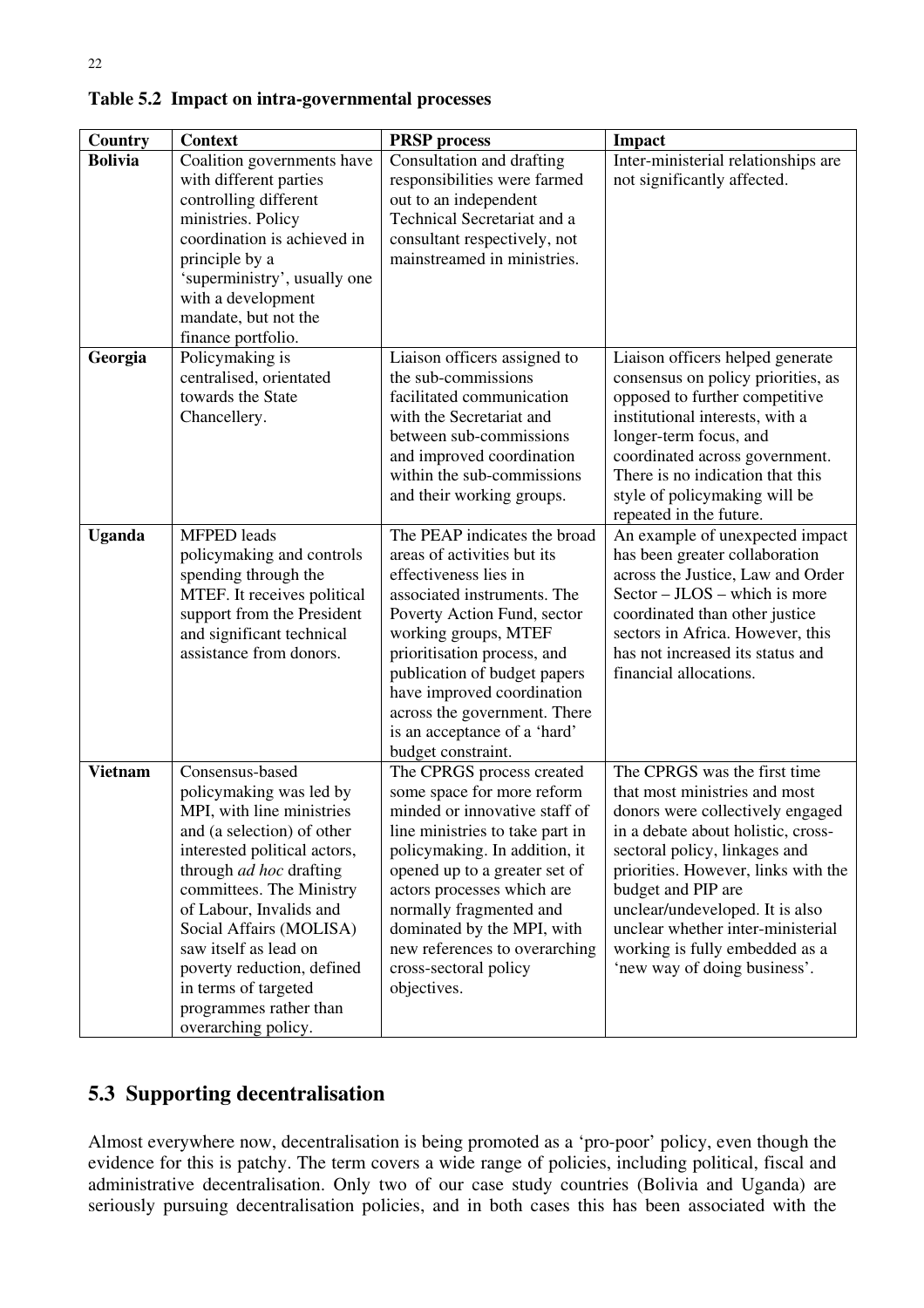PRSP process. It is in Bolivia that the experience has been the most positive, with EBRP consultations with municipalities reinforcing the move towards redirecting resources to the local level. In Uganda, the evidence is mixed. Although there have been significant reforms and a greater allocation of resources to local governments, there are concerns from some quarters that the PEAP is promoting centrally set priorities with little room for local flexibility, and undermining local planning processes. In Vietnam, it remains to be seen whether the new budget law, which provides the context for greater provincial autonomy in planning and resource allocation, helps to ensure CPRGS implementation at provincial levels, and if so, how. Given the historical split between planning and finance, it is likely that more significant institutional changes will be required to bring about effective links between poverty priorities and the budget process. Some provinces (along with four sectoral ministries) are about to pilot MTEFs, as an attempt to move this agenda further ahead.

|                | <b>Context</b>                                                                                                                                                                                                                                                                                                                                                                                        | <b>PRSP</b> process                                                                                                                                                                                                                                                                                                                                                            | <b>Impact</b>                                                                                                                                                                                                                                                                                                                              |
|----------------|-------------------------------------------------------------------------------------------------------------------------------------------------------------------------------------------------------------------------------------------------------------------------------------------------------------------------------------------------------------------------------------------------------|--------------------------------------------------------------------------------------------------------------------------------------------------------------------------------------------------------------------------------------------------------------------------------------------------------------------------------------------------------------------------------|--------------------------------------------------------------------------------------------------------------------------------------------------------------------------------------------------------------------------------------------------------------------------------------------------------------------------------------------|
| <b>Bolivia</b> | 'Municipalisation' already<br>implied a substantial<br>redistribution of national revenue<br>towards locally controlled<br>spending.                                                                                                                                                                                                                                                                  | The National Dialogue<br>involved over 1,200<br>encounters at municipal<br>levels with all municipalities.                                                                                                                                                                                                                                                                     | Probably as a result of their<br>overwhelming presence in the<br>dialogue, small, rural, poor<br>municipalities gained<br>disproportionately from the<br>allocation of HIPC and other<br>concessional funds.                                                                                                                               |
| Georgia        | There is no decentralisation<br>policy.                                                                                                                                                                                                                                                                                                                                                               | There are very superficial<br>regional consultations.                                                                                                                                                                                                                                                                                                                          | There was no noted impact.                                                                                                                                                                                                                                                                                                                 |
| <b>Uganda</b>  | There is an ongoing policy, one<br>of the central elements of the<br>Movement's agenda for<br>democratisation. The 1997 Local<br>Government Act allocates more<br>resources to local governments.<br>There is a significant political<br>dimension, with locally elected<br>representatives at five levels.                                                                                           | NGOs organised some<br>limited direct local<br>consultations.<br>Local government officials<br>are consulted and trained in<br>PEAP process. Resources are<br>allocated to local<br>governments through the<br>Poverty Action Fund (PAF)<br>in the form of conditional<br>sectoral grants. There is<br>limited local flexibility in use<br>of funds, and also low<br>capacity. | The assessment is mixed,<br>with more resources allocated<br>to local governments but not<br>just as a result of the PEAP<br>process. Some commentators<br>note a contradiction between<br>centralised PEAP planning<br>and local empowerment. The<br>PEAP cannot be associated<br>with improvements in local<br>political accountability. |
| <b>Vietnam</b> | The new budget law provides for<br>greater provincial autonomy in<br>planning and resource allocation<br>decisions, plus a greater role for<br>the National Assembly in<br>scrutinising government budgets.<br>The Grassroots Democracy<br>Decree is intended to institute<br>more participative local<br>policymaking and greater<br>accountability at the commune,<br>precinct and township levels. | Only six 'grassroots'<br>consultations have taken<br>place. The CPRGS makes<br>reference to the Grassroots<br>Democracy Decree.                                                                                                                                                                                                                                                | The CPRGS does not seem to<br>have added significantly to<br>the political momentum of<br>this particular policy. It does<br>not appear to have<br>strengthened fiscal and<br>administrative<br>decentralisation at the<br>province, district and<br>commune levels, although it<br>is very early days.                                    |

**Table 5.3 PRSPs and decentralisation**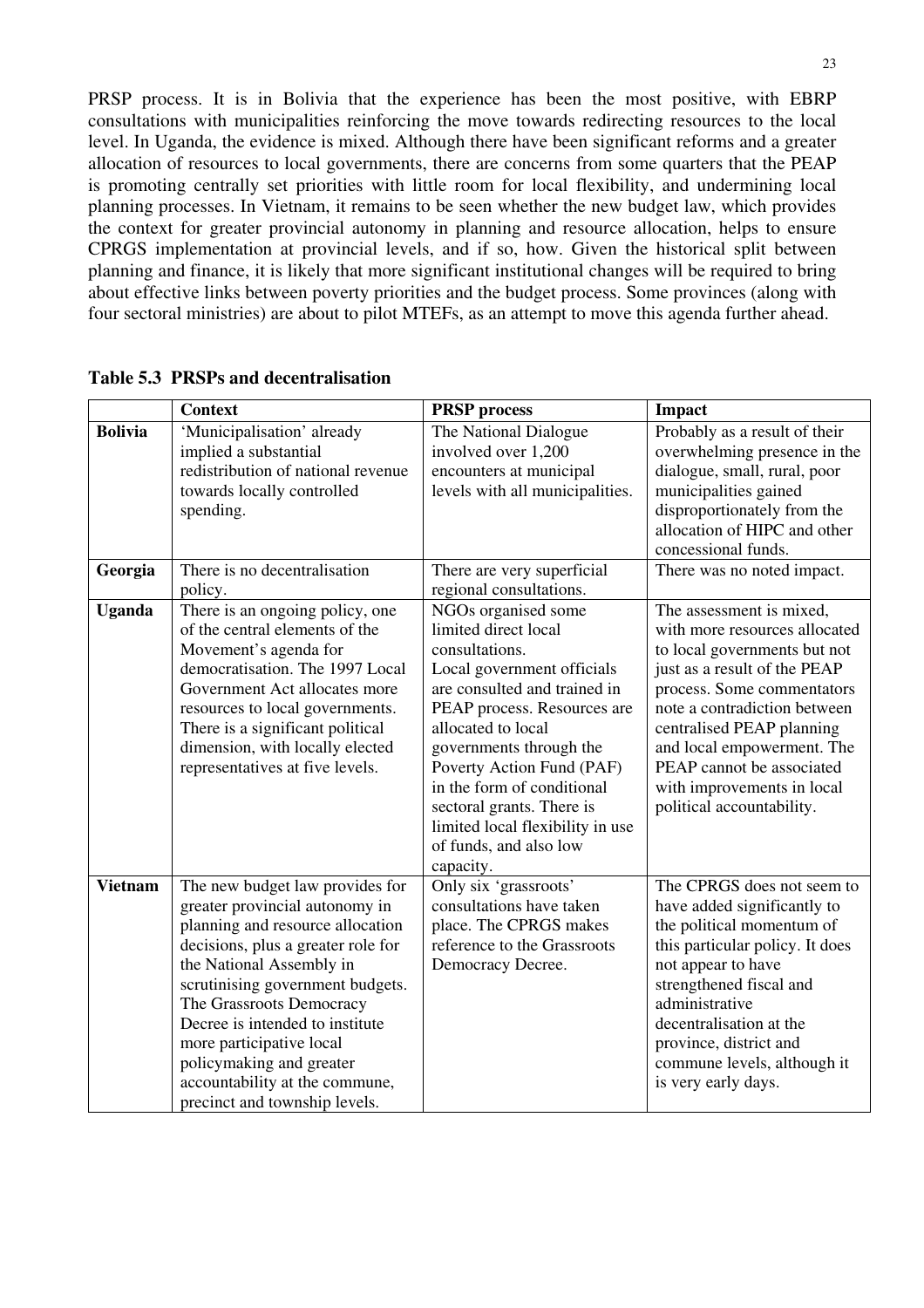# **5.4 Limits to institutionalisation**

To become 'transformative', and not just a one-off affair, the PRSP process and related policy intentions need to become institutionalised in state systems. The PRSP approach assumes that, because the PRSP process is meant to have generated more broad-based and shared ownership across government and civil society, pro-poor commitments should become more difficult to ignore and the state should become better able to deliver poverty reduction in a sustained manner. Public service reform (PSR) and public expenditure management (PEM) are key to institutionalising these aspects of the PRSP approach.

Results-based planning and budgeting in particular have a transformative potential: governments should state their aims explicitly, attempt to achieve them by allocating resources appropriately, and ensure that resources are used for intended purposes. This open system of resource allocation may, however, run counter to political interests, in particular in patron-client systems which require a more discretionary approach to resource use.

Institutionalisation can be seen when PRSP priorities are allocated sufficient resources and these are actually disbursed through the national budget. This requires a link to be made between the PRSP and the budget. There is little evidence that this is happening in Bolivia, Georgia or Vietnam, though donors are certainly pushing for PEM reforms. Uganda is the only case where the PEAP has actually become institutionalised in state systems precisely through the use of the budget.

The transformation of the aid relationship requires not only a change in donor behaviour, but also sensitive domestic 'governance' reforms to improve domestic capacity, some of which may turn out to be highly sensitive and political. IFIs prefer to refer only to technical aspects, but technical and political reforms cannot be neatly separated. For example, donors in Bolivia have been funding an unsuccessful Institutional Reform Programme that aims to create a merit-based civil service. As was predicted by an unusually explicit World Bank assessment, the process has failed, as it did not carry with it the political parties who benefit from the patronage opportunities offered by a less institutionalised system. Yet, without a more effective and efficient public service, the implementation of the EBRP will not be successful, and GoB's (Government of Bolivia) poverty reduction objectives will probably not be achieved.

|                | <b>PEM/PSR</b>                     | <b>Constraints</b>                                        |
|----------------|------------------------------------|-----------------------------------------------------------|
| <b>Bolivia</b> | There is recognition that PEM and  | There is little interest in government or Congress to     |
|                | PSR needed, but not much progress. | undertake reforms that might transform the nature of the  |
|                |                                    | political system by changing parties' access to patronage |
|                |                                    | based on the distribution of government jobs.             |
| Georgia        | No plans are identified.           | A more stable political system and reform-minded          |
|                |                                    | politicians would seem to be missing prerequisites.       |
|                |                                    | Clan-based and personalised politics and corruption       |
|                |                                    | pose a constraint.                                        |

|  |  |  | Table 5.4 Constraints in public expenditure management/public service reform |
|--|--|--|------------------------------------------------------------------------------|
|  |  |  |                                                                              |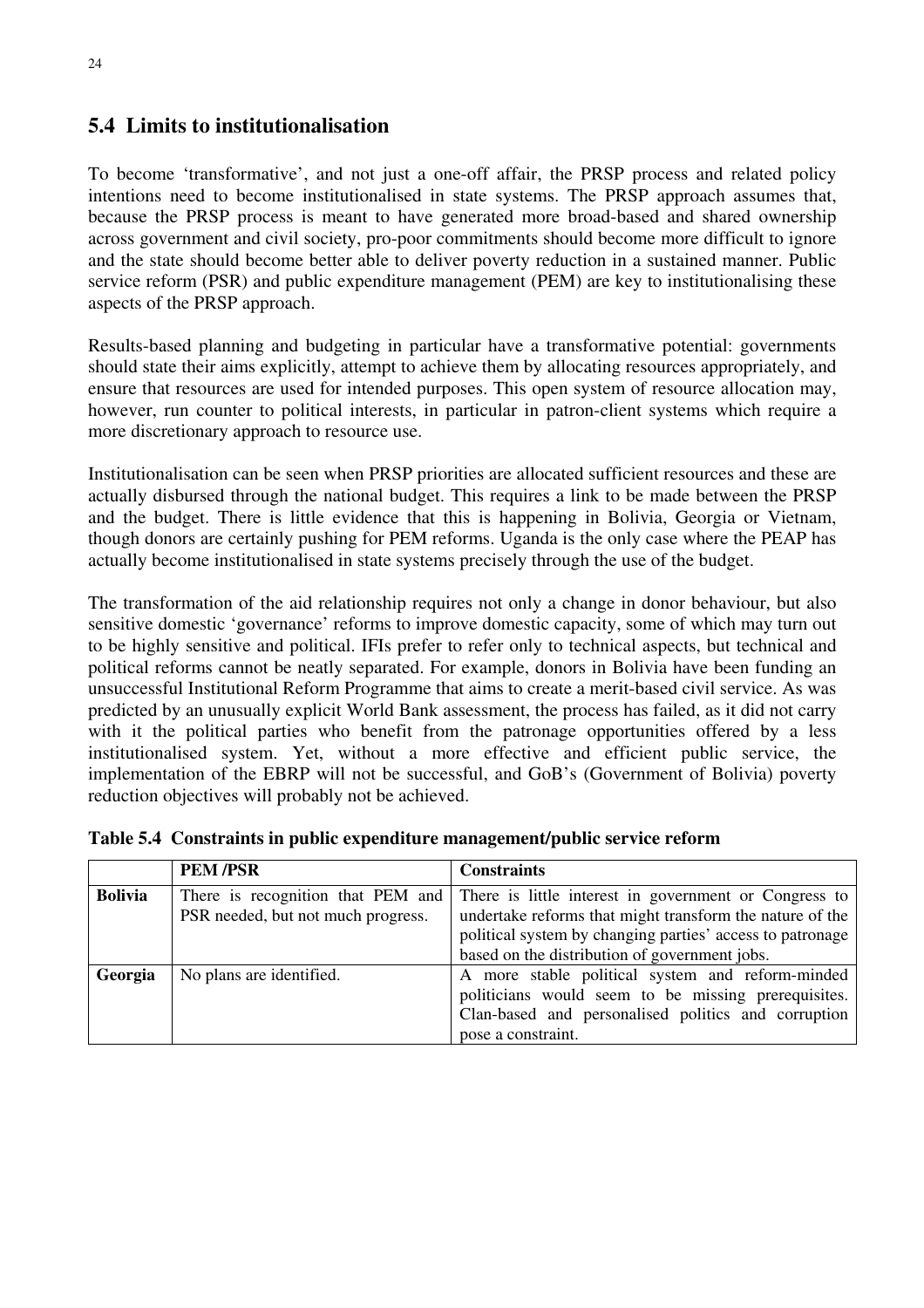|                | <b>PEM/PSR</b>                         | <b>Constraints</b>                                         |  |  |
|----------------|----------------------------------------|------------------------------------------------------------|--|--|
| <b>Uganda</b>  | PSR was initiated in 1990s with        | Tackling corruption in the public sector is a serious      |  |  |
|                | substantial<br>impact on<br>and<br>pay | challenge, to which the government seems only partially    |  |  |
|                | employment, but reforms have slowed    | committed, probably because this would also remove a       |  |  |
|                | down since the late 1990s. By          | source of political resources for the Movement. Central    |  |  |
|                | contrast, PEM is progressing better,   | PSR, sector-wide reforms and decentralisation push in      |  |  |
|                | with MTEF being institutionalised.     | different directions and may need better coordination.     |  |  |
| <b>Vietnam</b> | There have been some reforms to        | There is very little public information on the budget,     |  |  |
|                | improve the effectiveness of Cabinet   | which was until recently a state secret. Public            |  |  |
|                | and the National Assembly; progress    | administration reform is a huge government project –       |  |  |
|                | to wholesale PSR and PEM reform is     | donors have access only to certain parts of it. Pay reform |  |  |
|                | gradual<br>and incremental,<br>but     | etc. is kept out of donors' reach.                         |  |  |
|                | potentially significant in the long    |                                                            |  |  |
|                | term.                                  |                                                            |  |  |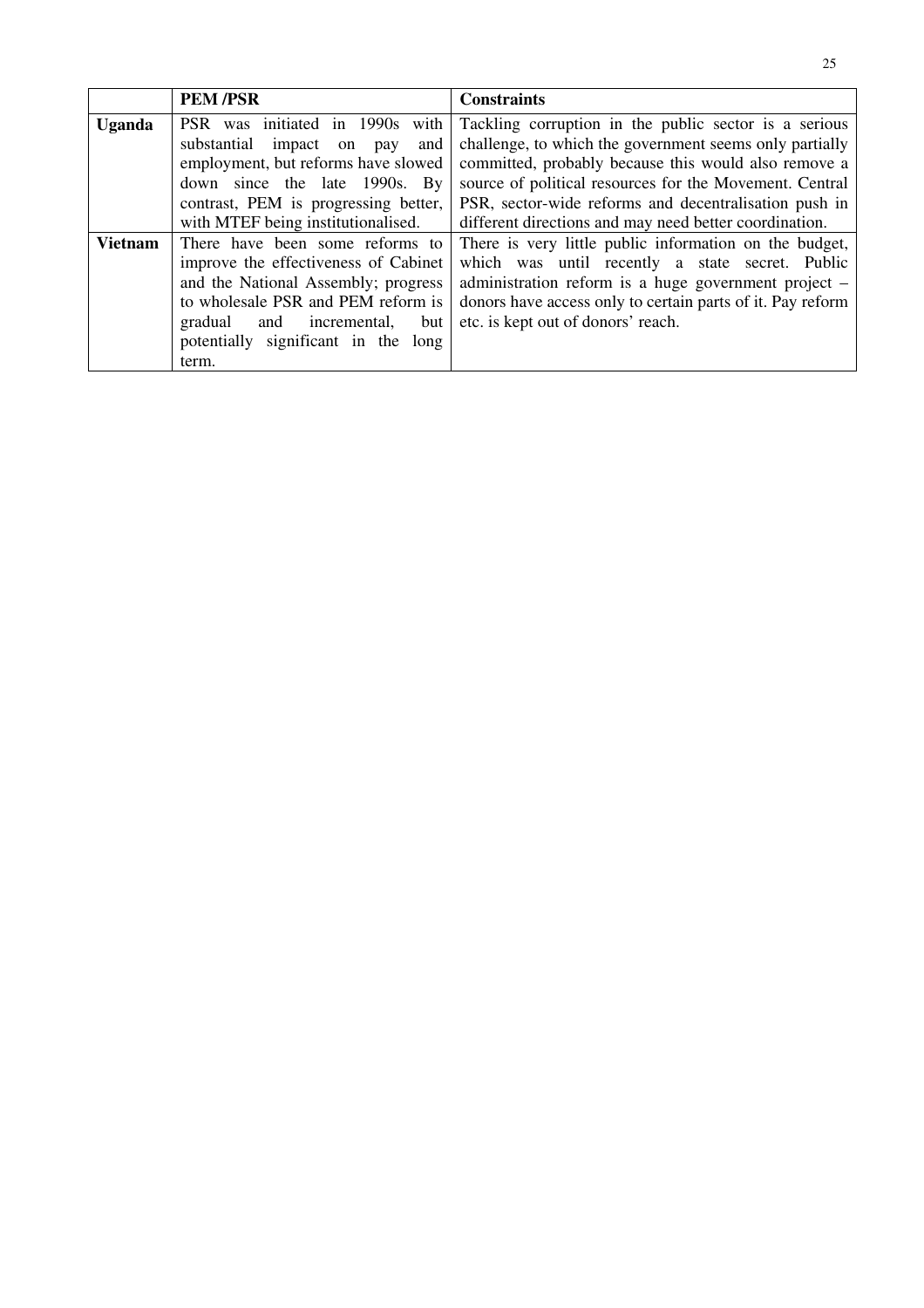# **6. Donors, PRSPs and politics**

Two of the 'gambles' noted in the Introduction explicitly aim to transform donor behaviour. The first is that aid would be better managed and transaction costs reduced if the international community organised around a PRSP; the second is that donor-recipient relations might change by introducing an emphasis towards domestic political accountability to citizens and prioritising this over external technical accountability to donors.

In this section, we assess the extent to which donors, in the selected case study countries, have been able to adjust their relationships with other international organisations, recipient governments, and other national stakeholders. This involves them moving towards 'partnership'-based approaches, supportive of 'local ownership', with enhanced donor coordination behind the shared goal of poverty reduction.

The case studies reveal that there were some changes in practice, with some cases in which donors had begun to use their power differently. PRSPs were most effective where there was a 'conjunction' of interests between political, technical and international actors, as was the case in Uganda. We did not find, however, that all donors were equally focused on poverty reduction, or that as a result of PRSP processes donors were able to deal better with issues less obviously directly related to the aid relationship. Thus the absence of the rule of law and respect for human rights, corruption, defence expenditure and violent conflict remained outside the consideration of many donors, while nonetheless fundamental to national development. To a greater or lesser degree, political dialogue on these issues remains difficult to reconcile with PRSP partnership principles.

## **6.1 Partnerships: a conjunction of interests**

In the four case study countries, new partnerships have been developed in recent years within the donor communities as well as between donors and governments. Indeed, Bolivia, Uganda and Vietnam were all chosen as pilot countries for the CDF and efforts to build new aid relationships had begun before domestic PRSP processes were initiated in 2000 (see Box 6.1).

#### **Box 6.1 Pre-existing efforts at 'partnership' in Vietnam**

In 1999, donors in Vietnam worked with the government in an attempt to describe key aspects of the aid relationship, including an attempt to quantify the transaction costs of aid modalities. They also worked together to promote sectoral approaches, joint analytical work and financing and efforts to harmonise donor procedures. A government-donor-NGO Poverty Working Group was established as a basis for dialogue on poverty issues and guided the poverty assessment 'Attacking Poverty' (published by the World Bank) in late 1999. A smaller Poverty Task Force was later formed: this provided the main forum for interaction over the processes for nationalising the MDGs (in the form of Vietnam Development Targets) and drafting the CPRGS. By and large, GoV welcomed these technical inputs. This example illustrates how partnership efforts can be supportive of the government's search to nationalise international principles into nationally defined development targets, which in turn became important inputs into the CPRGS.

The extent to which partnerships have been successful in delivering more pro-poor development assistance depends for the most part on whether there was a coincidence of interests between donors and both politicians and technocrats, and the extent to which the latter were given some autonomy to operate while benefiting from strong political support. In Uganda, a mutually beneficial relationship has been developing over a number of years. It predates the PEAP and helps explain its success as an instrument for both aid coordination and government planning. Uganda's high degree of aid dependency is one reason why donors have been given such a significant degree of access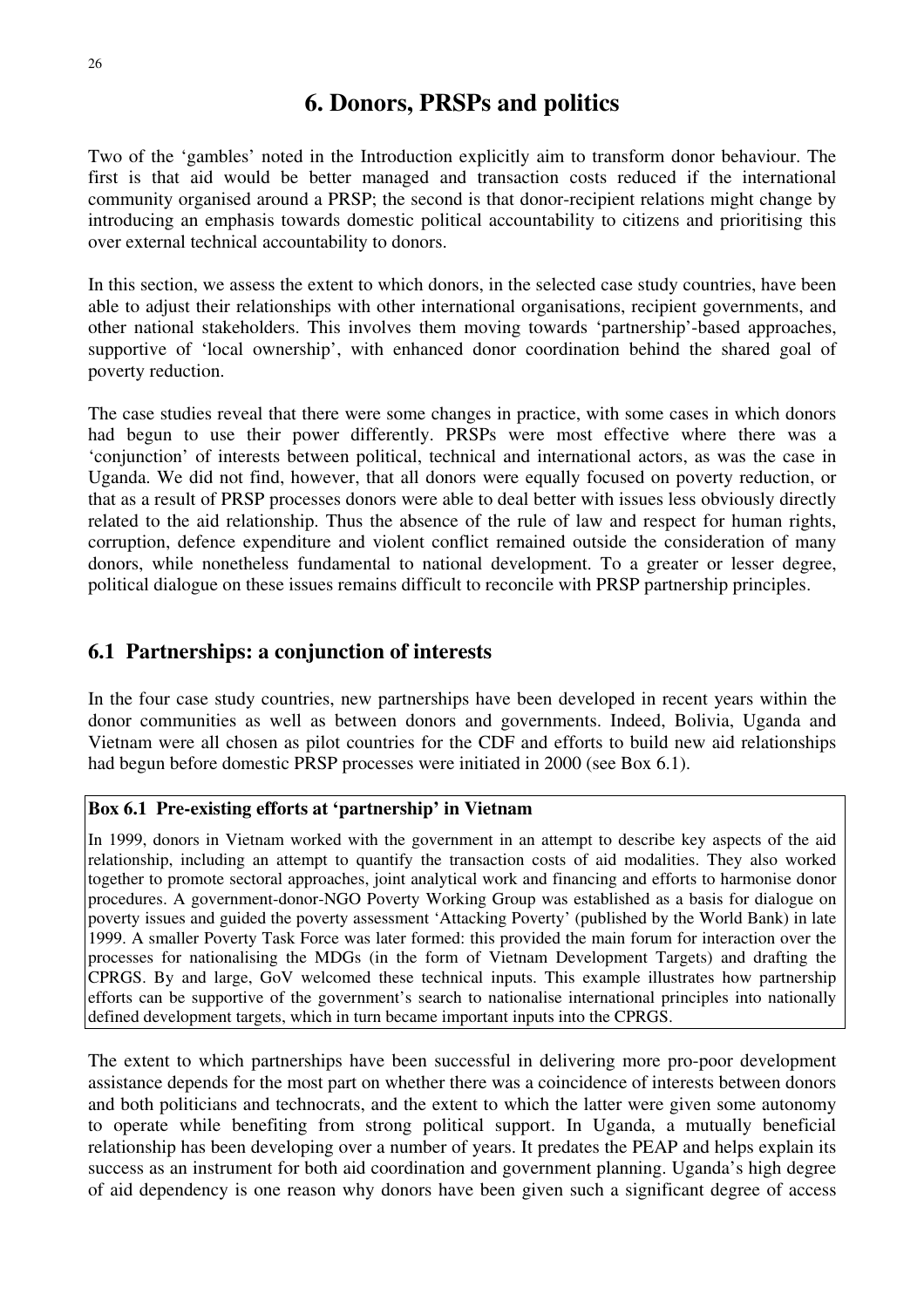and influence, but their interest in reform and poverty eradication coincided with a domestic political project, which in turn gave significant power to technocrats to work closely with donors. Vietnam is less aid-dependent and has a greater degree of policy divergence with the aid community, as well as a closed political culture which makes it hard for external actors (national and international) to understand how decisions are made and resources allocated. However, an active Bank-led process of donor engagement helped to develop closer working relations.

By contrast, political commitment to poverty reduction by successive governments in Bolivia has been weaker. As a result, political debate in Bolivia has not provided as fertile ground for closer government-donor partnerships. Policy divergence with regards to issues such as IMF conditionality, coca eradication or the production of natural gas is indicative of both contrasting positions within the donor community (e.g. US concern with security and drugs versus the poverty reduction agenda) and a lack of domestic consensus on those issues, even though the EBRP process itself did bring about unprecedented coordination between bilateral donors. In Georgia, where there is no obvious political capital in poverty reduction and state capacity is very limited, donors are united in their commitment to economic growth as a prerequisite for development and in their recognition that weaknesses in governance pose serious obstacles to change. The EDPRP process was considered to be an opportunity to address these issues in a concerted fashion. However, a 'hands-off' approach, intended to get the Georgian government to take responsibility for the process, was also being used to justify donor criticism of the EDPRP and, in some cases, a scaling down of assistance overall.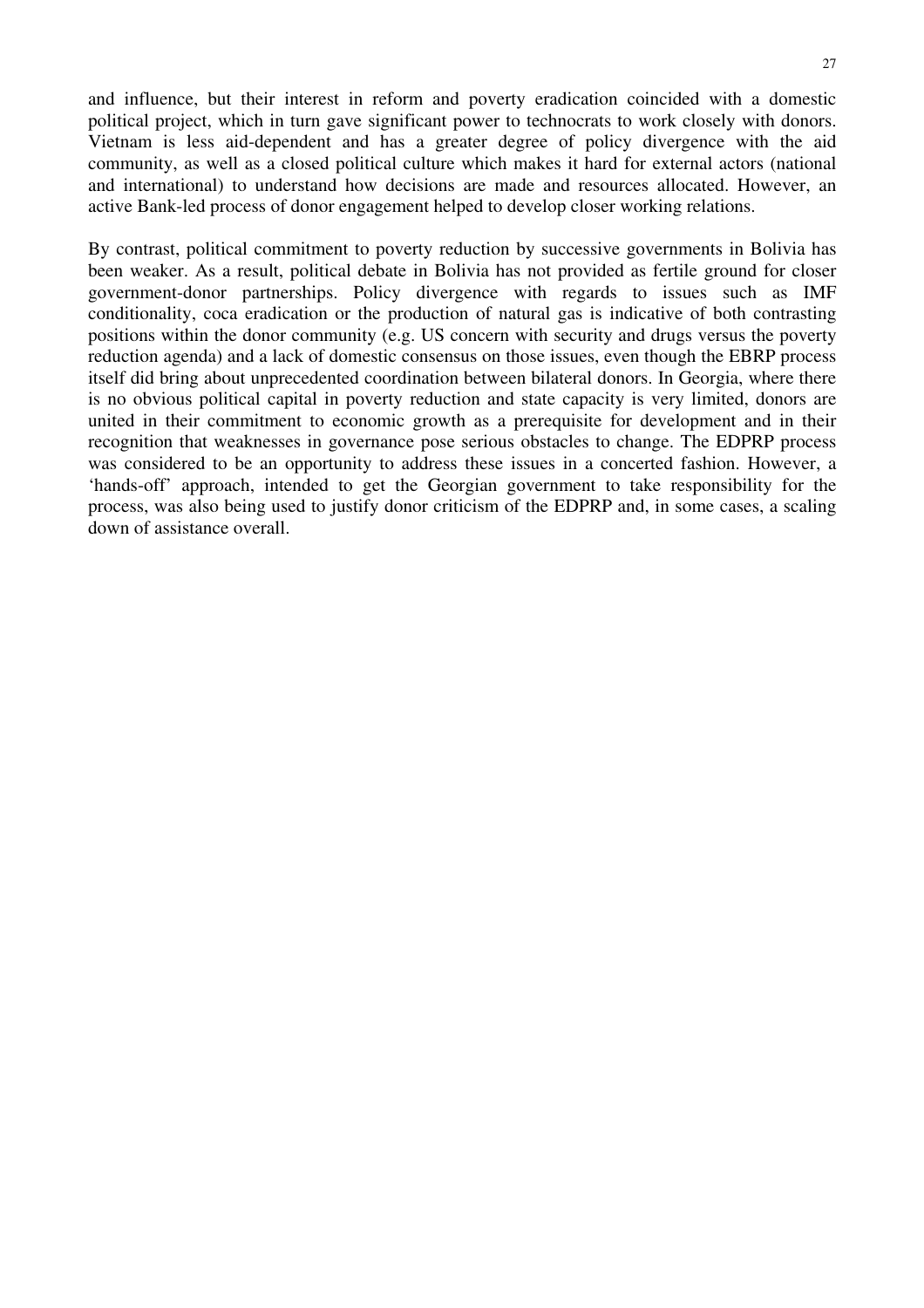|  | Table 6.1 Three levels in partnerships for poverty reduction |  |  |  |
|--|--------------------------------------------------------------|--|--|--|
|--|--------------------------------------------------------------|--|--|--|

|                | <b>Political</b>                                                                                                                                                                                                                                                                                                           | <b>Technical</b>                                                                                                                                                                                                                                                                                                                                                              | <b>Donors</b>                                                                                                                                                                                                                                                                   |
|----------------|----------------------------------------------------------------------------------------------------------------------------------------------------------------------------------------------------------------------------------------------------------------------------------------------------------------------------|-------------------------------------------------------------------------------------------------------------------------------------------------------------------------------------------------------------------------------------------------------------------------------------------------------------------------------------------------------------------------------|---------------------------------------------------------------------------------------------------------------------------------------------------------------------------------------------------------------------------------------------------------------------------------|
| <b>Bolivia</b> | Political commitment by<br>government to poverty<br>eradication is possibly<br>limited. Other issues<br>dominate the agenda. The<br>EBRP was initiated by the<br>Vice-President/President<br>and deliberately insulated<br>from party-political<br>influences.                                                             | The budget process and civil<br>service are not favourable to<br>operationalisation of the EBRP.<br>There are few steps to align<br>public policy with the EBRP,<br>other than by way of the<br>formula for distributing HIPC<br>funds and concessional loans.                                                                                                                | Bolivia is not highly aid-<br>dependent, with limited donor<br>coordination and continued<br>dominance of project-based<br>assistance. There is some<br>common-basket funding not<br>aligned to the EBRP. There are<br>significant external agendas (e.g.<br>coca eradication). |
| Georgia        | There is not much political<br>appeal in poverty reduction<br>policies. Nationalism and<br>related issues dominate the<br>agenda. The EBRD was<br>initiated by President and<br>assigned to trusted<br>Economic Adviser.                                                                                                   | The EDPRP was located at the<br>heart of government, in the<br>State Chancellery, indicating a<br>degree of political support and<br>the potential for technocratic<br>ownership. Weak political<br>control over policymaking and<br>a limited tradition of strategy<br>development did not make it a<br>'serious' document in terms of<br>planning.                          | Georgia is aid-dependent but the<br>government is losing trust with<br>the aid community. Donors seem<br>poorly coordinated but<br>established a Donor Framework<br>Group in 2001 to respond to the<br>PRSP.                                                                    |
| <b>Uganda</b>  | There is a domestic<br>political (Movement)<br>project for poverty<br>reduction. The PEAP was<br>initiated by government,<br>with presidential and donor<br>support.                                                                                                                                                       | By comparison with other<br>African countries, there is<br>significant MFPED capacity to<br>allocate and control resources.<br>Capacity is not extended to<br>other parts of the public service,<br>and is donor-dependent. There<br>is some degree of MFPED<br>divergence from the President.<br>There is willingness to use<br>donor technical advice.                      | Uganda is highly aid-dependent.<br>There is a PEAP Poverty<br>Working Group with donors,<br>government and NGOs. Serious<br>efforts are made for aid<br>alignment, budget support and<br>sector funding on the part of<br>donors (see PEAP Vol. 3).                             |
| <b>Vietnam</b> | There is a domestic (Party)<br>political project for poverty<br>reduction, with areas of<br>convergence and<br>divergence with the<br>international community on<br>economic and political<br>reforms. Access to<br>politicians is difficult. The<br>CPRGS was initiated by the<br>government, based on<br>domestic plans. | There are relatively well<br>developed centralised<br>policymaking processes and a<br>tradition of state planning.<br>Policymaking is dominated by<br>the Party. It is sometimes<br>difficult for technocrats to<br>access the CPRGS process:<br>much depends on the ministry<br>involved. There is a good level<br>of state capacity by comparison<br>to other case studies. | Vietnam is not highly aid-<br>dependent and not a HIPC<br>country (it does not have large<br>debts and balance-of-payment<br>gaps). There is a World Bank<br>agenda of supporting innovation<br>and donor coordination. The<br>Poverty Working Group pre-<br>dated the PRSP.    |

# **6.2 Donor engagement, ownership and technical quality**

The tension between national ownership and technical quality vividly illustrates the struggle that donors have faced in trying to use their influence in a more restrained manner while still striving towards internationally acceptable, nationally owned poverty reduction objectives. Donors were significantly engaged in the process of PRSP development in all the case study countries. The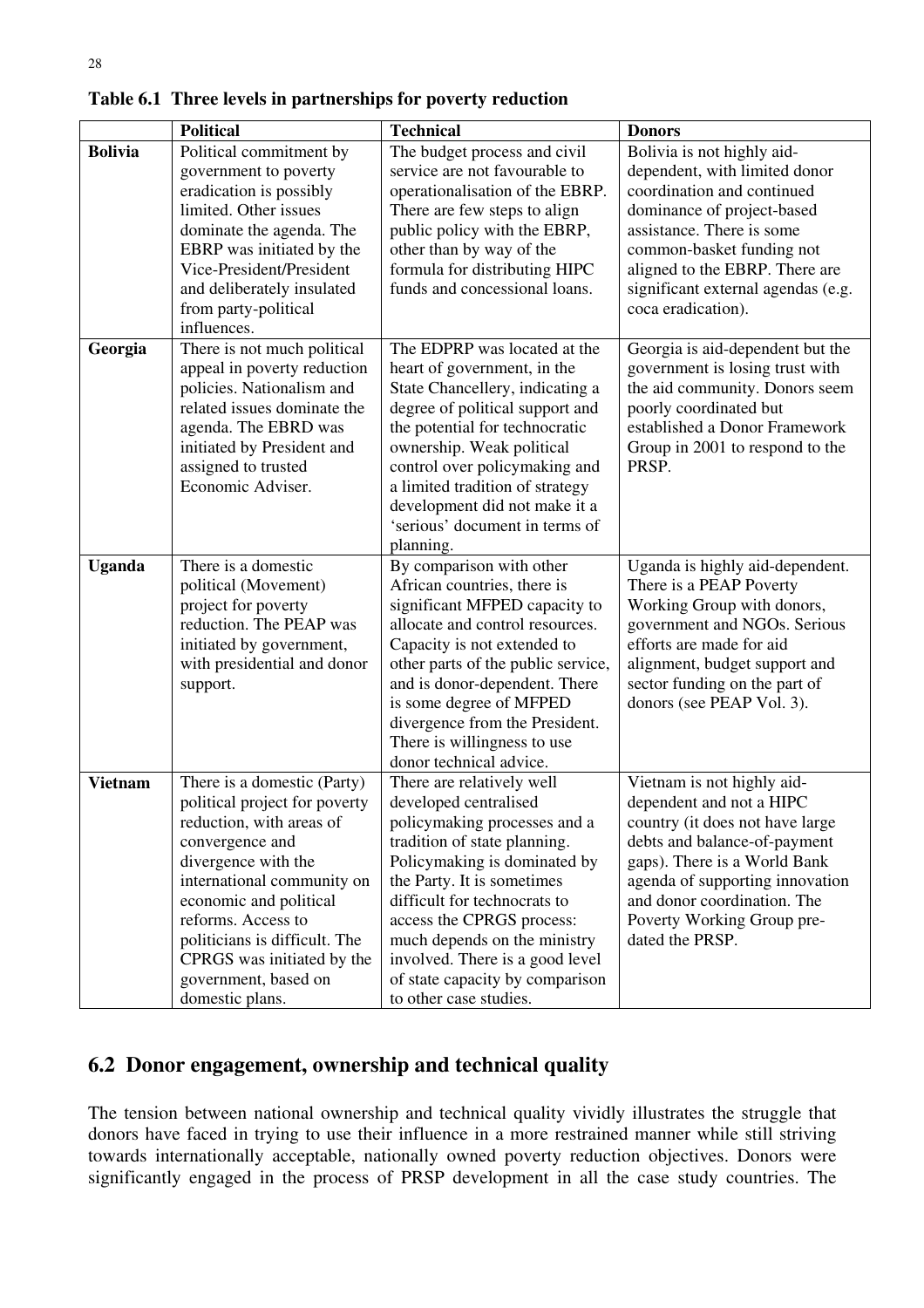nature of the political system, the capacity for planning by the administrative system and the degree of aid dependency seem to explain different levels of donor involvement.

The Georgia case study illustrates the role that donors played in encouraging different forms of national ownership, while at the same time aiming for a technically improved document. It presents donors as arbiters of both the degree and types of ownership, and of the technical quality of the document. Donors simultaneously took a relatively hands-off approach, and yet seemed to have been able to direct the process so as to ensure that their own expectations were being met (for example, by supporting participatory processes and funding technical experts). As a result, the final draft document may have been technically better but it was still not fully acceptable to donors, and domestic political ownership and trust may have been undermined. In Vietnam, by contrast, donors engaged with a strong government which had opted to develop a PRSP (the CPRGS) on its own terms. They were less directly involved in the process, accepting that the final document would differ from IFI standards, particularly with regard to the breadth and depth of consultation.

|                | <b>Donor</b> involvement       | Quality                            | Ownership                        |
|----------------|--------------------------------|------------------------------------|----------------------------------|
| Georgia        | Donors were organised in a     | The initial PRSP draft, referred   | The initial draft PRSP had       |
|                | new Donor Framework            | to as 'discussion materials',      | resulted from a closed process.  |
|                | Group in autumn 2001 in        | consisted of unprioritised wish-   | Donors pushed for wider intra-   |
|                | response to perceived failings | lists. Donors funded technical     | governmental ownership and       |
|                | in the process. They pushed    | experts on macroeconomics and      | opened up the process to non-    |
|                | for a better process to        | costings. The donor-funded         | state actors by funding a        |
|                | broaden participation to a     | Participation Expert encouraged    | Participation Expert. This was   |
|                | wider group, as well as to     | technically minded                 | seen as having led to excessive  |
|                | improve quality.               | consultations, which improved      | civil society ownership and      |
|                | Commentators feel that         | the quality of the document in     | donors pushed for a final round  |
|                | donors should have been        | terms of prioritisation.           | of government inputs.            |
|                | more explicit about what they  |                                    |                                  |
|                | expected instead of later      |                                    |                                  |
|                | redirecting the process,       |                                    |                                  |
|                | causing a year of delays.      |                                    |                                  |
| <b>Vietnam</b> | The case study notes that      | On a number of points, the         | The (relative) coincidence in    |
|                | officials from the IFIs were   | policy content of the CPRGS        | timing between the PRSP          |
|                | explicit in acknowledging      | differed from the international    | initiative and the production of |
|                | that ownership was prioritised | consensus, for example in          | the Ten-Year Strategy and        |
|                | over technical quality.        | maintaining state owned            | Five-Year Plan provided GoV      |
|                |                                | enterprises (SOE). In terms of     | with its own resources on the    |
|                |                                | style, the document is             | basis of which to develop a      |
|                |                                | something of a hybrid between      | document which would be          |
|                |                                | international and Vietnamese       | suitable to (broad-minded)       |
|                |                                | ways of writing policy             | donors, and yet consistent with  |
|                |                                | documents: the CPRGS's             | GoV political priorities         |
|                |                                | embeddedness in domestic           |                                  |
|                |                                | political processes is seen in the |                                  |
|                |                                | somewhat underdeveloped            |                                  |
|                |                                | emphasis on prioritisation,        |                                  |
|                |                                | reference to budget constraints,   |                                  |
|                |                                | and the detailed analysis of       |                                  |
|                |                                | linkages between problems,         |                                  |
|                |                                | objectives, and instruments.       |                                  |

**Table 6.2 Donor involvement, quality and ownership**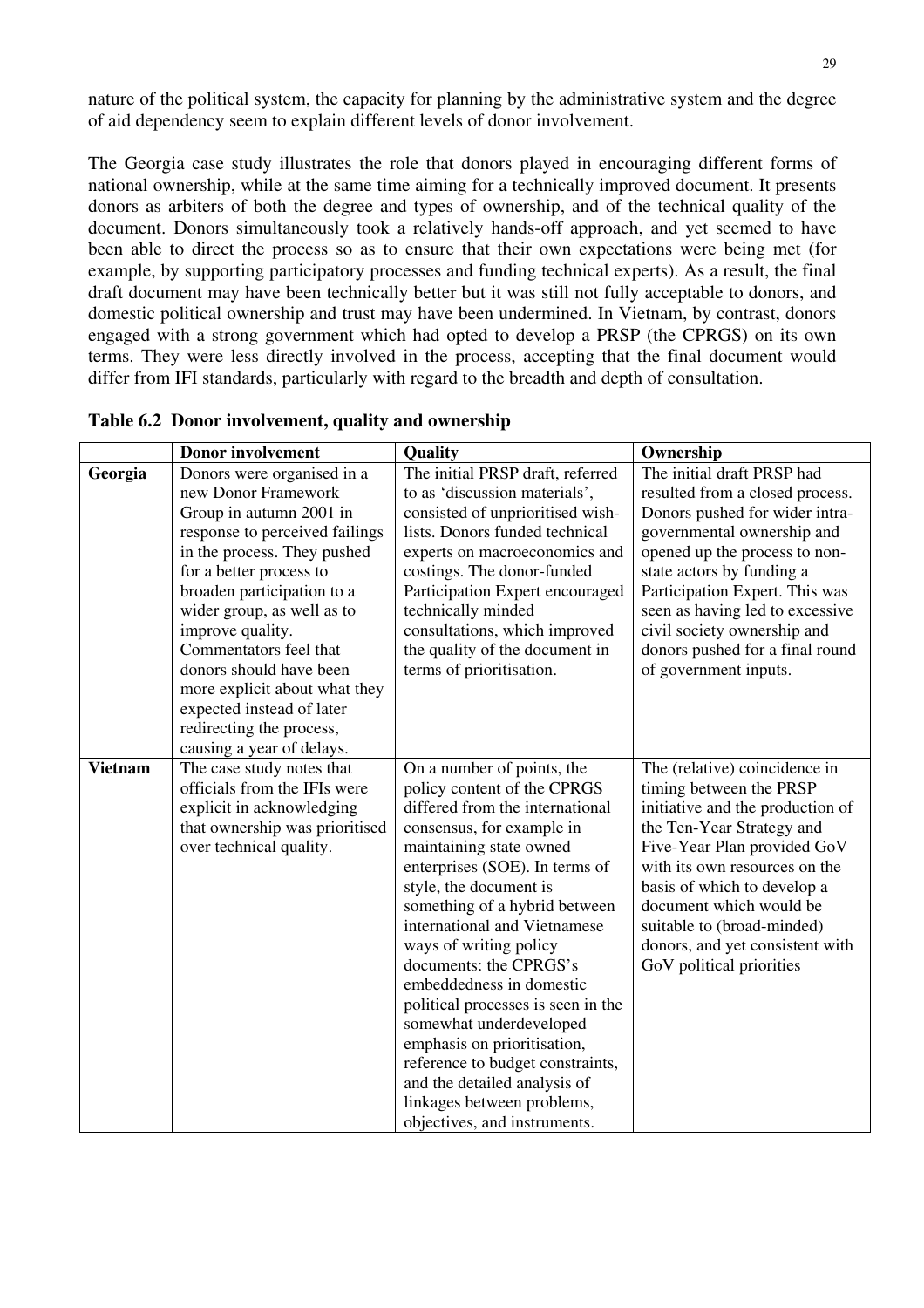In all the case study countries, donors pushed for a consultative process, and in particular funded participation experts and consultation exercises. These were, however, not occasions where donors explicitly pushed for domestic political reforms – and they tended to be willing to accept the limitations of current systems.

It seems, for example, that in Vietnam donors were not going to insist that fully independent organisations should be established, allowed and involved in the CPRGS process. They did, though, push for some opening up, which led to some participation by quasi-autonomous policy NGOs. In doing so, the donors implicitly recognised that the political process could not involve in the consultation process any challenge to the authority of the Party. In Uganda, donors have certainly played a powerful role in insisting that NGOs take part in policy formulation and monitoring processes, and were instrumental in the establishment of the PEAP CSO Task Force. Donors have also funded a number of organisations as well as giving them space (such as involvement in sectoral groups) within which to operate. At the same time, however, donors have accepted the limitations of political space in Uganda. They seem to consider that NGOs can be seen as 'acceptable proxies' for different political voices in the absence of multiparty politics, and have been criticised by some commentators for being 'softer' on President Museveni than on other African rulers.

### **6.3 Shifting accountability towards domestic actors**

Few of the case studies offer evidence of a major shift towards improved domestic accountability structures as a result of PRSPs. Ultimately, the PRSP process would be truly transformative if it made political systems take poverty more seriously. A domestic political system where poverty reduction has become a politically powerful issue, with officials making public statements and technocrats required to deliver on it, and both groups held accountable for their actions, would be the best guarantee for donors that recipient governments would continue to allocate and spend resources along pro-poor objectives. Our case studies seem to indicate that there has not yet been such a discernible impact as a result of the first round of PRSPs. This is not an unusual finding and confirms the proposition that PRSPs should be iterative processes, in which improvements can be built upon over time, with 'reformers' gaining ascendancy as they build popular support within the political system and society.

Bolivia does provide two examples of reforms associated with the EBRP process which enhanced accountability to citizens for the use of donor funds and created mechanisms to involve citizens in the process via the geographically-based Vigilance Committees (although there are concerns that the 'social control mechanism' unhelpfully bypasses state systems and is more akin to a donor project: see Box 6.2).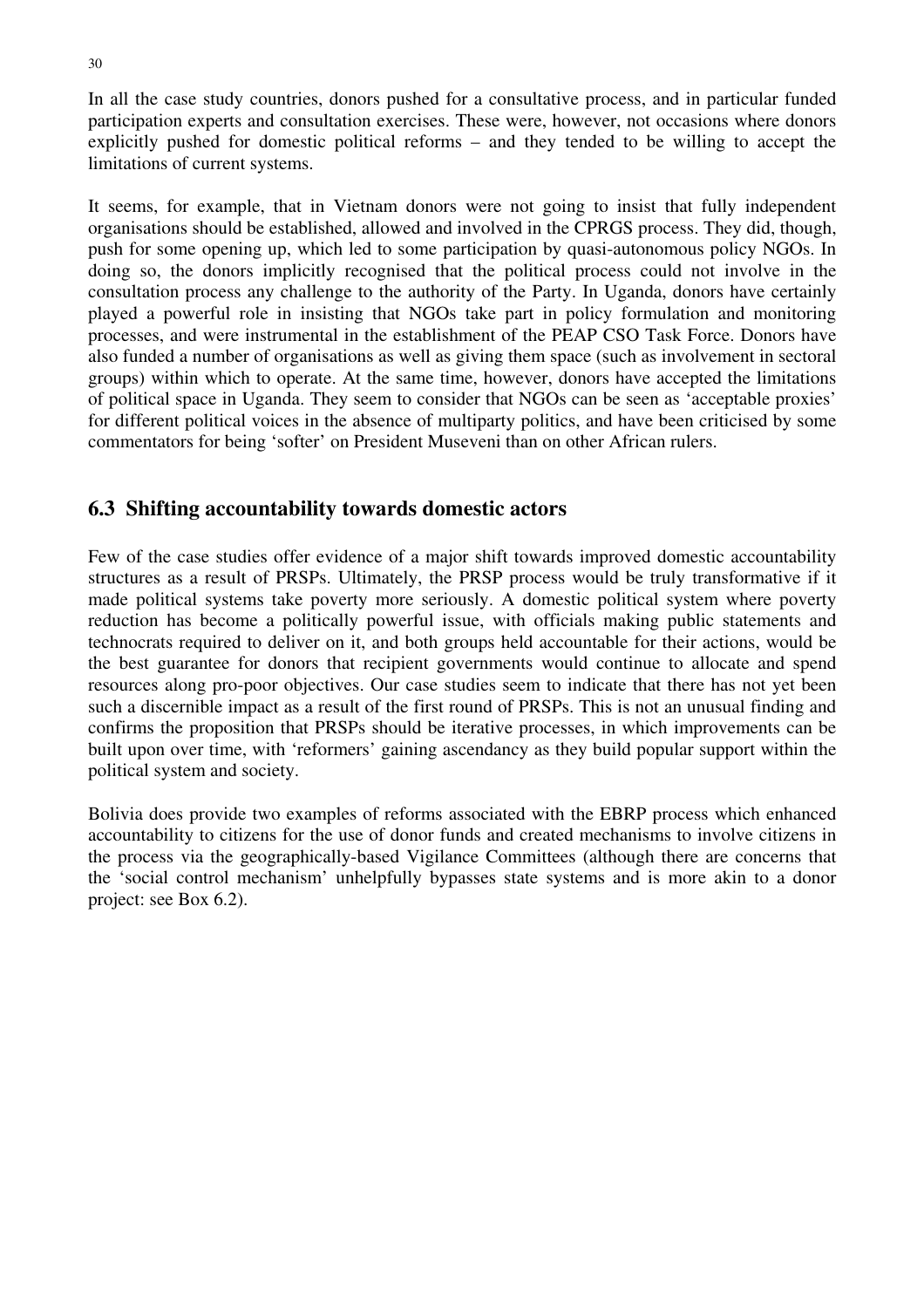#### **Box 6.2 Enhanced vertical public accountability mechanisms in Bolivia**

A dominant aspect of the 2000 National Dialogue was the discussion in every municipality of the use of debt relief monies. This broad-based participation resulted in an increased allocation of national resources for municipalities, multiplying by three what poor municipalities were getting from the initial populationweighted formula. This, along with associated reforms based on the 1994 Popular Participation Law, enhanced the role of the local Vigilance Committees in planning and monitoring of the use of HIPC II funds at municipal levels.

The 'Social Control Mechanism' is an associated process that also built domestic accountability. The bottom of the mechanism consists of networking between Vigilance Committees in different municipalities and with departments. Departmental committees are composed of representatives of the lower-level networks and interest groups. Finally, a national-level executive, assembly and secretariat are able to interact with the government and donors. The purpose of this nation-wide mechanism is to monitor the use of donor funds and investigate complaints. There are, however, concerns that the Social Control Mechanism is unhelpful as a parallel system to monitor the implementation of the EBRP (whereas the strategy is meant to be implemented through state systems). It may also have created vested interests in donor groups that are supporting it (e.g. DFID) and in the Church and the Comité de Enlace, which are prominent in its structure. It is, nonetheless, an innovative response to a new allocation of donor resources, involving at the grassroots the Vigilance Committees, which are meant to provide a structure for enhanced local-level accountability of municipal funds. The PRSP and donor monitoring mechanisms are thus intertwined with domestic institutions.

Opting for the greater use of the state's own financial systems is probably the most visible way through which some donors have attempted to shift accountability domestically – although they have retained a significant degree of power through the ability to turn on/off the general budget support tap. This has been achieved to the greatest extent through the increased use of budget support in Uganda and in more partial ways in the form of SWAps in Bolivia and Vietnam. The move to budget support is justified in technical terms as it avoids parallel structures that have been shown usually to undermine state capacity (by attracting staff and attention to donor-funded enclave projects). To become effective, and to diminish donors' fiduciary risks, it has required reform and capacity building in public expenditure management systems, improving mechanisms for domestic financial accountability.

However, financial accountability is only a means to an end and does not amount to full blown political accountability. As a result, some donors are turning their attention to helping parliaments to become better able to monitor the executive (in Bolivia, Uganda and Vietnam) and supporting other 'horizontal' accountability structures (such as pooled support for the Ombudsman in Bolivia).

The case studies indicate that domestic and donor accountability systems are not necessarily opposed. Enhancing accountability to donors can be a first step toward building domestic accountability. In Uganda, the move to direct budget support is somewhat mitigated by the continued existence of the Poverty Action Fund (PAF), which was set up before the HIPC II and PRSP initiatives. The PAF has been protecting a growing share of public spending with a pro-poor focus, initially limited to donor funding and debt relief, from in-year budgetary cuts. Some argue that this is having a distortionary effect on the budget; other officials believe that it remains a useful mechanism to protect spending against politically motivated reallocations (for example towards military spending or to cover election costs). Accountability to donors through the PAF is seen as useful at this stage in Uganda's development and also partially builds up domestic accountability through the involvement of civil society organisations (Uganda Debt Network) in PAF monitoring. In Vietnam, donor demands for greater financial transparency and accountability in the use of their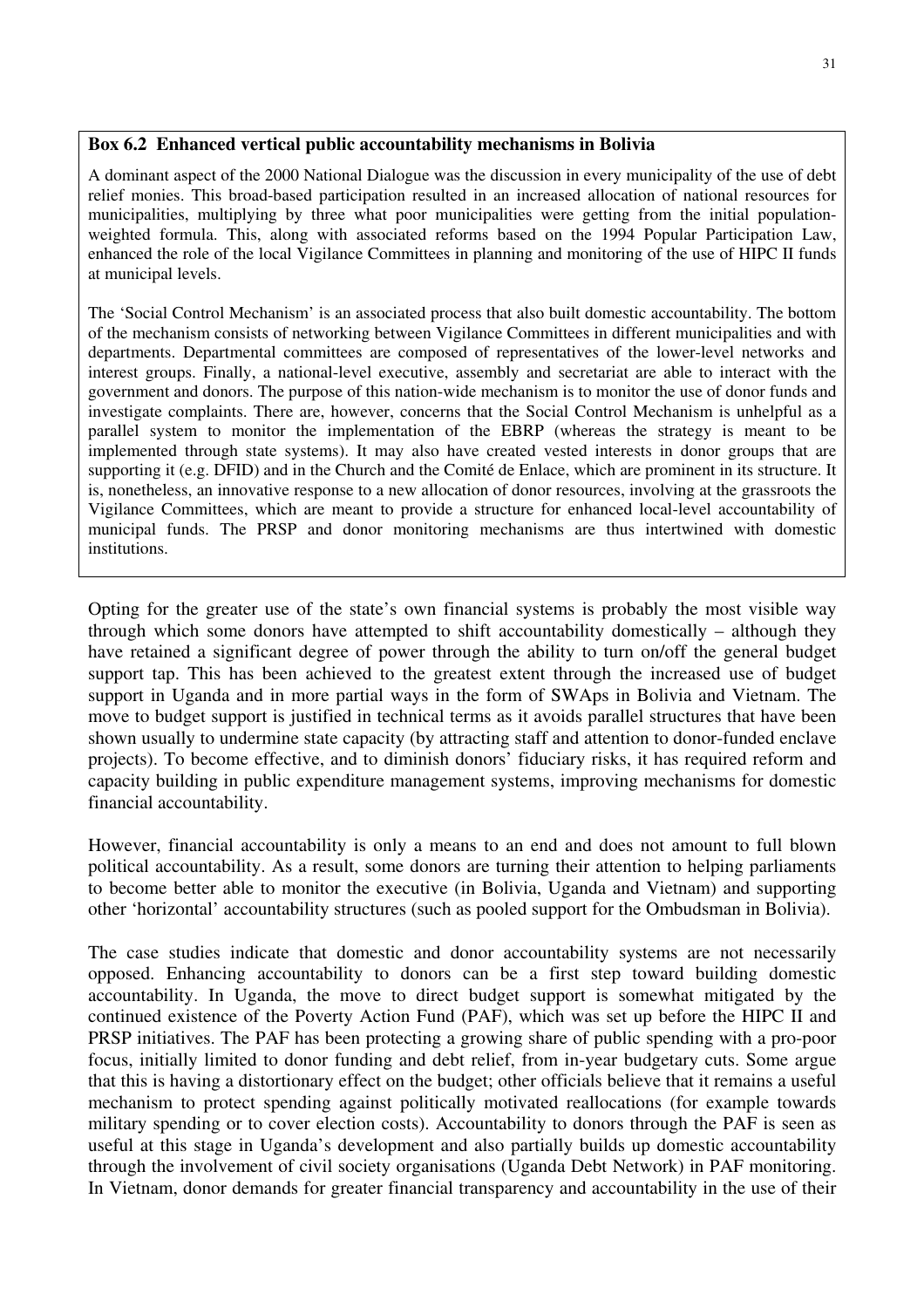resources also has the potential eventually to create new mechanisms for national accountability. It is as a result of donor pressure that budget information, though partial, is being made public at the national level, and that some non-state and non-Party organisations participated in CPRGS consultations.

# **6.4 Political dialogue**

The country studies provide some evidence that donor-recipient relations are changing. The degree to which this is happening depends on, among other things, the political context. Political dialogue also remains important to most donors, especially bilateral ones, but less clear is whether the PRSP offers a realistic mechanism for taking forward such dialogue in a systematic or less politically contentious manner.

Donors do not always publicly push for political reforms. The case studies note a degree of selfcensorship on the part of donors who prefer to maintain a good working relationship rather than engage in what might be perceived to be difficult dialogue around political issues. In Vietnam, selfcensorship is most visible over human rights issues. In Uganda, some donors have preferred not to criticise explicitly some of the political failings of the system, such as the limitations on political rights, in order largely to maintain good dialogue on other issues and because of a belief by some that the political system suits Uganda's historical situation.

There are, however, a number of examples of evident, although not always direct, donor pressure. The IMF imposition of macroeconomic conditionality has been seen as the origin of the February 2003 political unrest in Bolivia. In addition, US pressure to put an end to coca production is constraining the range of domestic options available to address social protests led by the *cocaleros*. In Uganda, donors are having to weigh how to continue providing large amounts of assistance (largely in the form of general budget support) with a desire for greater democratisation ahead of the 2006 elections.

Early experience from the case studies suggests that PRSPs do not always offer a realistic mechanism for donors to engage in more sensitive dialogue while respecting a 'process approach'. For example, governance reforms are not always seen as central to poverty reduction by recipient governments, and are not always prioritised, because of the political costs attached to them. Public service reform or corruption in Uganda and Vietnam, or the issue of coca in Bolivia, are cases in point. The dilemma facing donors is when and how best to establish dialogue on such issues. In Uganda, the PEAP and associated PRSC Matrix was not seen as a fully adequate mechanism and a Governance Matrix and donor coordination group were established as an additional tool (see Box 6.3). In Georgia, donors seemed to lose interest in the country, while still demanding that a PRSP be prepared. In Vietnam, explicit discussion of political governance issues has more or less been left out of the CPRGS, giving donors who seek to align their own country strategies with the CPRGS fewer options for opening up an explicitly political dialogue. The case studies did not offer examples of the Memorandum of Understanding approach adopted by DFID in Ethiopia, Mozambique and Rwanda, which creates a separate mechanism for political and human rights dialogue.

A complicating factor is that political dialogue can often be led by different parts of a donor's government and, hence, have limited influence over the PRSP discussion. In Vietnam, political analysis and human rights démarches (e.g. on freedom of expression or association) are mostly undertaken by Embassies and diplomatic staff, whereas development agencies, most obviously the IFIs but also many bilateral agencies, prefer to maintain a focus on support for poverty reduction. Some Nordic agencies committed to human rights-based approaches, such as Sida, attempt to do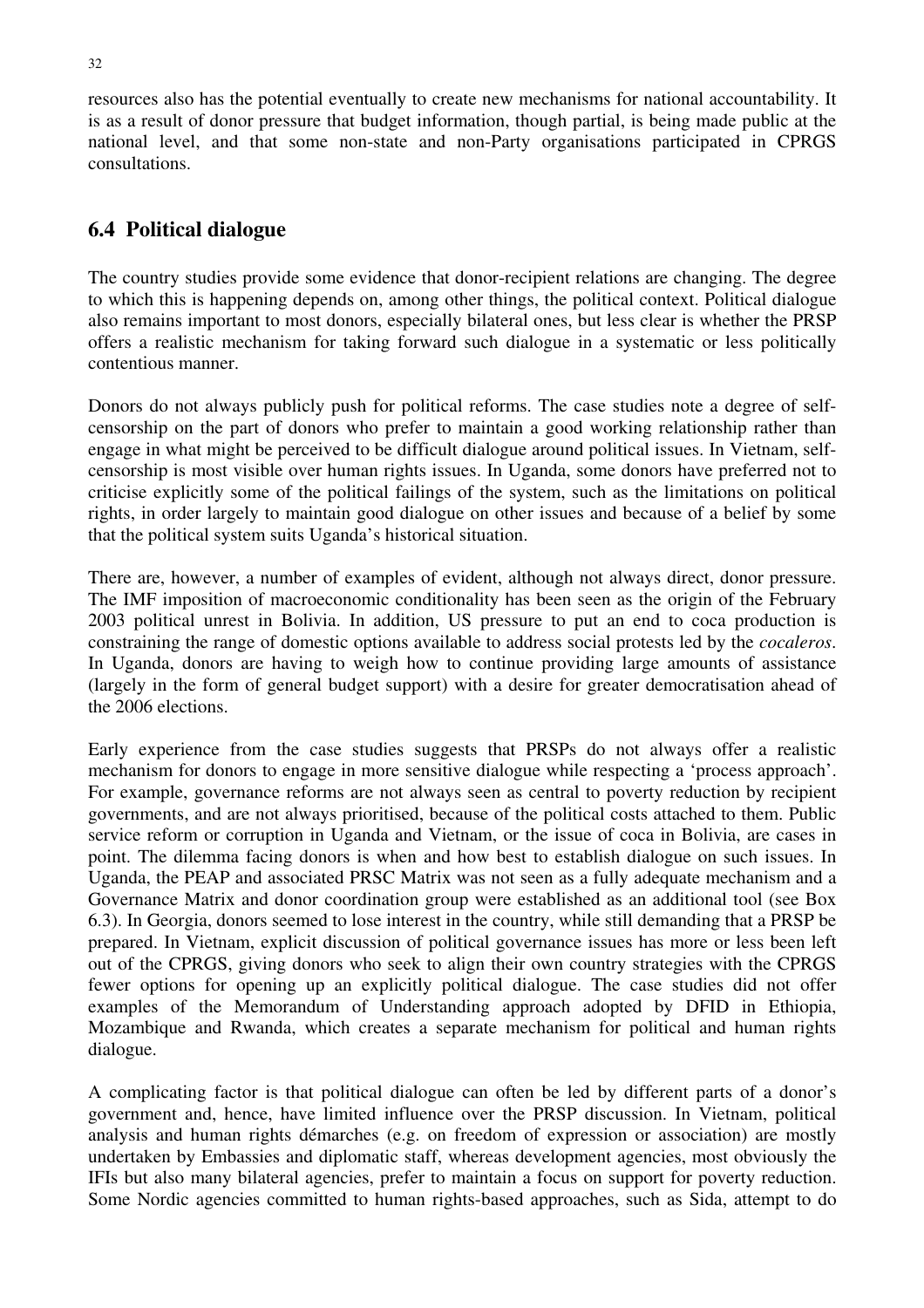both. In Uganda, the Donor Democracy and Governance Group includes both development and diplomatic representatives (though representatives of the same government may have slightly different priorities). Given the degree of aid dependency, donors are certainly more politically influential. It should be noted that some within the Ugandan government would be in favour of limiting external aid in order to limit what is considered to be international meddling in domestic political affairs; at the same time, local NGOs are appreciative of donors' political influence and the counter-balancing role they can play that domestic institutions cannot.

#### **Box 6.3 Political dialogue in Uganda**

Donors in Uganda are concerned about a range of political issues but are also committed to supporting the PEAP, in the case of some, through budget support. Issues of concern include: the appropriate level for and content of defence spending (given continued insurgencies); monitoring excessive use of force; illegal detentions (e.g. safe houses) and unconstitutional trials (e.g. Operation Wembley) by justice sector institutions; the abolition of the death penalty; high levels of corruption; how to open up the political system towards multipartyism; and whether the constitution should be amended to allow for third term for President Museveni.

External pressure has been exerted, at times successfully: for example, through Consultative Group meetings. In 2001, donors were explicit about demanding more progress on the effective implementation of the government's anti-corruption strategy, which eventually resulted in the adoption of the Leadership Code, a specific priority for the IFIs (though overall progress has been limited). The 2001 CG also provided an opportunity for a joint NGO statement complaining about restrictions on NGOs imposed by the NGO Amendment Act, which has still not been adopted. Aid has also been suspended (or disbursed with delays) by donors, e.g. in response to the continued intervention in the Congo or over what was considered to be inappropriate and excessive defence spending.

The PRSC Matrix, used for policy dialogue between donors and government around PEAP implementation, excluded a number of issues which the IFIs felt were beyond their mandate but which had to be addressed to ensure progress in governance reform. As a result, a separate Governance Matrix has been developed, with its counterpart in the Office of the Prime Minister, which includes issues such as transparency and accountability, human rights, democratisation and security. Donors have elaborated a multi-level Donor Democracy and Governance Group (from technical staff to heads of missions) to monitor the situation and, when needed, raise concerns with senior government officials. This is a useful structure for information sharing, developing common positions, and attempting to speak with one voice to government. There are plans in the future to attempt to integrate the Governance Matrix with the PRSC Matrix, thus possibly integrating explicitly political conditionality in a PRSP process.

The case studies show that donors seem to have been able to use their political and financial power in increasingly sophisticated ways. The objectives of 'partnership', 'ownership' and 'domestic accountability' have required that donors collaborate not only with one another, but also with various domestic actors (politicians, government officials, NGOs), and broadly speaking they have been able and willing to do so. Partnerships have been most effective when there is a coincidence of 'projects' for poverty reduction at three levels (political, technical and international), which have further been supported by civil society.

At the same time, constraints remain on the way in which donors (and external assistance generally) are able to respond to some domestic challenges. Among other issues, corruption, conflict and public service reform have been identified as barriers to poverty reduction which clearly require political and not just technical dialogue. It is not clear at present whether PRSPs are providing a realistic vehicle for responding to these continuing challenges. The extent to which aid can 'fix' these problems also needs to be kept firmly in perspective. On the other hand, sophisticated political analysis, the ability to act on it, and better understanding of the political choices associated with various developmental decisions should contribute to more effective assistance and more fruitful political dialogues.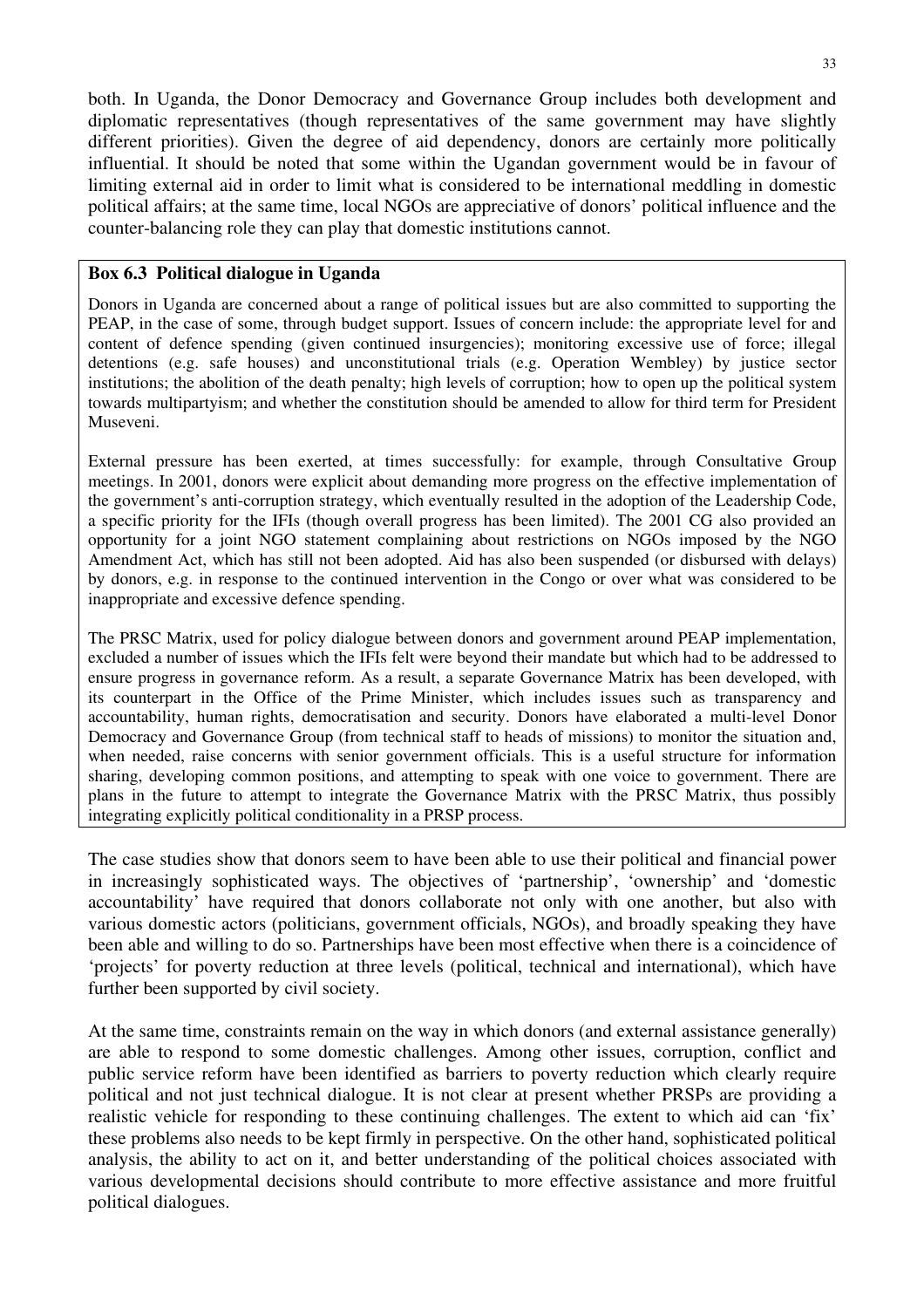# **7. Conclusion**

## **7.1 Conclusions**

It was noted at the start of this paper that there were two contrasting visions of the PRSP approach. In the first, it was seen to offer a potentially transformative agenda of pro-poor reform, covering both national governments and donors. The second vision is based on a perception that, instead of transforming what governments do, PRSPs run the risk of overriding or derailing domestic political and policymaking processes by imposing international priorities and undermining local level political accountability. The findings of the case studies suggest that pro-poor change is possible but that change is largely incremental. Examples of incremental progress include improved policymaking, mainly through more intra-governmental coordination, and a gradual opening of the policymaking process in each of the country cases. There are findings that suggest that local level systems of political accountability are weak and that the PRSP could be an unhelpful distraction, but there is no real evidence that this is any worse (and some evidence that it may in fact be better) than in previous donor-led approaches. Finally, there are examples of donors trying to use their 'power' differently, particularly through partnership groups, but there are still major challenges for donors in reconciling their dialogue around PRSPs with their dialogue in areas less traditionally related to the aid relationship, but still fundamental to national development (such as human rights, corruption and violent conflict).

What this study suggests is that the pace and trajectory of change around the PRSP will be, to a large extent, a function of where countries started out. This is not a surprising finding, but a key implication is that the effects of PRSPs on state systems and state-citizen relationships are going to differ depending on the country case and the historical 'moment' within which PRSPs are being introduced.

The importance of a country's starting point and the political dynamics behind processes of change suggests that donors, rather than denying or resisting domestic political processes, need to understand them better and factor them into the design of their support behind the PRSP approach. We list below four possible areas in which it would be possible to improve the synergy between donor engagement and the political context within which PRSPs are being implemented.

## **7.2 Recommendation areas**

 *The overwhelming importance of context.* Historical and conjunctural considerations play an important part in shaping the possible reach of the PRSP process, and determining what can reasonably be expected from it. It is essential to understand both the 'political moment' and the medium to long-term 'drivers of change'. As a corollary, what was possible and useful in one conjuncture may not be a good guide to what can and should be expected at another moment, even in the same country with the same political actors. The implication is that donors engaging with PRSP processes need to be continuously updating their knowledge about the specificities of recipient politics and political processes at country level. Equally important is managing institutional expectations that the benefits of the PRSP will not (i) be linear and (ii) necessarily become clear within one or even two iterations of the process. The PRSP process and the principles driving it are long term and the benefits, particularly those having an impact on political processes, are likely to emerge incrementally. This implies that donor agencies need to develop and sustain a capacity for high quality political analysis over a long period, and create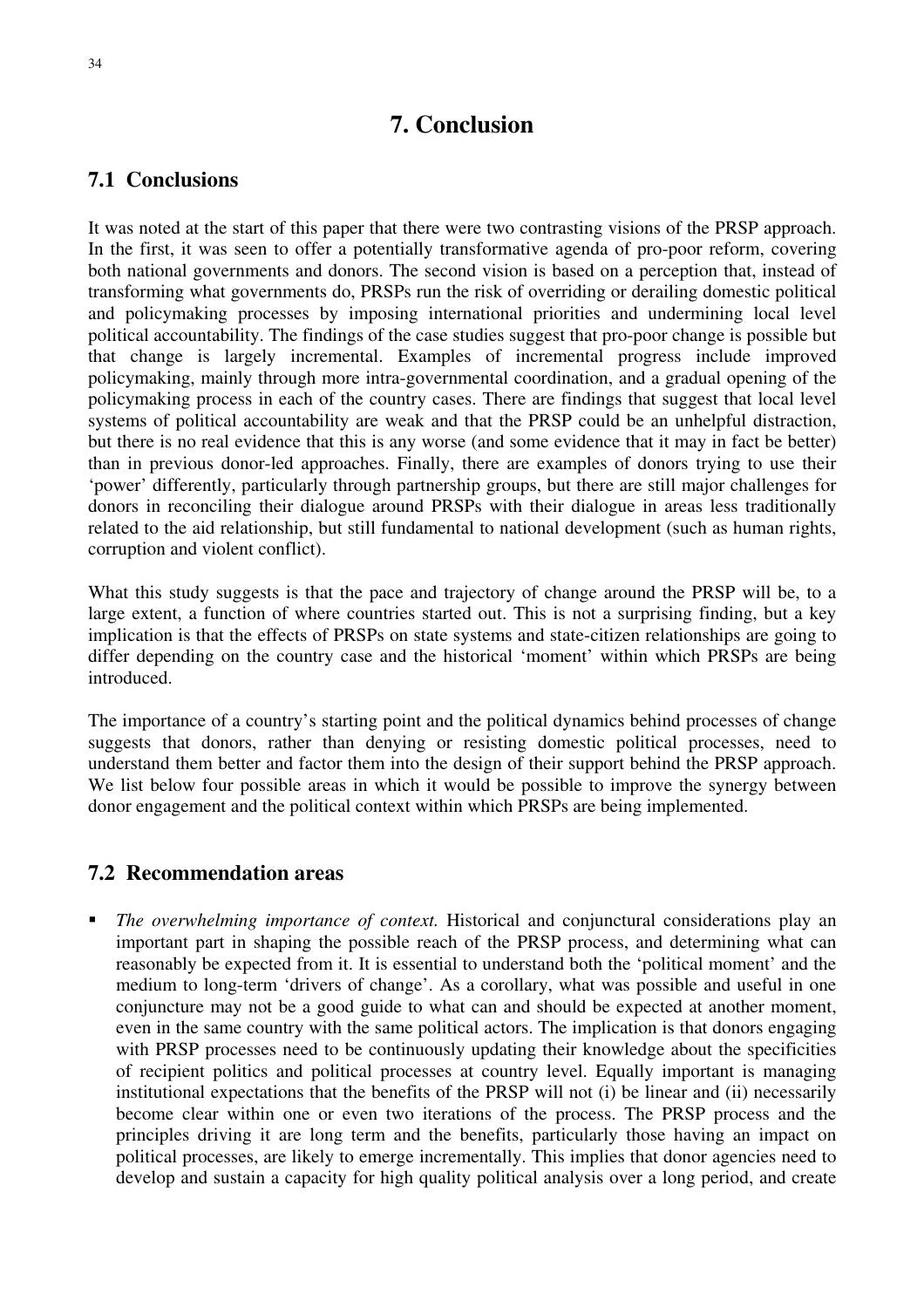the necessary institutional incentives to ensure that such knowledge is retained and continually improved.

- *Domestic strategies and domestic political cycles.* The country studies confirm an unresolved tension on the part of the international community between the wish, on the one hand, to adopt stable 'nationally owned' strategies as the basis for international assistance, and to respect, on the other hand, the decisions and priorities of newly elected governments, whose legitimacy may, in some cases, derive from free and fair elections, even if their poverty reduction credentials are weaker. The case studies point to the importance of building on the political capital that is contained in existing strategies and processes – even if they do not explicitly include poverty in the title! It is interesting to speculate as to whether 'political ownership' might be enhanced if domestic political cycles were followed more closely, and domestic strategies (such as the *Plan de Gobierno* in Bolivia or the Five-Year Plan in Vietnam, and as demonstrated by the PEAP in Uganda) were accepted as PRSPs. The latter might not be as detailed, prioritised or costed as donors would like, but they could be considered as a statement of political direction, possibly complemented by annexes on costing and implementation to meet international donor requirements. This is likely to be as important for future rounds of PRSPs as it is for this current round.
- *Interpreting the requirement of participation.* The case studies point to a range of interpretations of the 'participation' element in the PRSP process that require further understanding by donors seeking to constructively support the process, especially in second generation PRSP countries and in those countries only just engaging in the PRSP approach (such as countries affected by conflict), including:
	- o The depth of participation: via political representatives (national or local), through CSOs (excluding groups that are seen as too political) or directly with selected groups amongst the 'poor' (through Participatory Poverty Assessments).
	- The kind of consultations (e.g. on a functional or geographical basis).
	- o The object of consultations: use of HIPC funds, broad policy options, or priorities for the poor.
	- o The amount of consultations: a state-led process and/or complemented by alternative consultation processes (e.g. Bolivia, Georgia).
- *Political dialogue.* The PRSP approach involves a potentially substantial recasting of old ways of doing business for donors and governments. The transformation of the aid relationship requires not only a change in donor behaviour, but also domestic 'governance' reforms to improve national capacity, some of which may turn out to be highly sensitive and political. But governance reforms are not always seen as central to poverty reduction and are not always prioritised in PRSPs, even though corruption, conflict, and public service reform have all been identified as barriers to poverty reduction that clearly require political and not just technical dialogue. Bringing together these political realms of dialogue with more conventional assistance to the PRSP process is likely to be an increasingly important aspect of donor support as countries enter the more complex implementation phase. Constraints inevitably remain on the way in which donors are able to respond to some domestic political challenges, and it is important that donors acknowledge the limits of their engagement as well as the possibilities. However, sophisticated political analysis, increased awareness of the political choices associated with various developmental decisions, and innovative dialogue mechanisms should contribute to more effective assistance over time.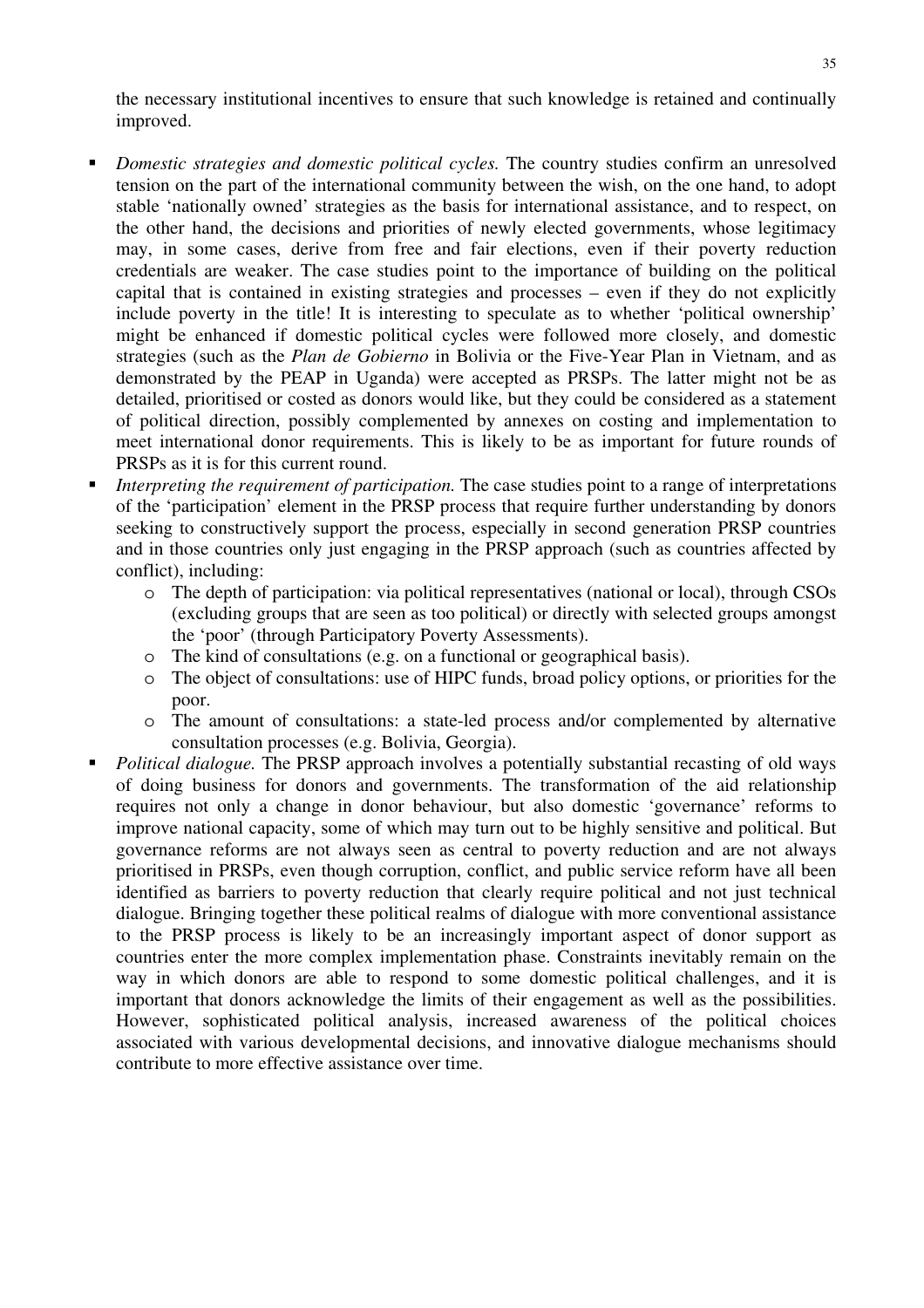# **Annex. Bibliography**

- Booth, D. (ed.) (2003) *Fighting Poverty in Africa:* a*re PRSPs making a difference?* London: Overseas Development Institute.
- Christiansen, Karin with Ingie Hovland (2003) *The PRSP initiative: multilateral policy change and the role of research*, ODI Working Paper 216, London: ODI.
- Casson, Kathryn (2001) *Governance and the PRSP process: A review of 23 IPRSPs/PRSPs,* Governance Department, DFID.
- Christian Aid (2001) 'Ignoring the experts poor people's exclusion from Poverty Reduction Strategies', Policy Briefing, London: Christian Aid.
- Craig, David and Porter, Doug (2003), 'Poverty Reduction Strategy Papers: a new convergence', *World Development Report* Vol. 31, No.1:53–69.
- Gould, Jeremy and Julia Ojanen (2003) *'Merging in the circle': the politics of Tanzania's Poverty Reduction Strategy*, Policy Papers 2/2003, University of Helsinki: Institute of Development Studies.
- John, Peter (1998) *Analysing public policy* London: Continuum Press.
- Joshi A. and M. Moore (2000), *The Mobilising Potential of Anti-Poverty Programmes,* IDS Discussion Paper 374, Brighton: Institute of Development Studies.
- L'eautier, Frannie A. (2002) 'Parliaments and poverty: building the capacity to tackle the problems', The Parliamentarian, Issue 2, Washington, DC.
- Leftwich, Adrian ed. (1996) *Democracy and development: theory and practice* Cambridge: Polity Press.
- Leftwich, Adrian (1996) 'On the primacy of politics in development' in Leftwich (ed.).
- Leftwich, Adrian (1998) 'Forms of the democratic developmental state: democratic practices and development capacity in Robinson and White (eds).
- Leftwich, Adrian (2000) *States of development: on the primacy of politics in development*, Cambridge: Polity Press
- McGee, Rosemary and Karen Brock (2001*) From poverty assessment to policy change: processes, actors and data* IDS Working Paper 133, Brighton: IDS.
- Moore, Mick (1998) 'Death without taxes democracy, state capacity and aid dependence in the fourth world' in Robinson and White.
- Norton, Andy and Diane Elson (2002) *What's Behind the Budget? Politics, Rights and Accountability in the Budget Process,* London: ODI.
- Robinson, Mark and Gordon White, (eds.) (1998) *The democratic developmental state: political and institutional design,* Oxford: OUP
- Robinson, Mark (1998) 'Democracy, participation and public policy: The politics of institutional design' in Robinson and White.
- Sen, Amartya (1999) *Development as freedom,* Oxford: OUP.
- Sklar, Richard L. (1996) 'Towards a Theory of Developmental Democracy' in Leftwich (ed.).
- Stewart, Frances and Michael Wang (2003), *Do PRSPs empower poor countries and disempower the World Bank, or is it the other way round?*, Working Paper 108, Oxford: Queen Elizabeth House.
- Transparency International Website, http://www.transparency.org.
- UNDP (2002) *Human Development Report 2002: Deepening Democracy in a Fragmented World,* New York: UNDP.
- Unsworth, Sue (2001) 'Understanding pro-poor change: a discussion paper'*.* Internal discussion paper, DFID, October.
- White, Gordon (1998) 'Constructing a democratic developmental state', Robinson and White.
- World Bank (1997) *World Development Report The State in A Changing World,* Washington, DC: World Bank.
- World Bank (2000/01) *World Development Report Attacking Poverty*, Washington, DC: World Bank.
- World Bank/IMF (2002), *PRSP Comprehensive Review*, Washington, DC: World Bank and IMF.